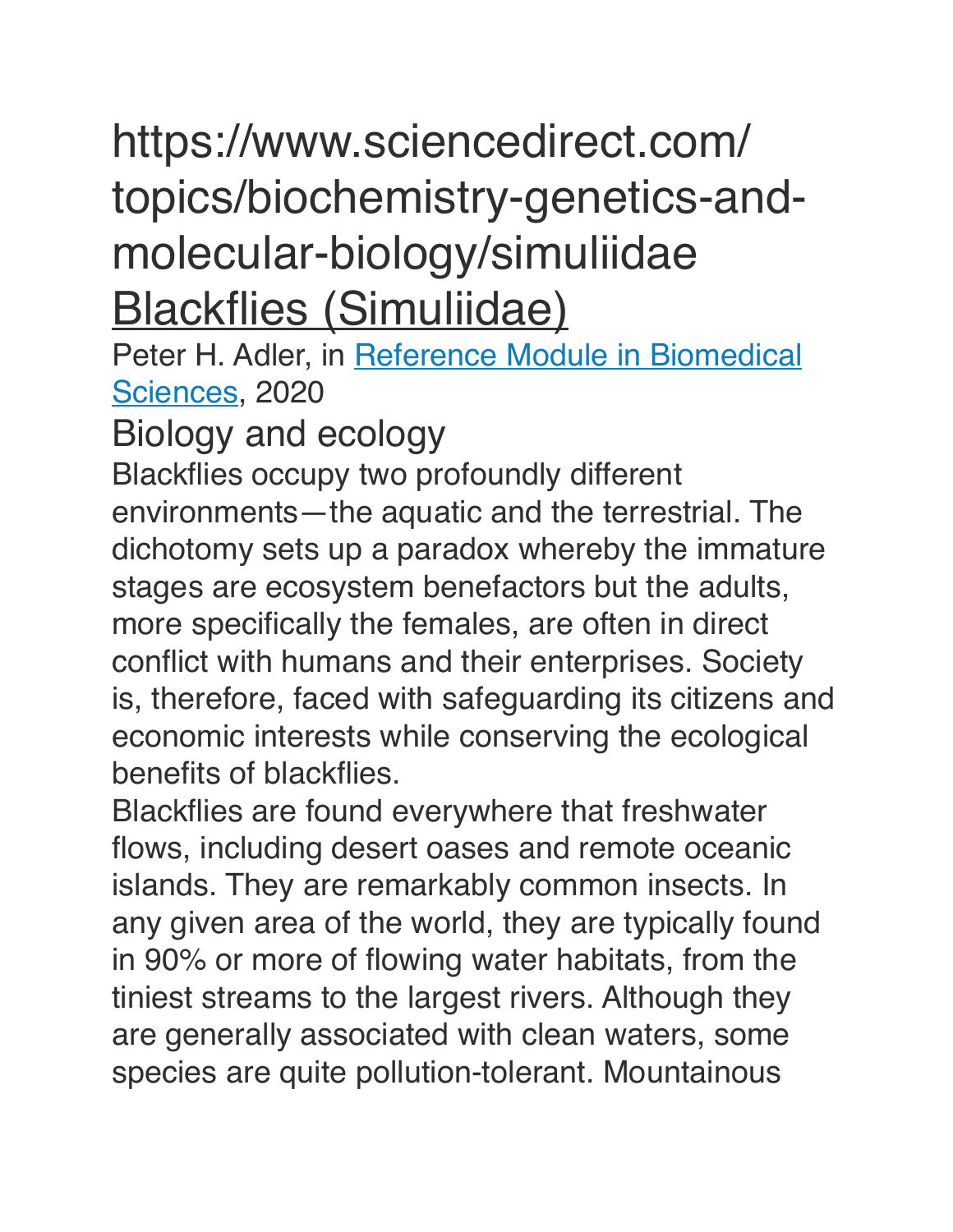areas of the globe, which offer a wide range of habitats along an elevation gradient, typically have the greatest number of species. Blackflies are often the most abundant macroinvertebrates in running water, reaching densities of 1 million larvae per square meter in extreme cases (Wotton, 1988). The larvae attach to objects in the current, such as stones, trailing vegetation, and refuse (e.g., plastic), by enmeshing tiny abdominal hooks in a silk pad spun from the large silk glands. About 30 highly specialized species are phoretic, attaching to, and

developing on, larval mayflies (Ephemeroptera) in Africa and Central Asia and to freshwater crabs and prawns in tropical Africa (Crosskey, 1990). Larval life concludes with spinning a silk cocoon in which molting to the pupa occurs. The compact pupa, with its conspicuous pair of respiratory organs (gills), is adapted for gas exchange in water or in air if decreasing water levels strand it.

The larvae of all but 1% of the world's species are filter feeders, capturing fine particulate matter (0.09– 350 μm in diameter) with their labral fans and processing it into fecal pellets rich in carbon, nitrogen, and bacterial films, which become available as food to other aquatic organisms (Malmqvist et al., 2004). Fecal production by larval black flies can reach astonishing levels—429 metric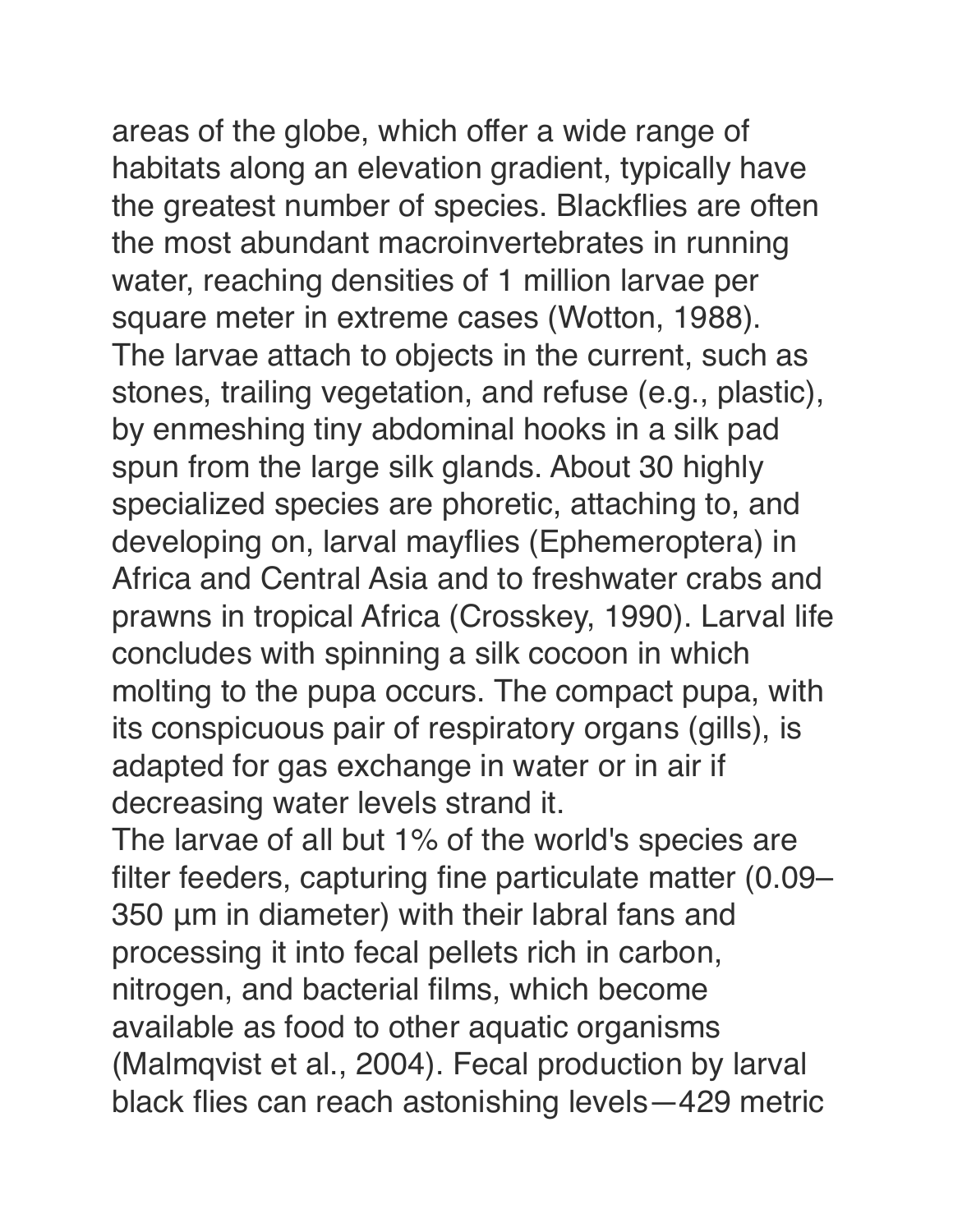tons of dry mass passing a river site per day—

prompting researchers to refer to black flies as "ecosystem engineers" (Wotton et al., 1998; Malmqvist et al., 2001). Larvae also feed by scraping adherent material from the substrate; the 25 species that lack labral fans do so exclusively. Some species, especially those living in nutrientpoor streams, ingest small prey items. Larvae disperse or relocate by moving inchworm fashion or drifting on silk lifelines that they spin. Peak drifting of larval black flies occurs around dusk.

The egg stage can last a few days to years, depending on environmental conditions such as temperature and water availability. Some species undergo an obligatory egg diapause through the winter or the summer. Larvae can develop in as few as 4 days to as long as 6–9 months, depending largely on temperature. They typically pass through six or seven instars, although more if parasitized or starved. The pupal stage usually lasts a few days to a few weeks. The entire life cycle from egg to adult can be completed in 2 weeks or less, with some species in tropical environments completing as many as 15 or more generations per year. Univoltine species, those that complete a single generation annually, are associated with northern environments and high elevations. Adults emerge from the pupa in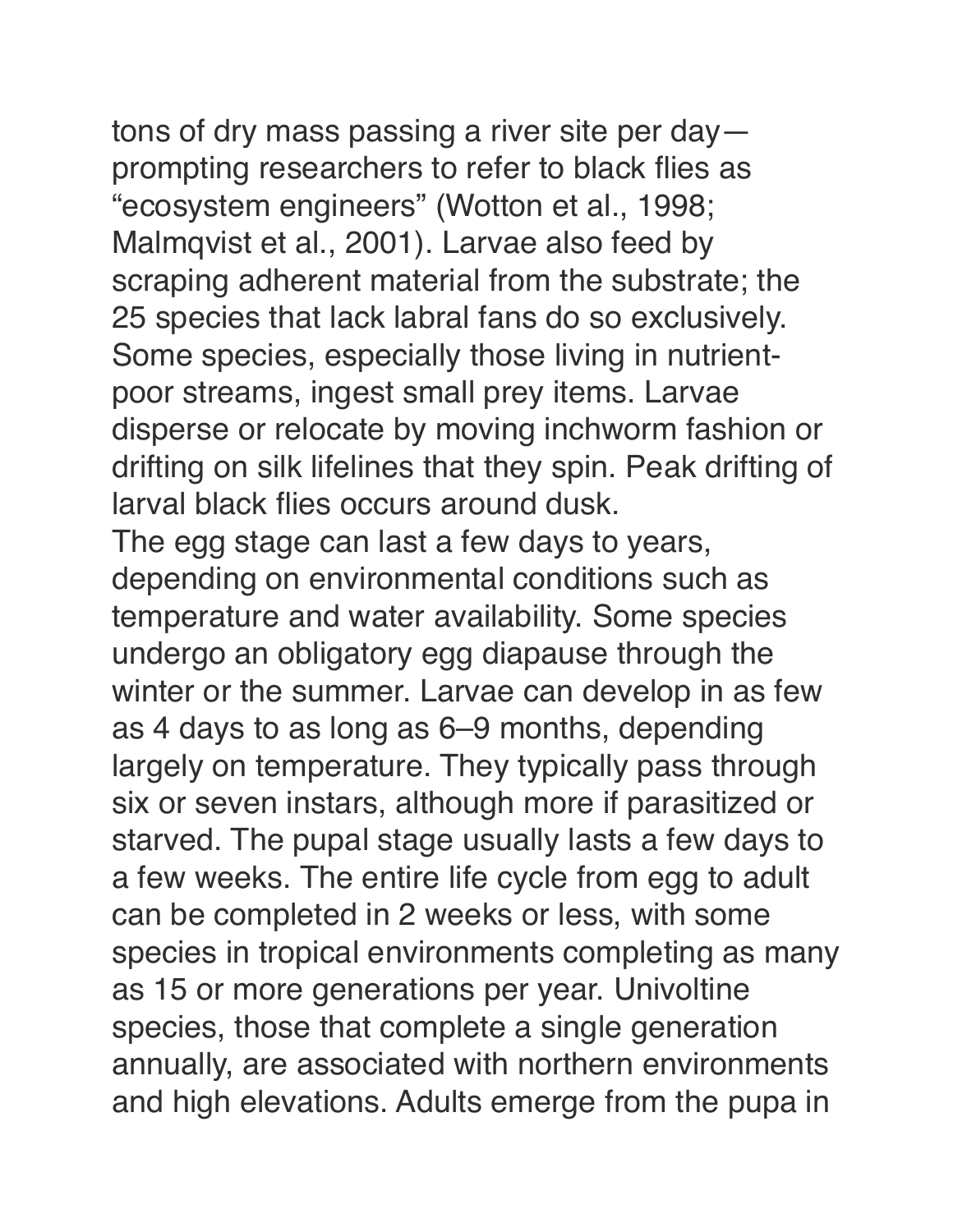a partial covering of air and fly to a nearby location to tan and harden the body and wings. The essentials of adult life are completed within a typical lifespan of a month or less: mating, sugar feeding, and for the females, blood feeding and egg laying. Mating takes place shortly after emergence, usually when males form swarms into which entering females are intercepted. These swarms typically form over landmarks, such as waterfalls, tips of tree branches, and bare ground. Less frequently, males and females locate one another and mate on the ground near the emergence site. About 15 species are parthenogenetic; males do not exist. About 97.5% of all species have mouthparts fitted for cutting animal tissue. The other 2.5% of species, all in far-northern or extreme high-elevation environments, have mouthparts incapable of cutting animal tissue; they mature their eggs without blood (obligate autogeny). In cooler environments, larvae with high-quality diets produce females that can mature their eggs without benefit of a blood meal for the first cycle of egg production but require blood for subsequent egg batches (facultative autogeny). Most species of blackflies, however, require blood for all cycles of egg maturation (anautogeny). Multiple gonotrophic cycles of blood feeding and oviposition are possible and are prerequisites for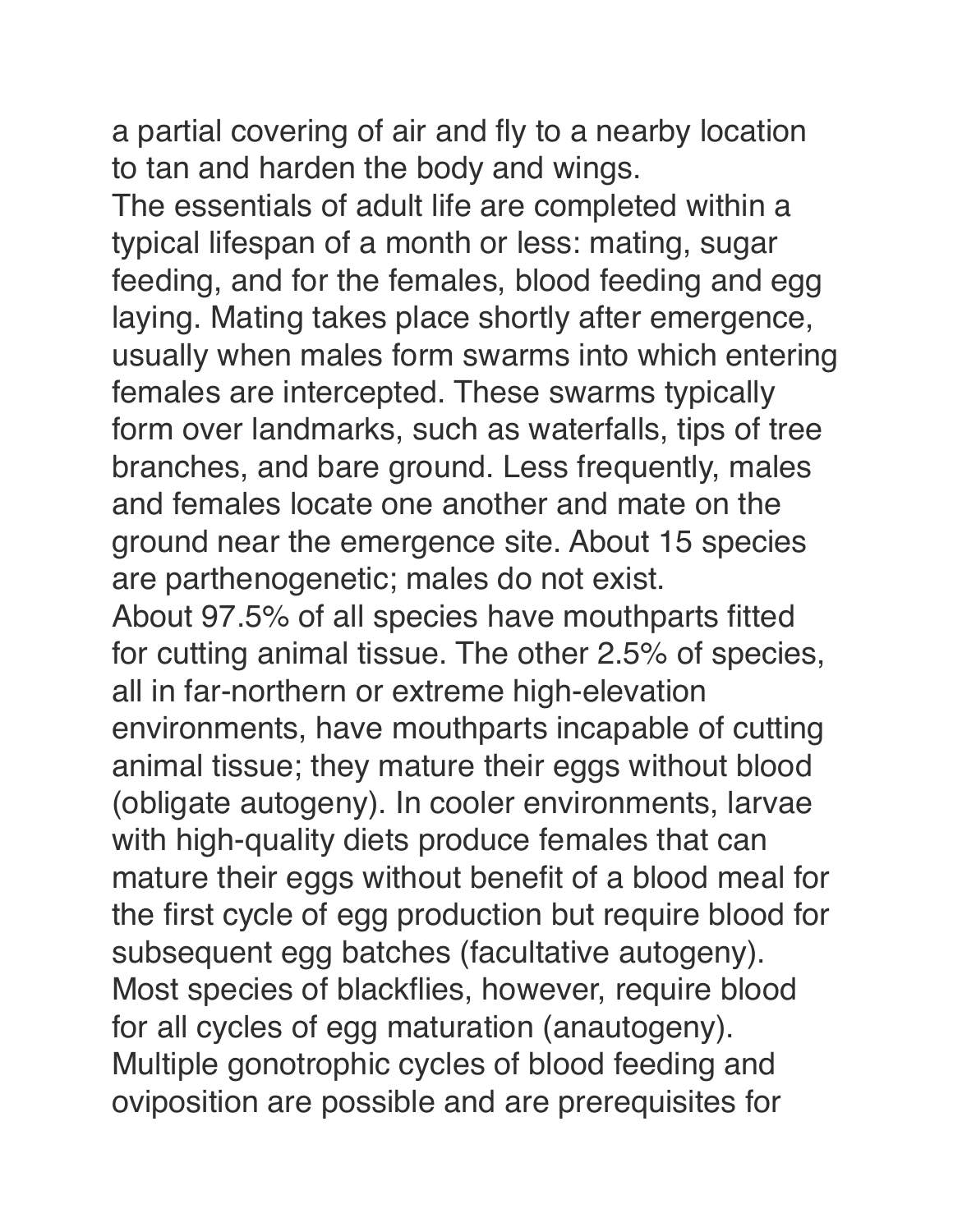parasite acquisition and transmission. Females of some species, particularly certain vectors in the *Simulium damnosum* complex, can disperse up to 500 km before a blood meal, although dispersal distances of fewer than 20 km are typical for most species (Crosskey, 1990). The female flies locate their blood hosts—exclusively birds and mammals by a series of cues, such as host color, size, shape, and odor, especially carbon dioxide (Sutcliffe, 1986), which provides an effective method of sampling and trapping female flies.

Female flies deposit their eggs directly into the water during flight, or they lay them in strings and masses while walking on wetted surfaces or vegetation trailing in the current. Communal egg laying on substrates is mediated in some species by pheromones emitted from the freshly deposited eggs (McCall et al., 1997). The number of eggs matured in one ovarian cycle varies from 30 to more than 800, depending on the species (Crosskey, 1990). Although the blood hosts of most species of blackflies are unknown, the general feeding habits can be inferred from the structure of the claws. Females that feed on mammals have curved claws, with or without a small basal tooth, whereas females that feed on birds have curved talons with a variably sized thumblike lobe that aids purchase as the flies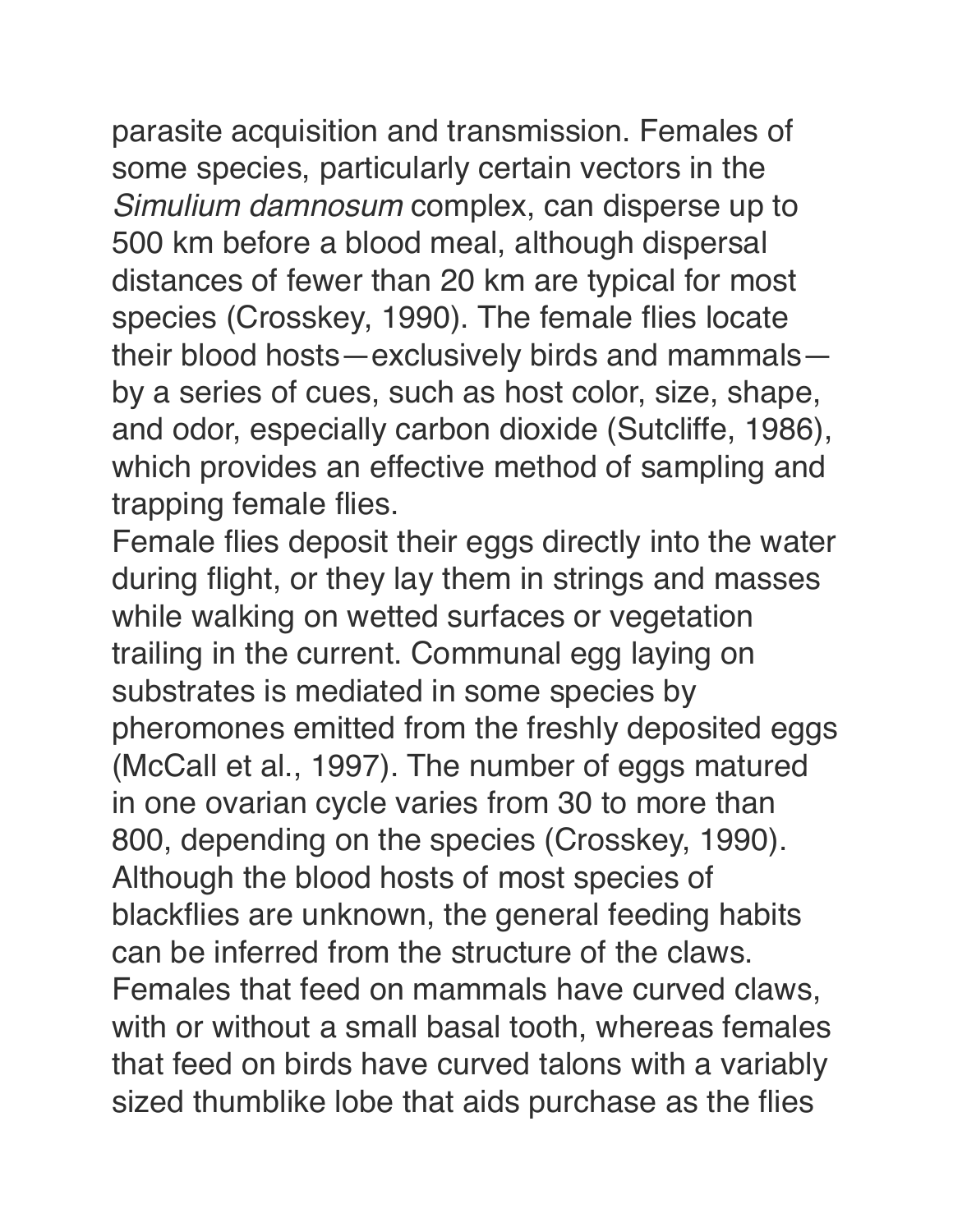move through feathers. Thus, roughly 51% of all bloodsucking species of blackflies feed predominantly on mammals and the other 49% on birds. At times, however, some species feed indiscriminately on birds and mammals, regardless of claw structure. Mammalophilic blackflies, including anthropophilic species, typically do not venture into enclosures to acquire blood meals. At least some ornithophilic species, however, frequently enter avian nest cavities and other enclosures (e.g., bird houses). Host tissue is cut by the serrated mandibles, which operate as micro-scissors to produce a pool of blood that is imbibed (Sutcliffe and McIver, 1984). Blackflies are determined feeders, typically completing a blood meal on a single host

animal, acquiring about 2 μl or more of blood per meal. The numerous molecules in simuliid saliva play a variety of roles: localized anesthesia, prevention of clotting, modulation of the host immune response, inhibition of platelet aggregation, enhanced vasodilation, and direction of microfilarial parasites to the feeding site (Cupp and Cupp, 1997; Stallings et al., 2002).

The various life-history attributes of blackflies, such as requirements for flowing water, egg diapause, aerial swarming for mate finding, and blood feeding, can complicate sustained laboratory colonization.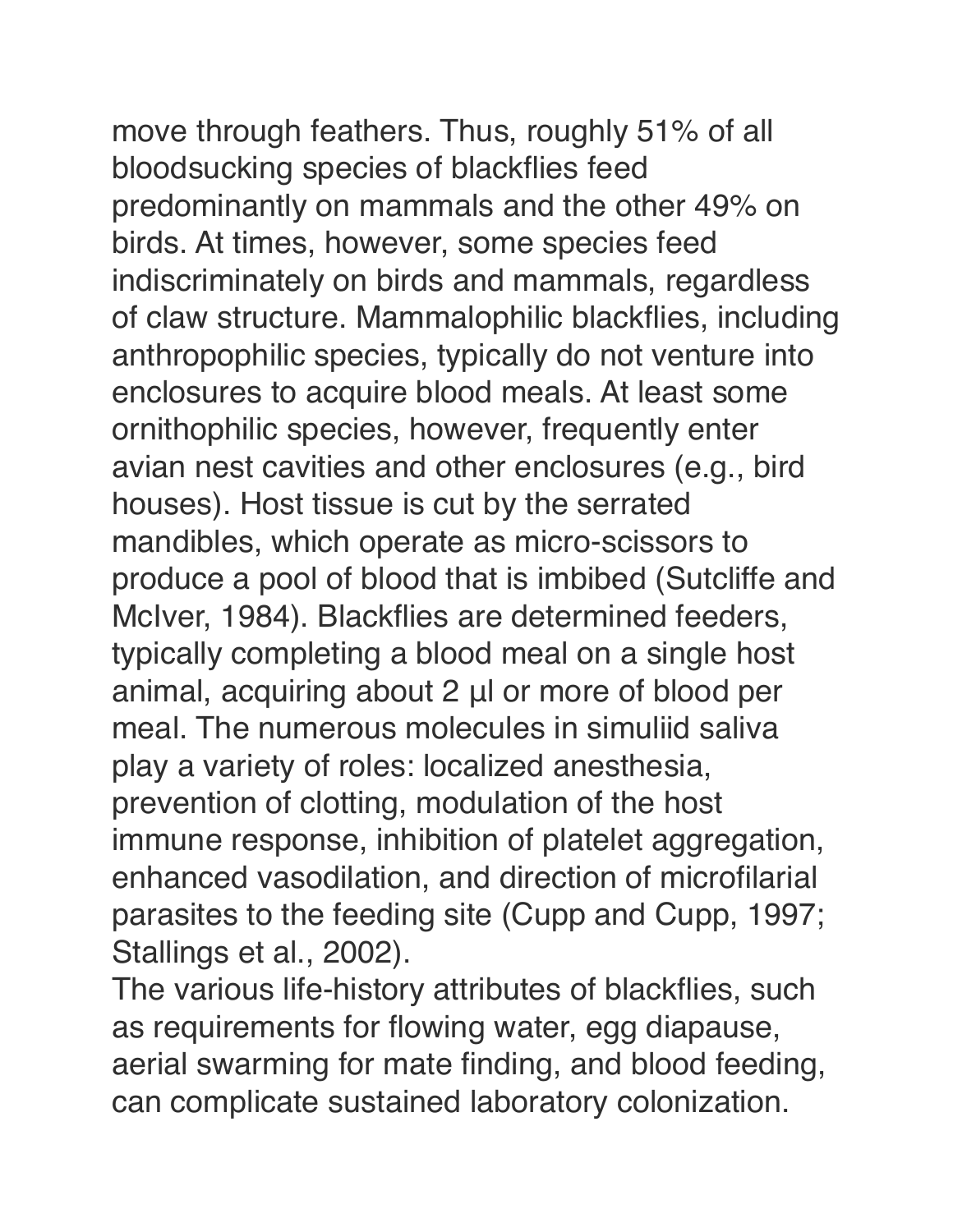Few species, consequently, have been colonized for more than one generation. The most prominent exception is the abundant North American species *Simulium vittatum*, which has been in perpetual laboratory colonization for nearly 40 years without introduction of wild material since its inception (Gray and Noblet, 2014).

#### **http://www.blackfly.org.uk/simbiol2.htm#contents**

======================

#### **Larva**

The egg hatches to produce a larva which has a distinct, sclerotized head with paired, simple eyes, and an elongated



hour-glass shaped body, in which the thorax and posterior part of the abdomen are broader than the anterior segments of the abdomen. The head bears a pair of cephalic (labral) fans, homologous structures to the lateral palatal brushes of mosquitoes. They do not create a current but filter water passing over the larva. The larva has a single anterior proleg, surmounted by a circlet of hooks and the abdomen ends in a posterior circlet. The anus opens dorsally of the posterior circlet, and from it may be extruded the rectal organ, which probably, by analogy with the anal papillae of culicid larvae, is concerned with chloride extraction from the water. The larva spins a web of silk on the substrate, which is continued into a silken thread on which the larva drifts downstream with the current in search of a suitable object on which to settle. When this has been found, the larva spins a patch of silk to which it anchors itself by its posterior circlet of hooks. Larvae normally remain near the surface of the water and are usually found at depths of less than 300 mm (except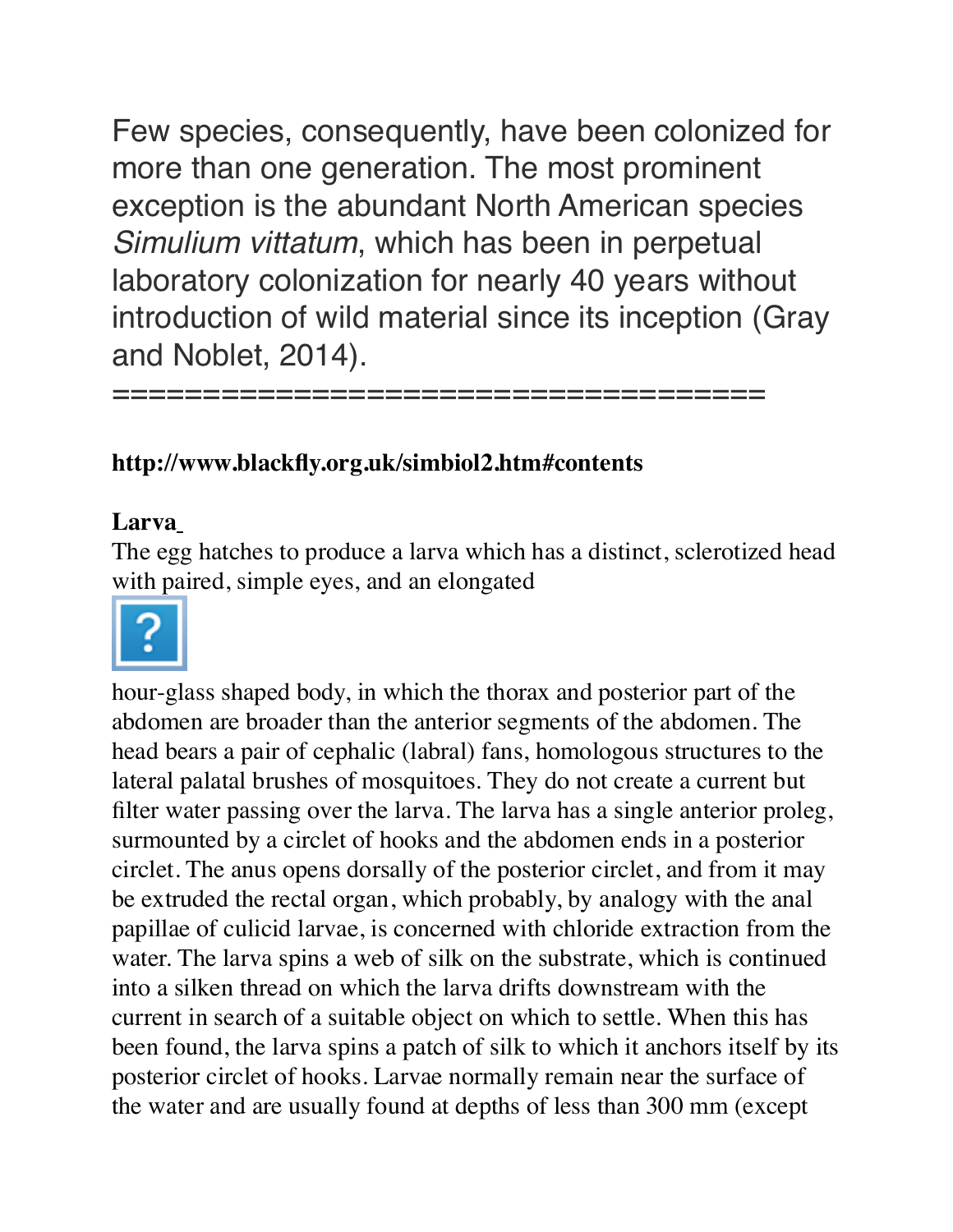for some large river species which may be found at depths of several meters in turbulent water). The larva can change its location by drifting downstream on a silken thread, or by looping over the substrate surface using the posterior circlet and the hooks on the anterior proleg to retain a hold on secreted silk. Some species disperse further from the oviposition site than others.

In normal feeding position the larvae are anchored posteriorly and extended in the direction of the current



with the head downsteam. The body is twisted through 90-180° so that the fans and mouthparts face towards the surface of the water. The water current is divided by the proleg and directed towards the fans. A sticky secretion produced by the cibarial glands enables the fans to capture fine particles, which are transferred to the cibarium by the mandibular brushes. Larvae of some species defend their territory and are aggressive to their upstream neighbours, who would be competing for the incoming food. Territorial defence declines dramatically when food is abundant. Simuliid larvae ingest particles such as bacteria, diatoms and silt up to 350  $\mu$ m, but the most commonly ingested particles are 10-100  $\mu$ m. Algae pass apparently unchanged through the blackfly gut but diatoms may form as much as 50% of the gut contents. Filter-feeding larvae of some species may also browse on the substrate while a few do not filter feed at all but only graze on the substrate.

#### Go to CONTENTS

Simuliid larvae are particularly abundant where the water current accelerates, as at rapids, where presumably larvae will strain a greater volume of water per unit time. Heavy larval concentrations are often to be found at the outflows of large lakes, where the water will be rich in phytoplankton for larval food. Movement of water over the body surface provides the larva with adequate dissolved oxygen for respiration. In deoxygenated water larvae detach and drift downstream.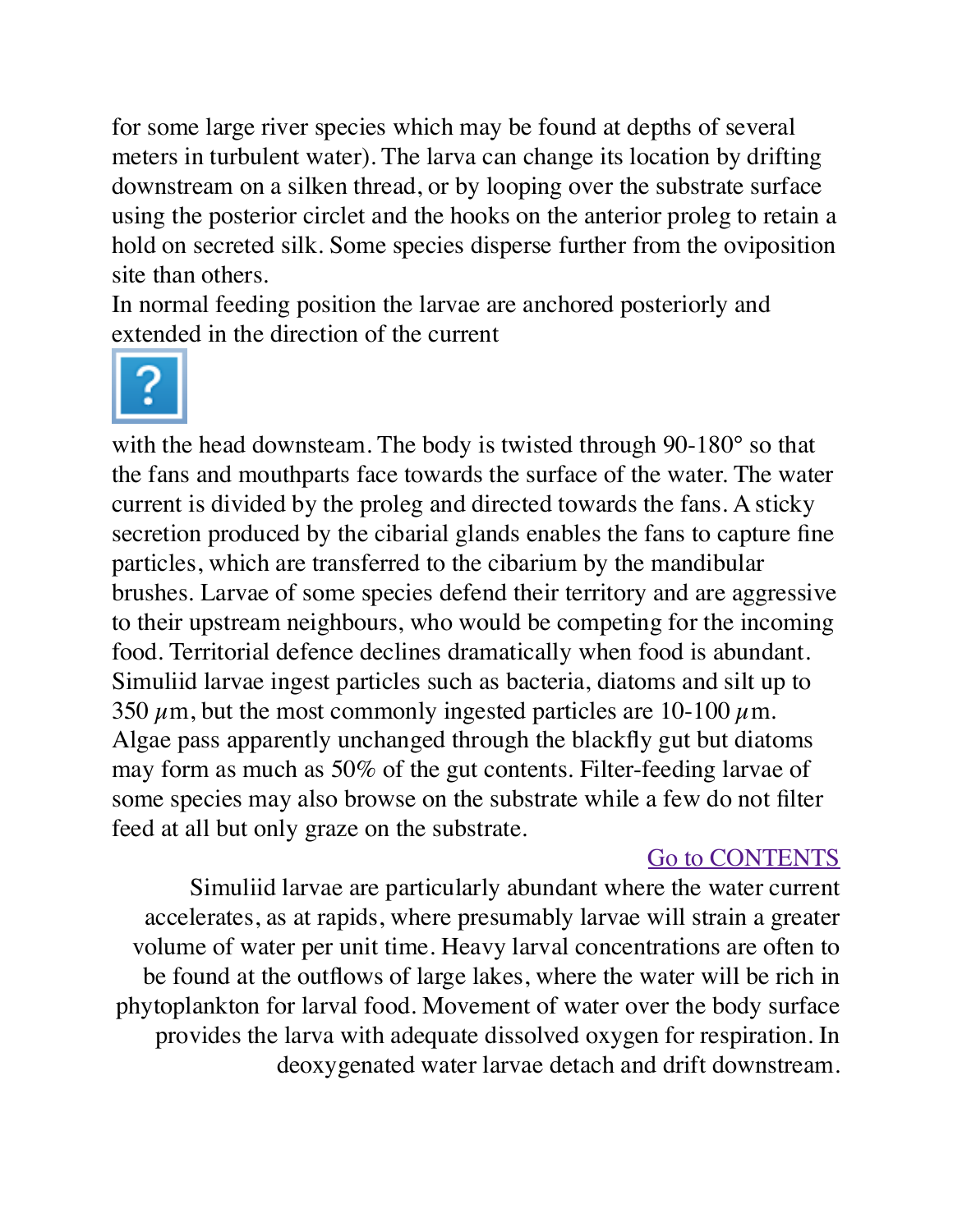

Simuliid larvae reach a length of 4 to 12 mm, and being reasonably large and aggregated, are easily seen on submerged objects. The larvae of a few species are phoretic on freshwater crabs and mayfly nymphs. The mature last instar larva, recognised by the presence of a dark "gill spot" through which the developing gills



of the pupa may be seen, on the lateral side of the thorax, is actually a pharate pupa within the larval skin (i.e. midway between loosening the larval skin and casting it off), and may move to a different site before pupating. In most species the pharate pupa spins a cocoon in which it pupates. This is usually slipper-shaped with the closed end directed upstream and the open end downstream (Fig. 6). This alignment prevents the cocoon being torn off the substrate by the current. Construction of the cocoon takes about an hour and then the larval skin is shed.

==============================================

## **Fecal pellets from a dense aggregation of suspension-feeders in a stream: An example of ecosystem engineering**

[Roger S. Wotton](https://aslopubs.onlinelibrary.wiley.com/action/doSearch?ContribAuthorStored=Wotton%2C+Roger+S), [Björn Malmqvist,](https://aslopubs.onlinelibrary.wiley.com/action/doSearch?ContribAuthorStored=Malmqvist%2C+Bj%C3%B6rn) [Timo Muotka,](https://aslopubs.onlinelibrary.wiley.com/action/doSearch?ContribAuthorStored=Muotka%2C+Timo) [Kristina Larsson](https://aslopubs.onlinelibrary.wiley.com/action/doSearch?ContribAuthorStored=Larsson%2C+Kristina) First published: 22 December 2003 **[https://doi.org/10.4319/lo.](https://doi.org/10.4319/lo.1998.43.4.0719) [1998.43.4.0719](https://doi.org/10.4319/lo.1998.43.4.0719)**Citations: 42

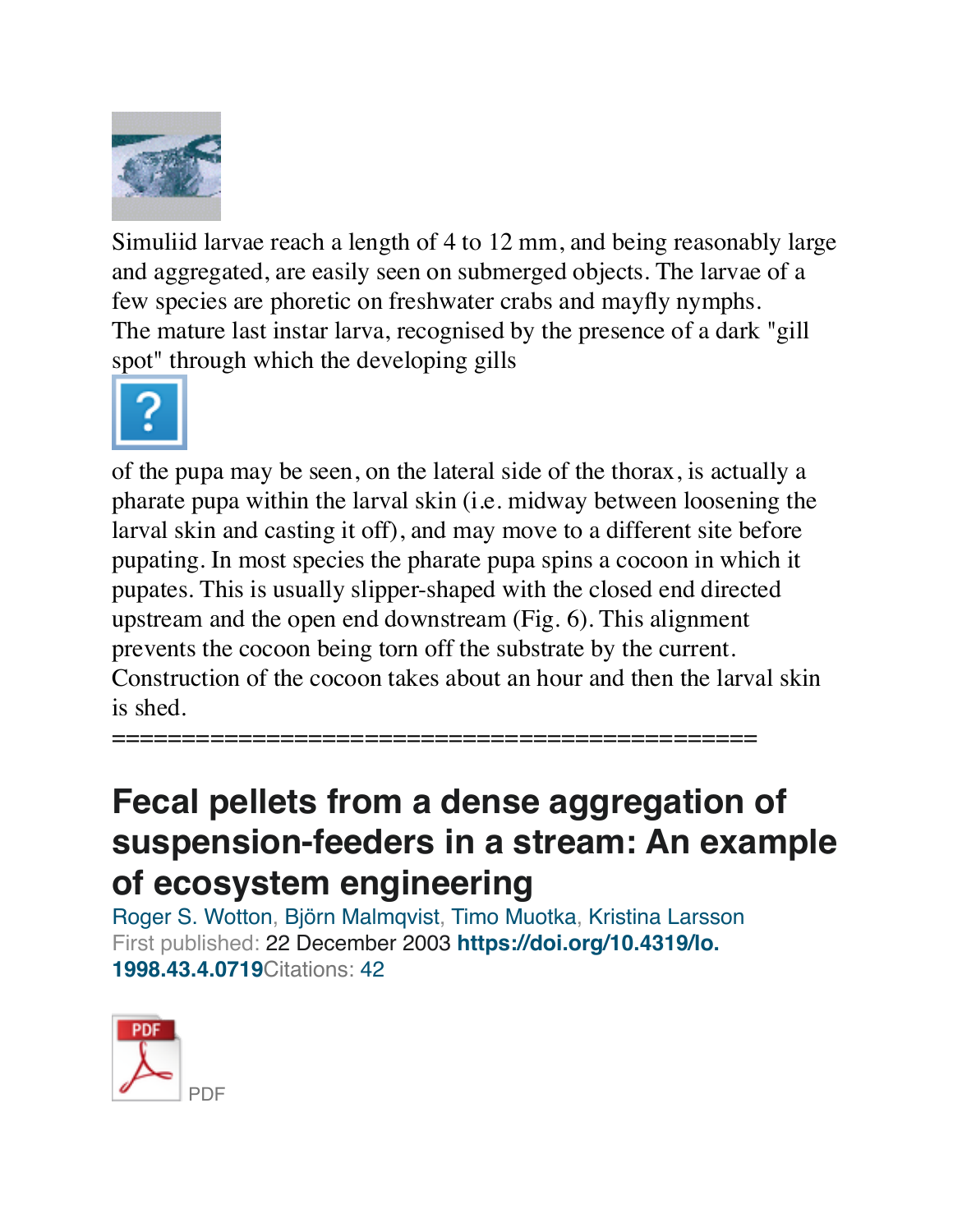https://aslopubs.onlinelibrary.wiley.com/doi/abs/10.4319/lo.1998.43.4.0719

# Abstract

Blackfly larvae (Diptera: Simuliidae) are "allogenie ecosystem engineers" that capture fine particulate and dissolved matter from suspension and egest much larger fecal pellets. We investigated the effects of blackfly larvae on organic matter transport at 25 sites along a small stream that flowed 500 m from a lake to the sea. Blackfly density was high upstream (>6 × 105 ind. m–2) and the numbers of fecal pellets in suspension rose markedly downstream from the blackfly aggregation. A total of  $1.6 \times 109$ fecal pellets (biomass 3.2 kg C d−1) were discharged to the sea each day and 8.0 × 108 pellets (biomass 1.6 kg C d−1) were lost from suspension. Sedimenting pellets were available to the benthic microbial and invertebrate communities.

Intensity and Importance of Abiotic Control and Inferred Competition on Biomass Distribution Patterns of Simuliidae and Hydropsychidae in Southern Québec Streams

===============================================

Antoine Morin

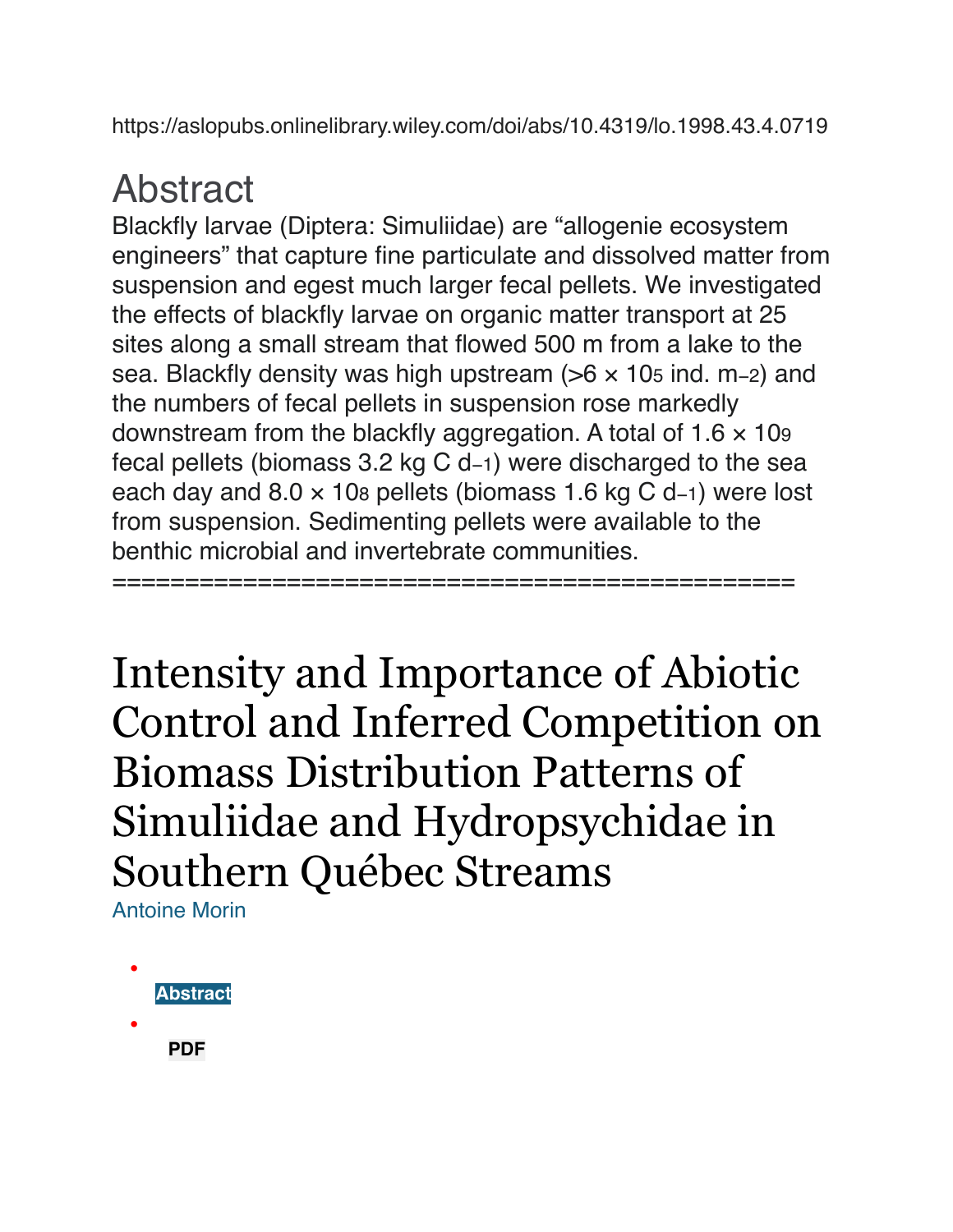### **Abstract**

Biomass of Simuliidae larvae was measured on individual rocks in four surveys of southern Québec streams to quantify the intensity and importance of relationships between biomass of black flies and microhabitat features (depth, current velocity, rock size), site properties (distance from the lake, seston quality), and biomass of Hydropsychidae. Microhabitat features and site properties accounted for 14-47% of the variability in biomass of hydropsychids and simuliids on individual rocks, and between 30 and 67% of variability in mean biomass across sites. Addition of biomass of potential competitors did not significantly improve the proportion of variability accounted for by the multiple regression models. Within most sampling sites, biomasses of simuliids and of hydropsychids were positively correlated. However, analysis of microdistribution patterns across sites suggests a small but significant negative partial correlation between hydropsychids and simuliids in summer and a positive partial correlation in winter. Analysis of covariance revealed strong site effects that could not be explained by microhabitat features or biomass of potential competitors. These results suggest that hydropsychids have a negative effect on biomass of simuliids in summer, but that biomass of simuliids in different sites is more influenced by microhabitat features and site properties than by the biomass of hydropsychids. Reanalysis of published work on interactions between simuliids and caddisflies suggests that intensity of competition is relatively constant, but that its importance is overestimated by controlled experiments. Quantitative models describing the distribution of filter feeders across sites should include better correlates of site suitability rather than considering abundance of competing groups.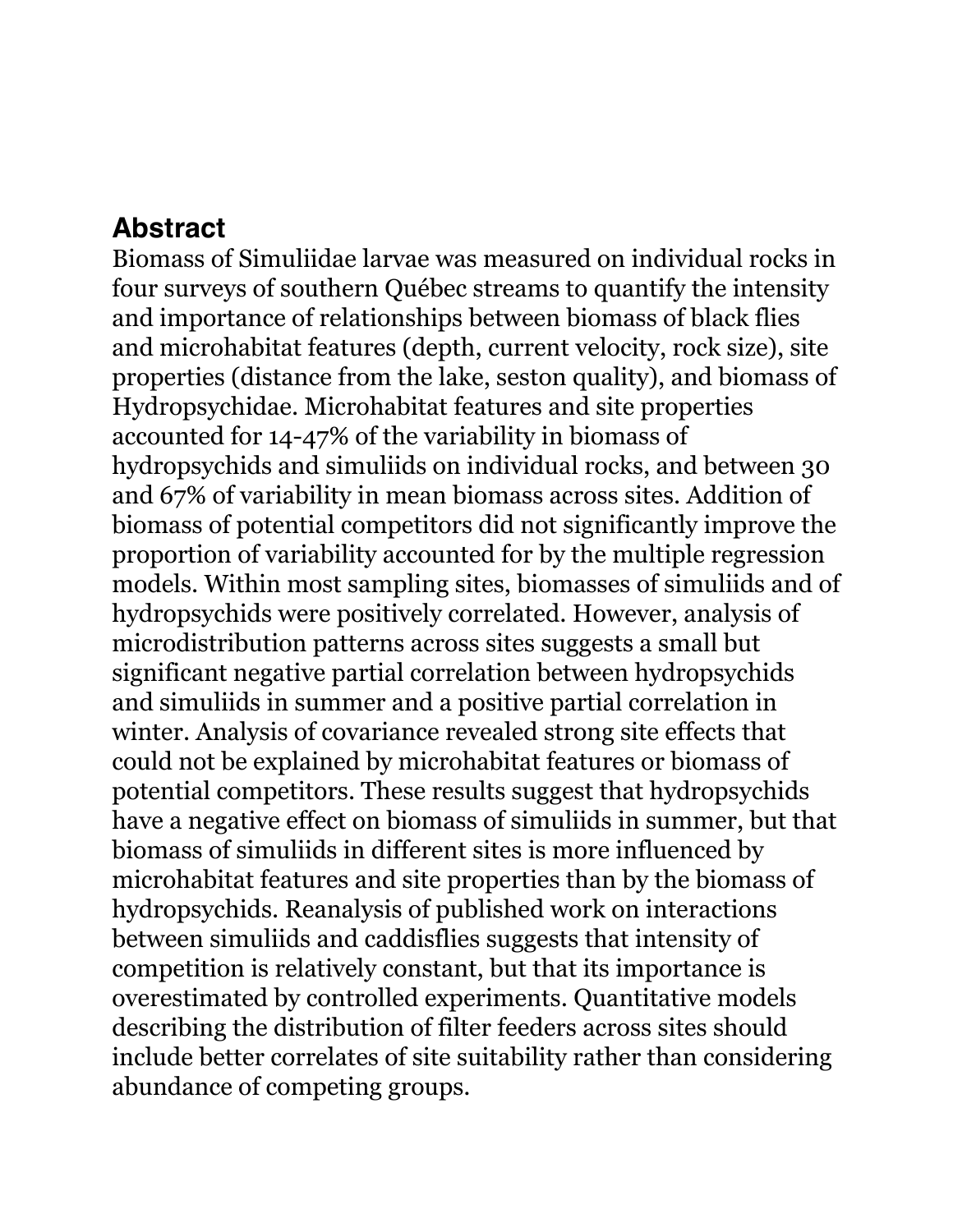[Journal of the North American Benthological Society](https://www.journals.uchicago.edu/journal/jnortamerbentsoc)[Volume 10, Number 4](https://www.journals.uchicago.edu/toc/jnortamerbentsoc/1991/10/4)

======================================

**[Download references](https://citation-needed.springer.com/v2/references/10.1007/BF00007427?format=refman&flavour=references)**

## Author information **Affiliations**

 $\bullet$ 

**• Department of General Zoology, University of Łódź ul., 12/16, Banacha, Poland** Stefan Niesiołowski

# Cite this article

========================

Niesiołowski, S. Studies on the abundance, biomass and vertical distribution of larvae and pupae of black flies (Simuliidae, Diptera) on plants of the Grabia river, Poland. *Hydrobiologia* **75,** 149–156 (1980). https://doi.org/10.1007/BF00007427 [Download citation](https://citation-needed.springer.com/v2/references/10.1007/BF00007427?format=refman&flavour=citation)

WILLIAMSPORT SUN-GAZETTE

• May 26, 2021 | [Today's Paper](https://www.mynewsonthego.com/gazette/) | [Submit News](https://www.sungazette.com/submit-news/) | [Subscribe Today](https://www.sungazette.com/subscribe/?ref=headerNav) |

[Login](javascript:loginBtn())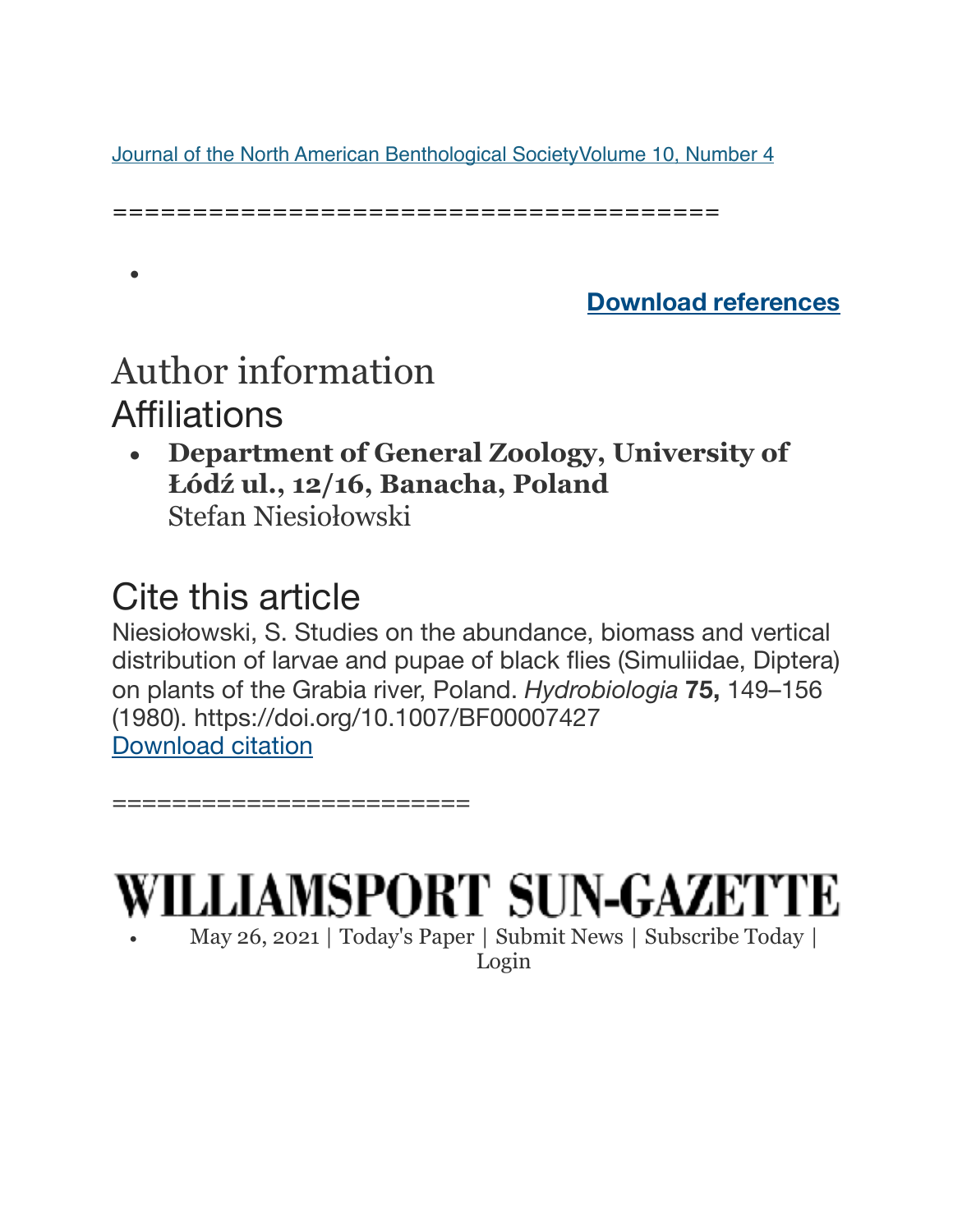# **DEP sprays waterways to control black flies**

**[OUTDOORS](https://www.sungazette.com/news/outdoors/)** 

MAY 11, 2021

•

JOHN ZAKTANSKY Middle Susquehanna Riverkeeper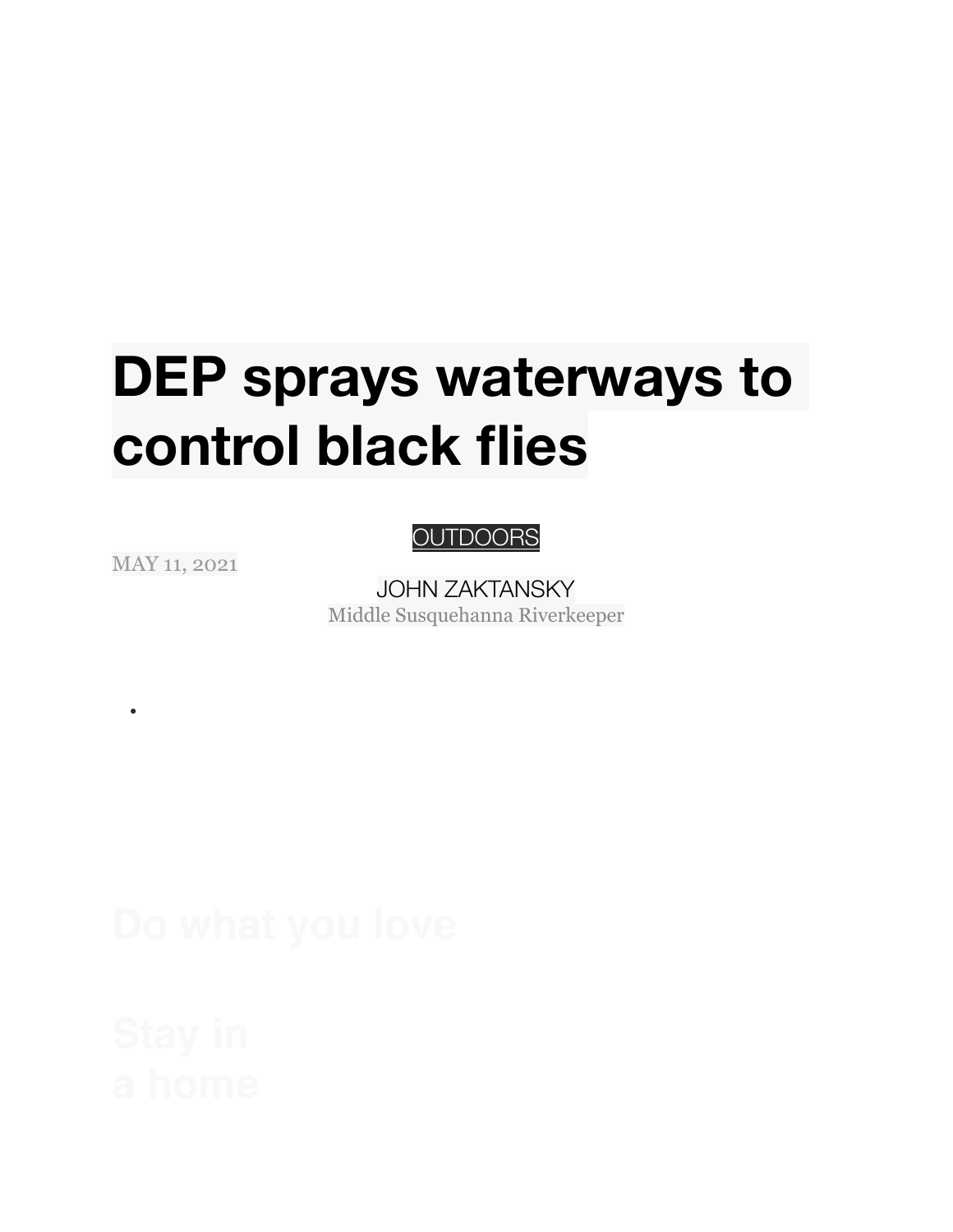Late in the afternoon on April 28, Thomas Grove was fishing along the Susquehanna River just downstream from the mouth of the Penns Creek when a red helicopter flew straight toward him from Hoovers Island.

*"They hovered just above the shore line at Hoovers and dumped some kind of reddish-brown liquid into the river,"* he said. *"They flew across the river directly upstream from us directly in the Penns Creek discharge toward Route 15 dumping the remaining fluid into the river."*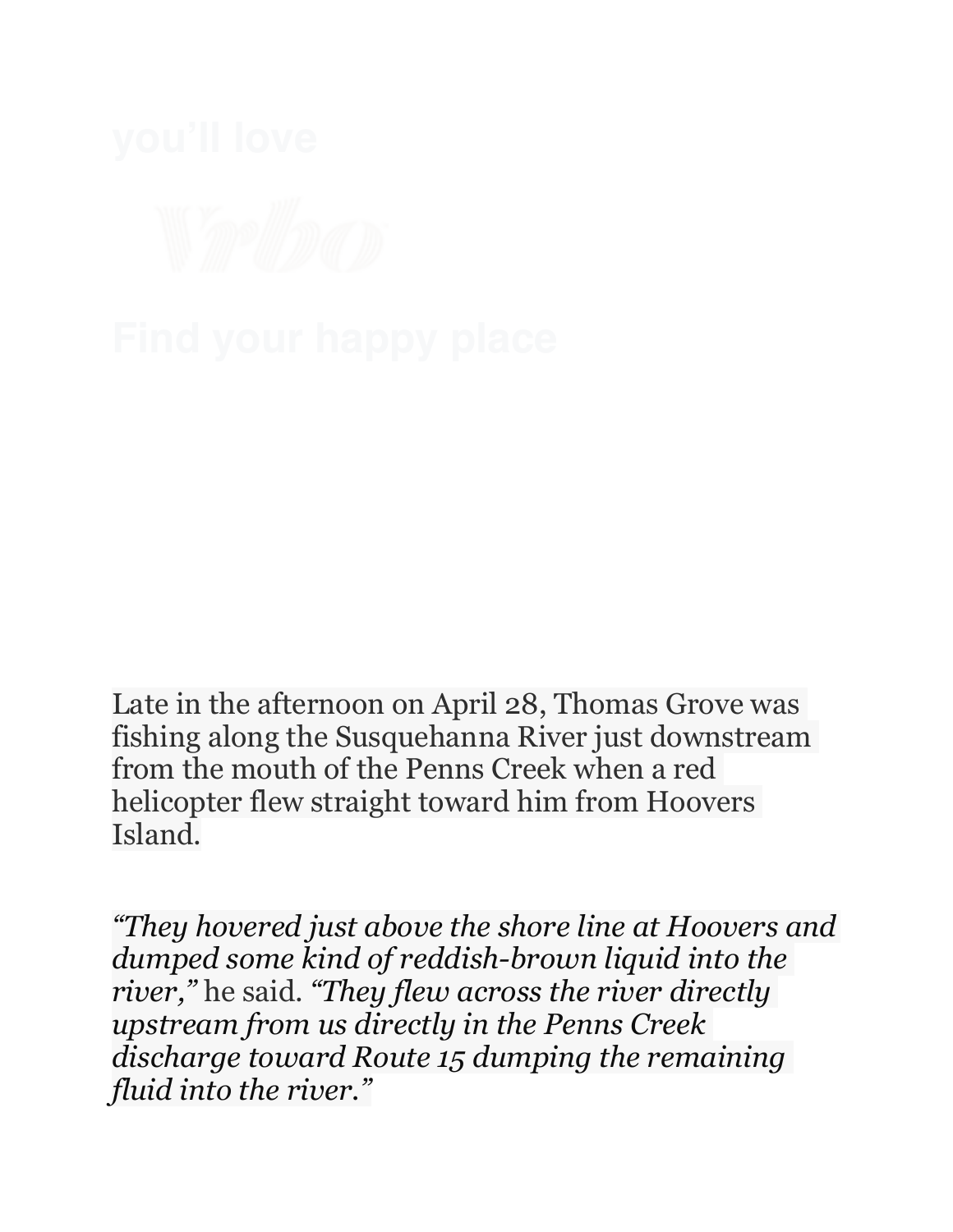Grove reached out to the Middle Susquehanna Riverkeeper Association with some photos and one very important question: *"What were they dumping into the river?"*

The response, according to DEP aquatic biology supervisor and statewide Black Fly Suppression Program manager Douglas Orr: *"Bacillus thuringiensis israelensis"* more commonly referred to as BTI. *"BTI is a soil bacteria-based product — a pesticide derived from natural materials so it is called a bio pesticide,"* he said. *"It is not a chemical, it is not a contact killer. Also, it photodegrades quickly, so it doesn't build up in the environment."*

BTI is used specifically to control populations of black flies along 1,700 miles of 48 rivers and streams in 35 Pennsylvania counties.

*"Black flies have basic guts, where we all have acidic guts, and this material requires an alkaline-type environment to work,"* he said. *"Once it is in the black fly's gut, it breaks down the lining of the stomach and kills them from the inside out. It doesn't hurt humans or fish or other nontarget insects, this compound is specific to black flies and mosquitoes."*

BTI was first registered by the U.S. EPA as an insecticide in 1983 and is used widely because of its species-specific properties, safety to non-target organisms, rapid breakdown and reduced insect resilience, according to a fact sheet about the compound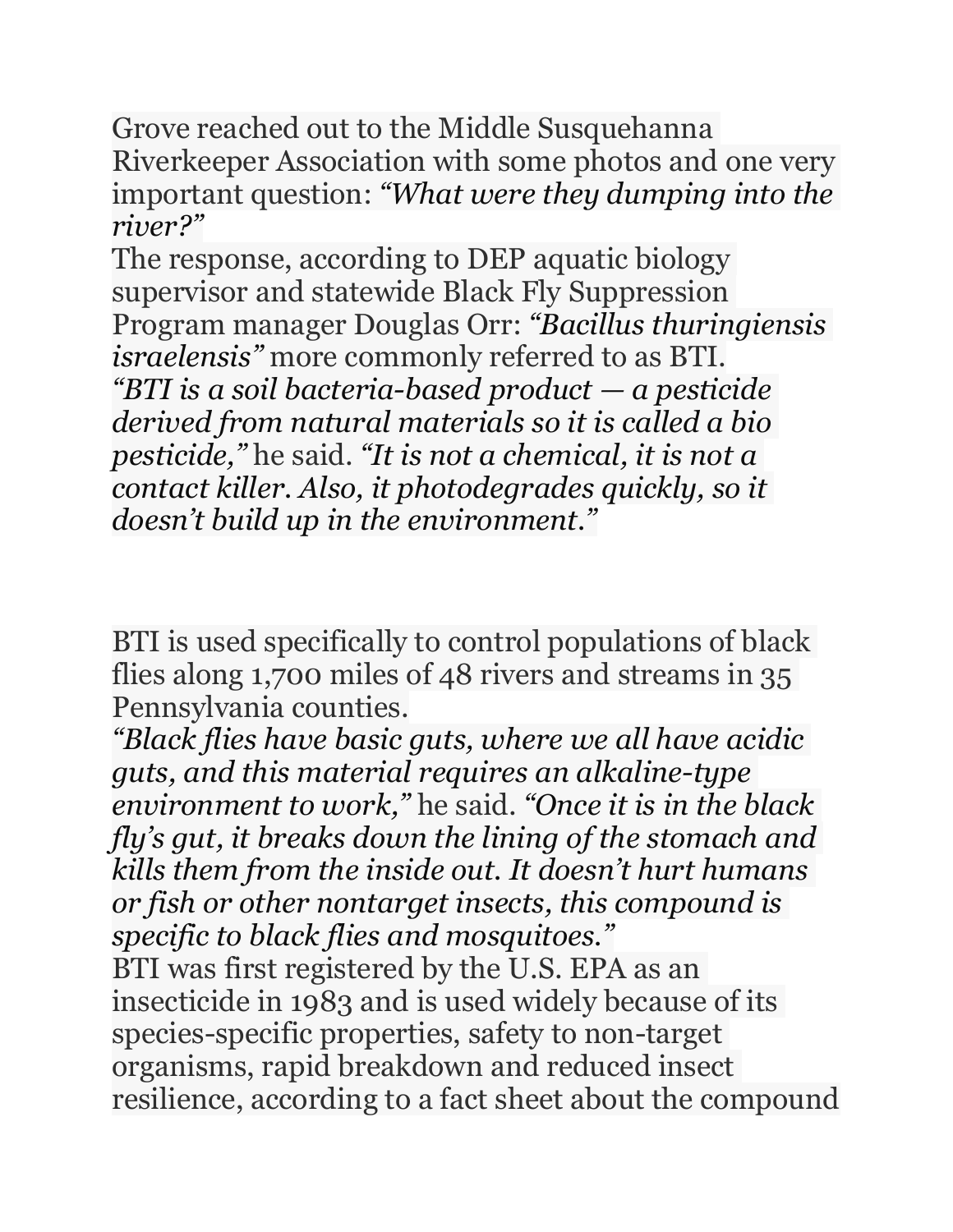found on the DEP's Black Fly Suppression Program website.

*"It has even been approved for use in organic farming operations — it is a very safe product,"* said Orr, who added that dispersal of BTI is managed very closely. *"BTI looks like chocolate milk — as if you are taking a gallon jug of chocolate milk and dumping it. Helicopters have an open boom on the side, and biologists on the ground have calculated specifically how many gallons should go into each site using USGS flow gauges and other calculations,"* he said. *"We talk with pilots before they take off, we hand them the map of the region to be targeted. It is all computerized in the cockpit, they punch it in, fly out across the stream and that material comes out of the side of the helicopter (in specific doses)."*

One of the most common misconceptions involving the program revolves around the definition of a black fly. *"People don't fully understand what a black fly is. They assume that any fly that is black is a black fly, and that isn't true,"* said Orr. *"Black flies are the small gnats that swarm around your face and head. While they don't bite everybody, they can still have a ferocious bite. They are not houseflies or manure flies or other larger flies that you may see around. We have been called to manure fly or housefly outbreaks, and it is hard to tell people that we are the black fly program, and we don't target their specific fly issue."* Black flies need fast-flowing, clean water to survive.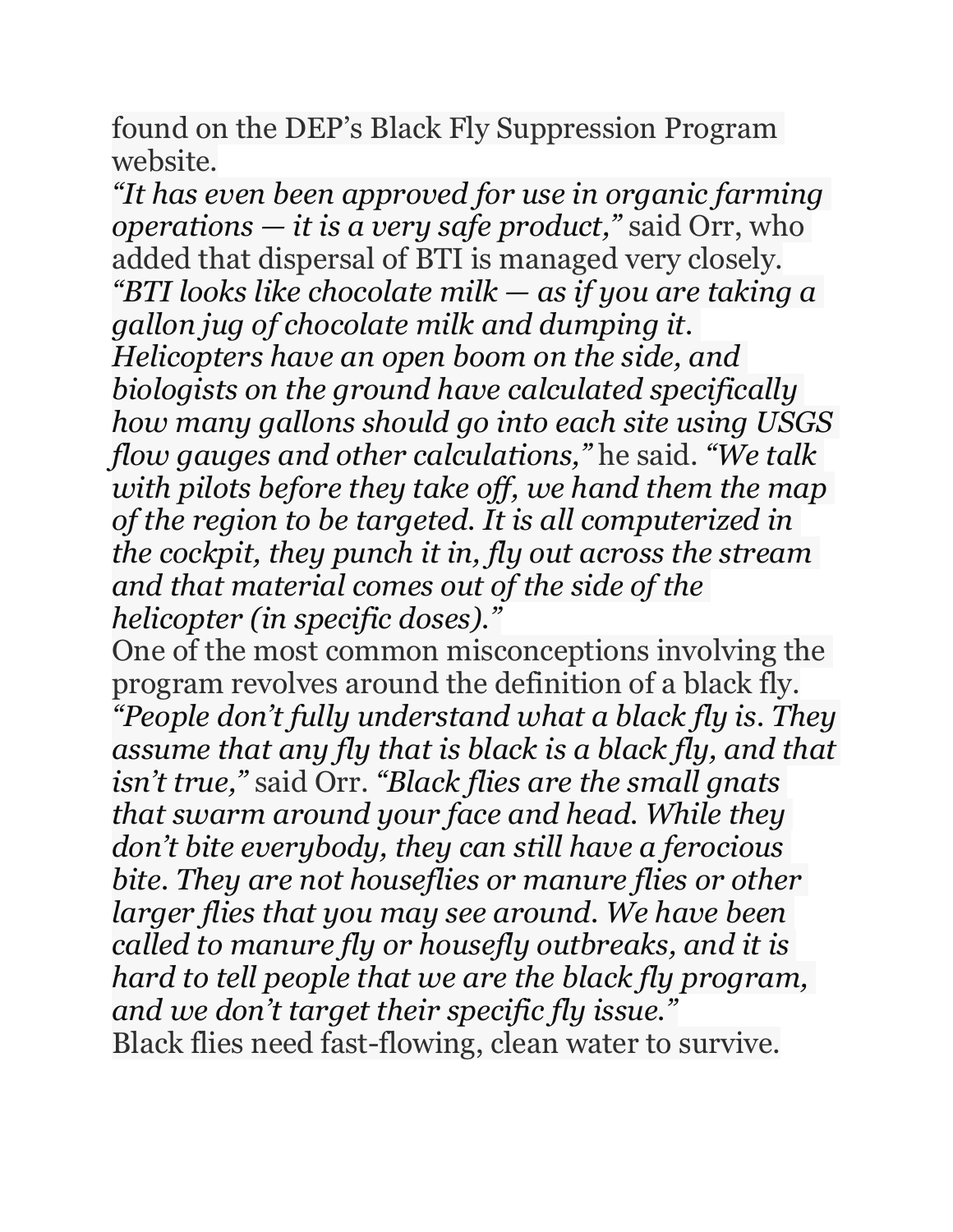*"Adult black flies lay their eggs in riffle areas of streams and rivers. They are also filter feeders, taking organic matter out of the water, and need fast-moving water to get enough water to filter,"* said Orr. *"Adult flies can fly 20 to 30 miles away from their original stream once they hatch, so our goal is to locate and properly spray these riffles before they come out as adults and they expand too quickly to properly manage."*

On certain smaller streams with expanded tree canopy, helicopter spraying is replaced by individual application via backpack sprayers, which helps them treat more remote regions on a regular basis to stay ahead of the rapid reproduction cycle of the black fly.

*"These species can produce anywhere from 10 to 12 generations per summer. We try to spray each time we have a mature larval group in the river, and can spray as much as needed until funding is exhausted,"* said Orr. *"When water temperatures rise in the summer, the frequency definitely increases."*

Black fly research in the state was sparked decades ago when a nationally recognized golf tournament was impacted by swarms of gnats.

*"There was a Women's Open in Hershey, and they had trouble with gnats interrupting the tournament,"* said Orr. *"Around the same time, a group called Neighbors Against Gnats — or NAG — campaigned for research to be done on how to better control black fly populations."*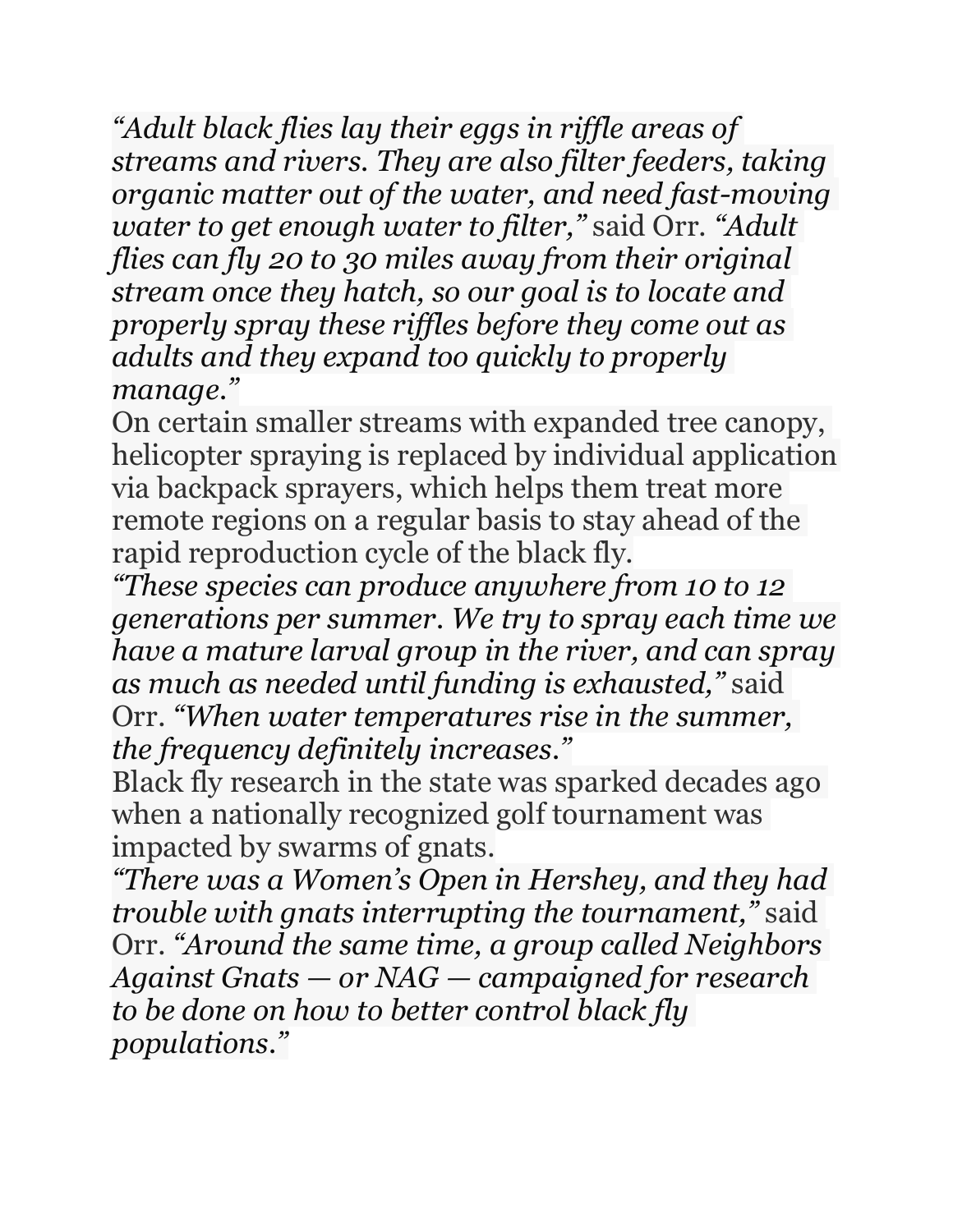The resurgence in black flies was directly connected to legislation passed in the state around that time, Orr added.

*"They started coming on strong and re-entering our streams when the clean water act was instituted which started cleaning up our waterways and since black flies need clean water to survive, they became one of the few unfortunate negative effects of having lean water,"* he said. *"Each time we clean up a river, black flies repopulate. The Upper Conemaugh is an example. It was recently cleaned up, and now we are spraying because of an increase in black fly populations."* Funding for this program, according to DEP community relations coordinator Meghan Lehman, is multi-faceted. *"Funding comes from a line item in the state budget, but a portion comes from the counties who choose to participate,"* she said. *"If commissioners agree to get involved, they kick in funding toward spraying. It isn't in all counties – only those who have chosen to participate."*

In ideal conditions, Orr relays that BTI is nearly 100 percent effective if applied properly.

*"Overall, we hope to have around 85 to 90 percent control, which is a great rate considering this is a bio pesticide and not a chemical,"* he said. *"We have said that we will never use chemicals on Pennsylvania waters, and this solution works amazingly well."* The Black Fly Suppression Program is an example of one of the wide array of services by the DEP in which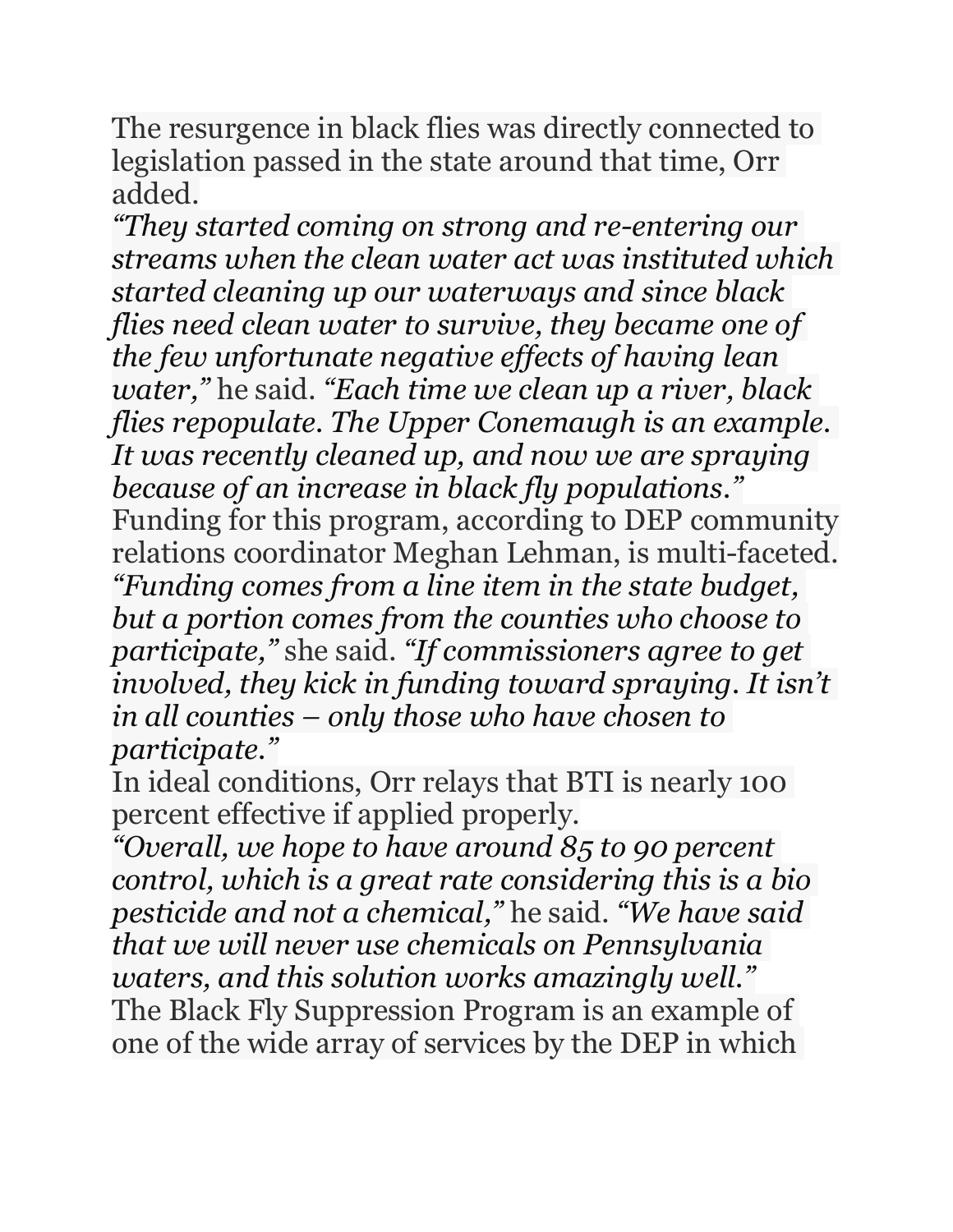many people don't realize unless it isn't working, added Lehman.

*"Being out camping, hiking and recreating, this program has a concrete aspect on people's lives, but it also has an economic benefit,"* she said. *"For example, the Little League World Series Complex sits next to the river, and there is always an effort beforehand so that black flies don't wreak havoc at the Little League World Series. That is no way to welcome people from all over the world – the last thing we'd want to see on national television are people swatting at flies during games."*

As one who spends lots of time on the river, Grove appreciated the update on his submitted email and photos, something he felt compelled to share because he loves the river and the aquatic ecosystem it supports. *"We all baby this river. Many of us are quick to release the bass we catch and we are cautiously observant any time something is added to the environment because the balance can be really fragile,"* he said. *"You look at all the industrial and other negative impacts we've had over the years, and yet these bass keep finding a way to adapt and thrive."*

For more information about the DEP Black Fly Suppression Program, visit [www.dep.pa.gov/Business/](http://www.dep.pa.gov/Business/Water/CleanWater/BlackFly/Pages/default.aspx) [Water/CleanWater/BlackFly/Pages/default.aspx](http://www.dep.pa.gov/Business/Water/CleanWater/BlackFly/Pages/default.aspx)

[https://www.sungazette.com/news/outdoors/2021/05/](https://www.sungazette.com/news/outdoors/2021/05/dep-sprays-waterways-to-control-black-flies/) [dep-sprays-waterways-to-control-black-flies/](https://www.sungazette.com/news/outdoors/2021/05/dep-sprays-waterways-to-control-black-flies/)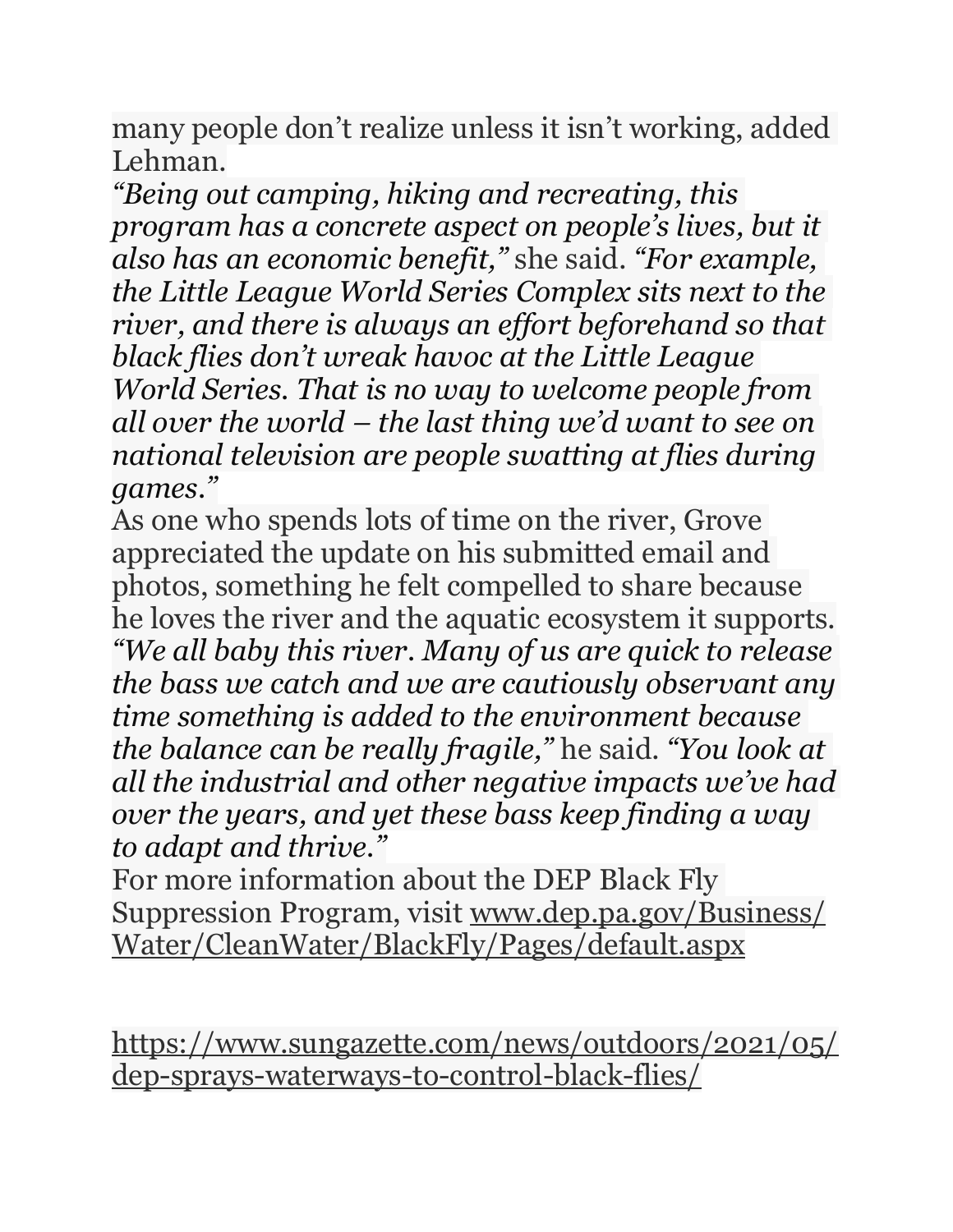**===========================================** 

**https://www.sciencedirect.com/topics/earth-andplanetary-sciences/particulate-organic-matter** 

# [Impacts of Hydrological Alterations](https://www.sciencedirect.com/science/article/pii/B9780128039076000061)  [on Water Quality](https://www.sciencedirect.com/science/article/pii/B9780128039076000061)

Meenakshi Arora, ... Michael J. Stewardson, in [Water for the Environment,](https://www.sciencedirect.com/book/9780128039076/water-for-the-environment) 2017

# 6.5.2 Anthropogenic Influences

Elevated dissolved or particulate organic matter loading often reduces oxygen concentrations by supporting heterotrophic [microbial activity](https://www.sciencedirect.com/topics/earth-and-planetary-sciences/microbial-activity) and hence oxygen consumption. The additional organic matter may be contributed by allochthonous sources including blackwater draining of floodplains, where dissolved organic matter is leached from [leaf litter](https://www.sciencedirect.com/topics/earth-and-planetary-sciences/leaf-litter) and sewage spills (Hladyz et al., 2011; McCarthy et al., 2014), or from autochthonous processes stimulated by eutrophication such as algal blooms (Mallin et al., 2006). Consequences of low dissolved oxygen concentrations, or hypoxia, in streams include: altered fish behavior (Dwyer et al., 2014); increased mortality of fish (Small et al., 2014) and freshwater crustaceans (McCarthy et al., 2014); and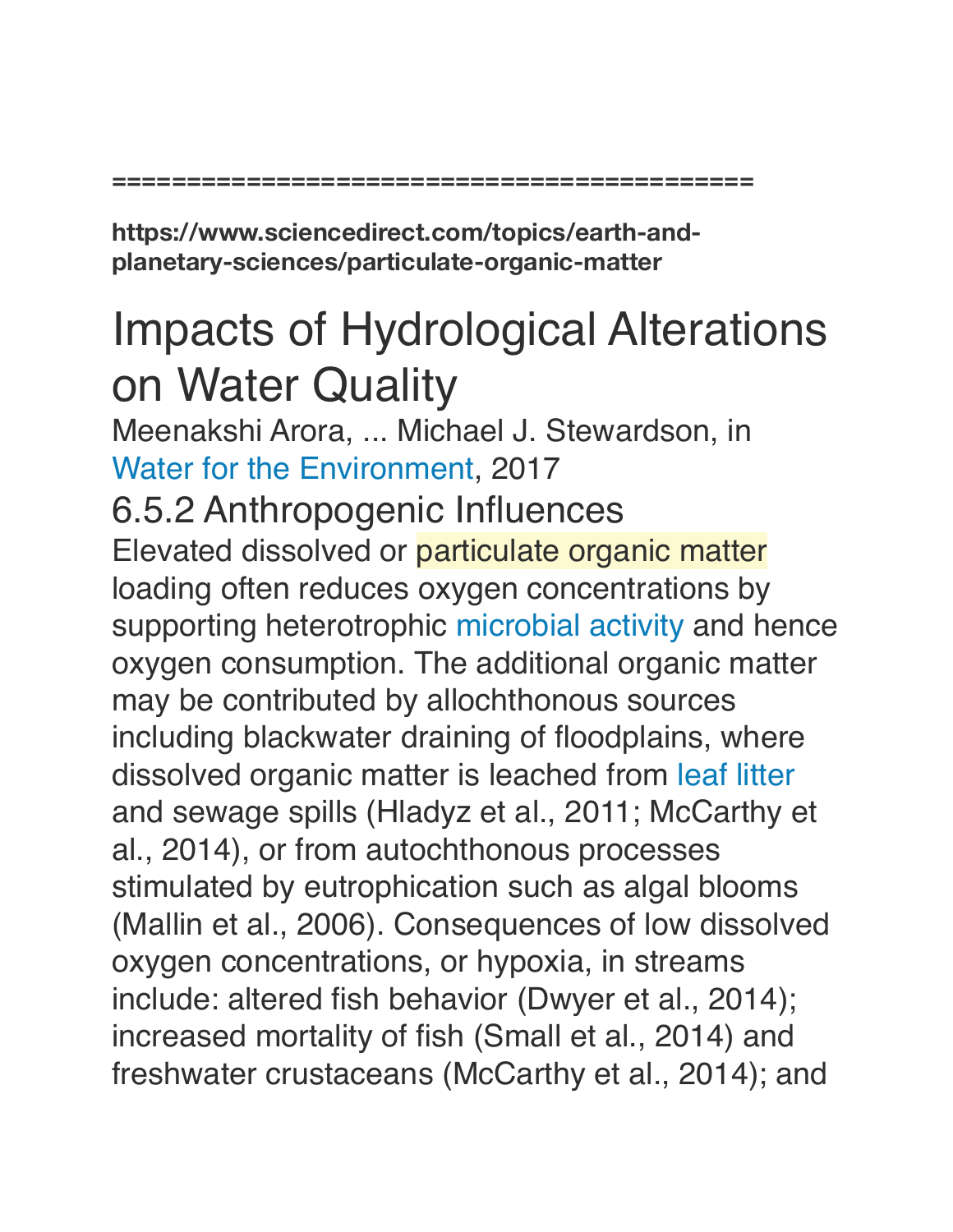reduced richness and abundance of zooplankton (Ning et al., 2015).

Reaeration is highly dependent on flow-mediated mixing across the [air–water interface.](https://www.sciencedirect.com/topics/earth-and-planetary-sciences/air-water-interface) Reduced flow velocities, and hence turbulence, will reduce reaeration rates and can lead to declining dissolved oxygen concentrations within the water column. These conditions are likely in ponded water (e.g.,

[upstream](https://www.sciencedirect.com/topics/earth-and-planetary-sciences/upstream) of weirs), particularly if this occurs in combination with reduced flows.

Density stratification of water bodies can occur as a result of either surface water heating (thermal stratification) or inputs of salt from seawater, groundwater, or other sources (salinity stratification; Williams, 2006). A vertical temperature or salinity gradient (thermocline or halocline) produces density differences, with the more buoyant (higher temperature or lower salinity) water *floating* at the surface above the denser (colder or higher salinity) water. Under these conditions, reaeration of the bottom layer requires the downward exchange of dissolved oxygen across the interface between these two layers. Alternatively, reaeration can occur by mixing of the water column and elimination of the stratified conditions. Both these processes are flowdependent. Increases in flow generally enhance exchange of dissolved oxygen and mixing of the two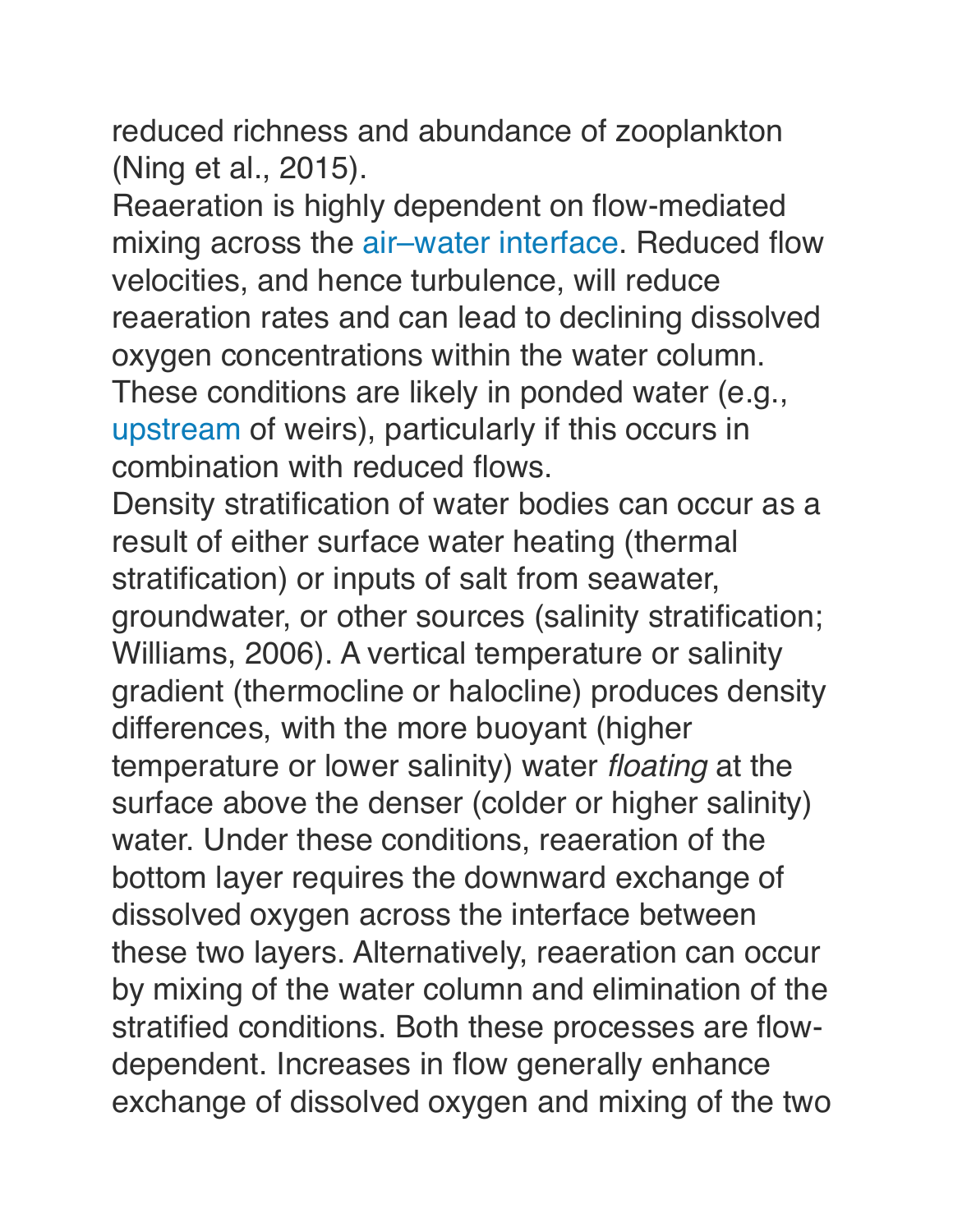layers by producing greater shear and hence turbulence at the interface. As with the oxygen exchange at the air–water interface, reduced flows in regulated rivers or [impoundment](https://www.sciencedirect.com/topics/earth-and-planetary-sciences/impoundment) of rivers by weirs will increase the risk of establishing stratified conditions and reduce gas exchange to the lower layer, resulting in [hypoxic conditions](https://www.sciencedirect.com/topics/earth-and-planetary-sciences/hypoxic-condition) lower in the water column.

Reservoirs are particularly prone to the formation of temperature stratification as surface waters are heated during the warmer season. The colder [hypolimnion](https://www.sciencedirect.com/topics/earth-and-planetary-sciences/hypolimnion) often becomes anoxic. If reservoir releases draw water from the hypolimnion, then the downstream river will experience low dissolved oxygen. However, this effect will be attenuated rapidly downstream, with high reaeration rates produced by a large gradient in oxygen concentrations at the water surface.

Anthropogenic influences on morphology of river channels often reduce channel irregularities including removal of [meanders](https://www.sciencedirect.com/topics/earth-and-planetary-sciences/meander) and [bedforms](https://www.sciencedirect.com/topics/earth-and-planetary-sciences/bedform) (Hancock, 2002). These features are critical to hyporheic exchange and their removal changes the distribution of hydraulic controls in river systems, generally reducing the supply of dissolved oxygen to streambed sediments (Hanrahan, 2008). In addition, elevated [suspended sediment](https://www.sciencedirect.com/topics/earth-and-planetary-sciences/suspended-sediment) loads in response to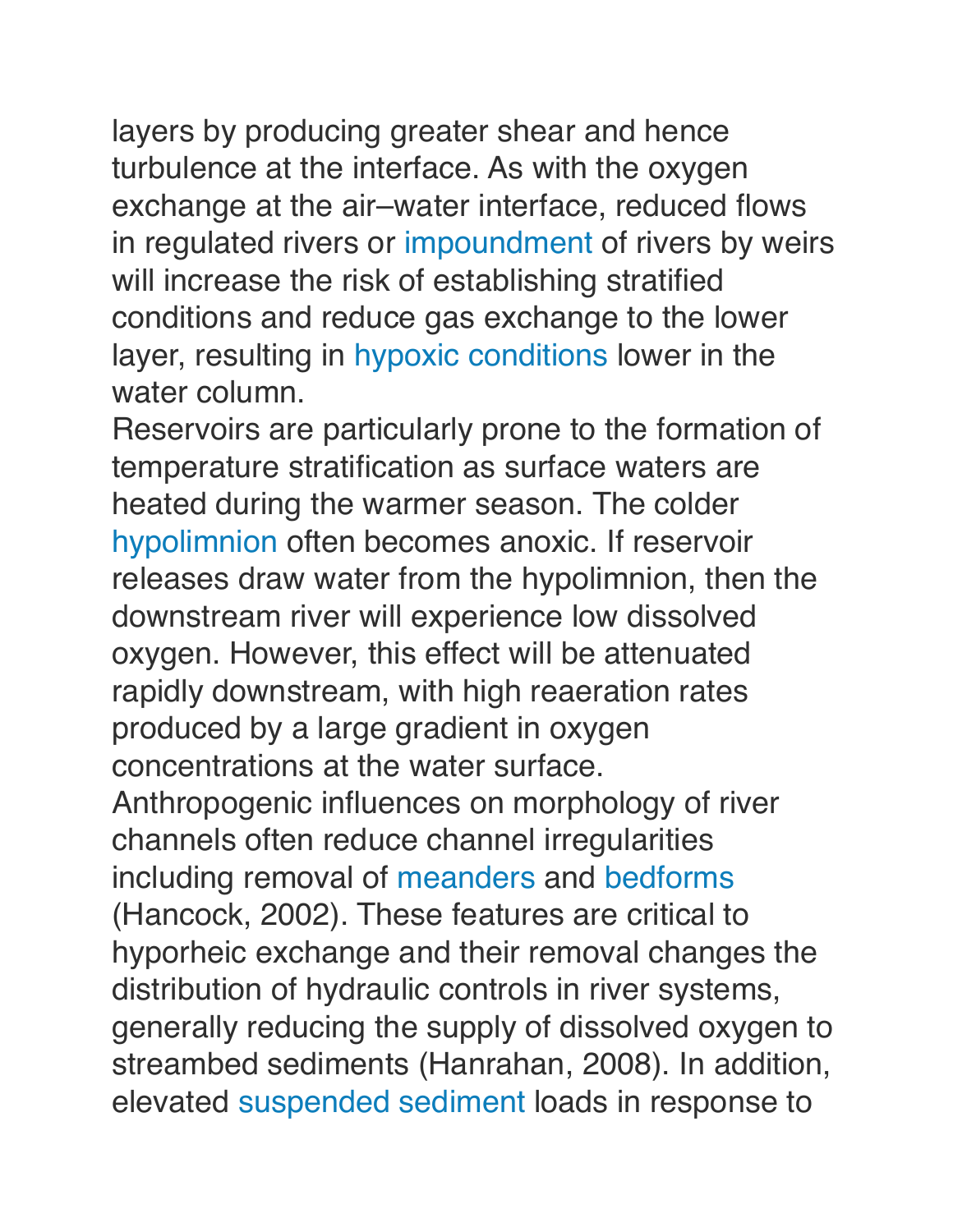catchment disturbances may clog bed sediments and also inhibit dissolved oxygen exchange across the [sediment–water interface.](https://www.sciencedirect.com/topics/earth-and-planetary-sciences/sediment-water-interface)

====================================

# [Vulnerability of Water Resources](https://www.sciencedirect.com/science/article/pii/B9780123847034005268)  [to Climate](https://www.sciencedirect.com/science/article/pii/B9780123847034005268)

A.I. Shiklomanov, R.B. Lammers, in [Climate](https://www.sciencedirect.com/referencework/9780123847041/climate-vulnerability)  [Vulnerability,](https://www.sciencedirect.com/referencework/9780123847041/climate-vulnerability) 2013

# 5.11.1 Introduction

The Arctic is undergoing marked changes in response to climate. Numerous studies indicate that the global climate signal in the Arctic is pronounced and has already exceeded natural climate variability (ACIA 2005). All components of the [arctic ecosystem](https://www.sciencedirect.com/topics/earth-and-planetary-sciences/arctic-ecosystem) are intimately linked to all others and water plays a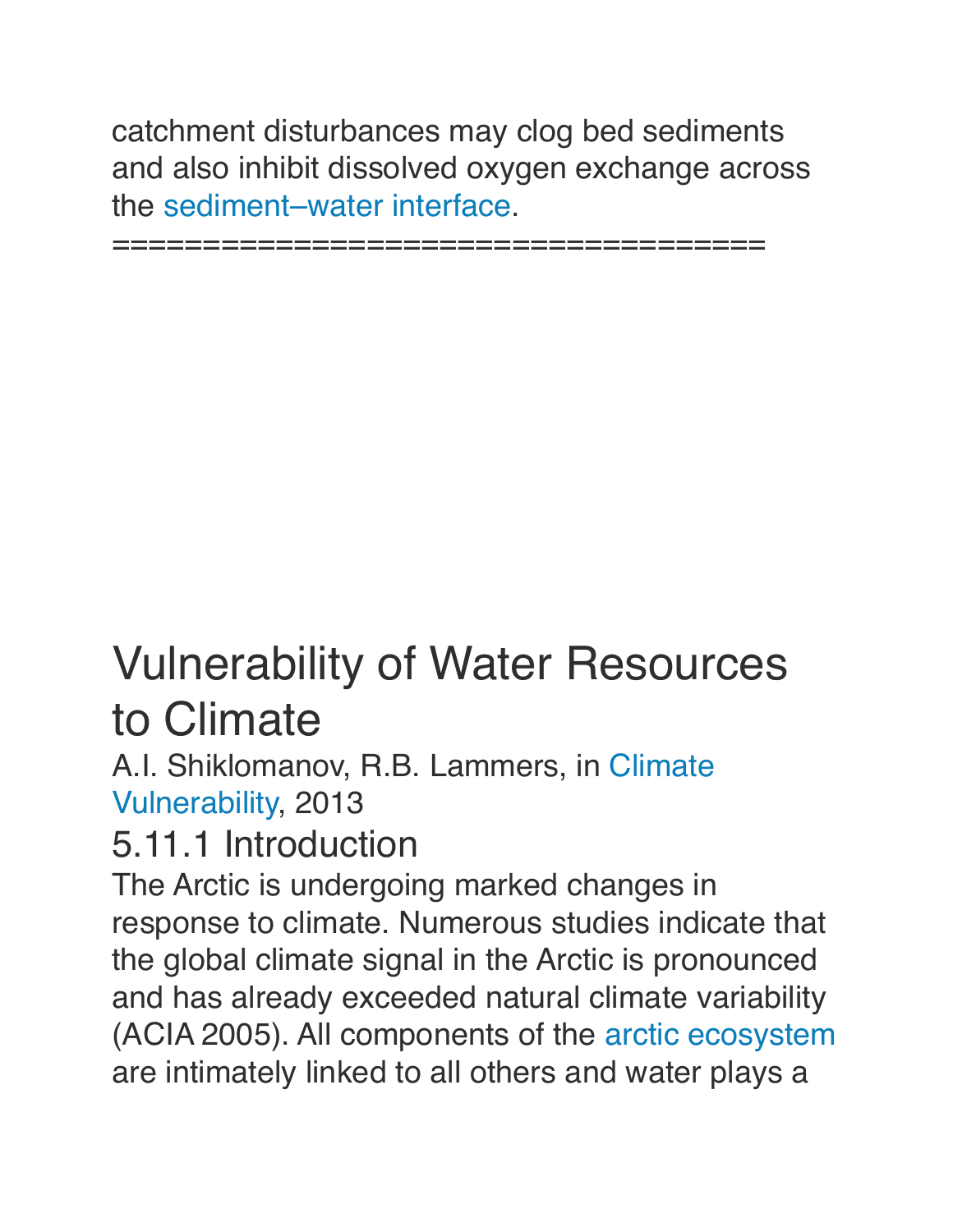central and unique role in this system. There is mounting evidence that the region is experiencing an unprecedented degree of environmental change in various components of the [water cycle](https://www.sciencedirect.com/topics/social-sciences/hydrological-cycle). These include loss of [permafrost](https://www.sciencedirect.com/topics/social-sciences/permafrost) (Yang et al. 2002); change in river flow volume (Lammers et al. 2001; Peterson et al. 2002; Shiklomanov and Lammers 2009) and timing (Shiklomanov et al. 2007; Tan et al. 2011); lengthened ice-free periods in lakes and rivers (Magnuson et al. 2000; Vuglinsky 2002); disappearance of lakes (Smith et al. 2005); reductions in snow cover (Armstrong and Brodzik 2001); and melting of [glaciers](https://www.sciencedirect.com/topics/social-sciences/glaciers) (Steffen et al. 2004). [Streamflow](https://www.sciencedirect.com/topics/earth-and-planetary-sciences/streamflow) changes are strongly related to climate variability, disturbance in land cover, degradation of the [cryosphere](https://www.sciencedirect.com/topics/earth-and-planetary-sciences/cryosphere), and direct [human impact](https://www.sciencedirect.com/topics/earth-and-planetary-sciences/anthropogenic-effect). River flow is an integrated characteristic reflecting numerous environmental processes and their changes aggregated over different size areas. River runoff also plays a significant role in the freshwater budget of the [Arctic Ocean](https://www.sciencedirect.com/topics/earth-and-planetary-sciences/arctic-ocean) (Serreze et al. 2006). Ocean salinity and sea ice formation are critically affected by river input. Changes in the freshwater flux to the Arctic Ocean can exert significant control over global [ocean circulation](https://www.sciencedirect.com/topics/social-sciences/ocean-circulation) by affecting [North Atlantic deep](https://www.sciencedirect.com/topics/earth-and-planetary-sciences/north-atlantic-deep-water)  [water](https://www.sciencedirect.com/topics/earth-and-planetary-sciences/north-atlantic-deep-water) formation (Manabe and Stouffer 1994; Rahmstorf 2002). Arctic drainage basin river flow is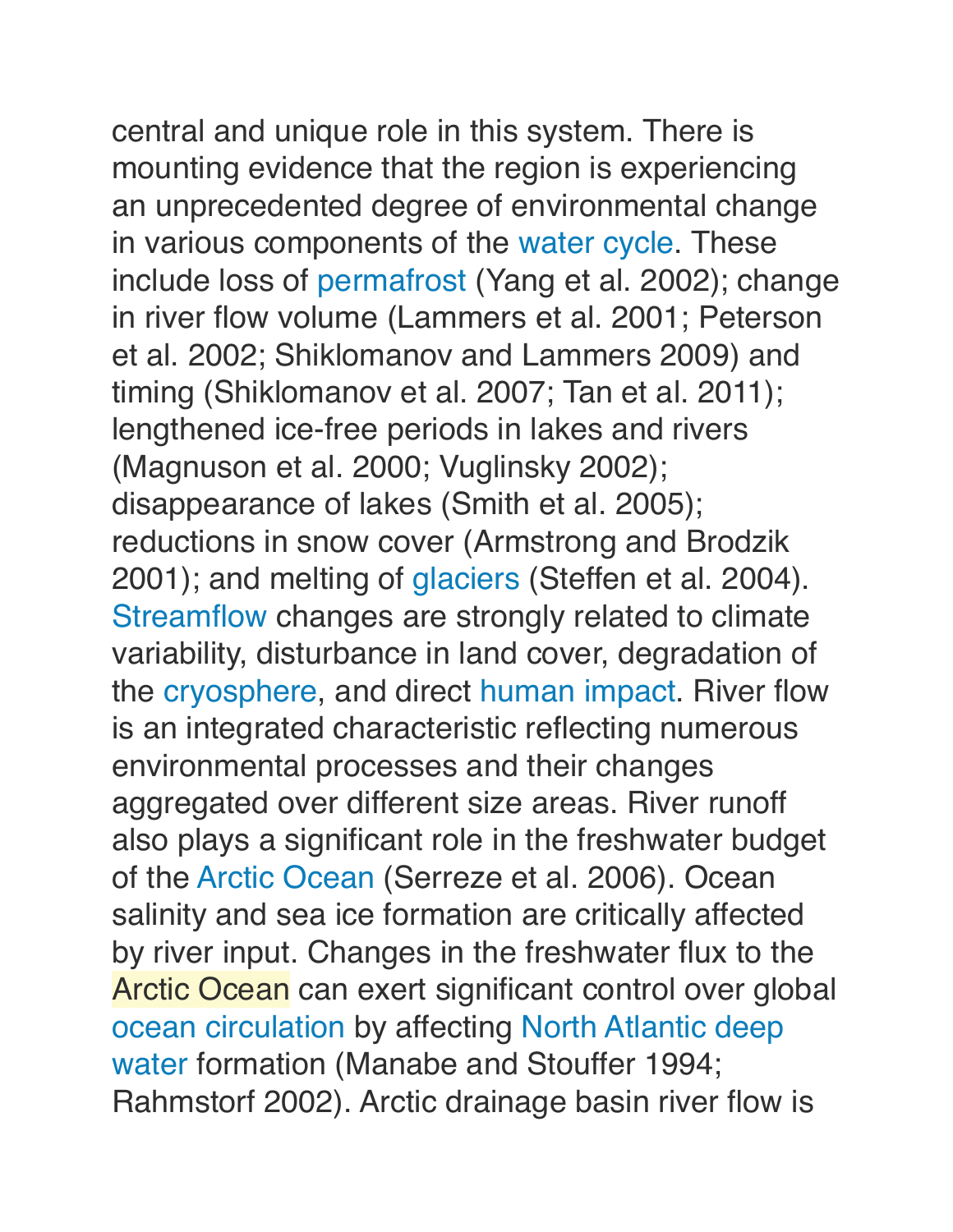thus likely to serve an important role in regulating the heat balance of the planet (Peterson et al. 2006). The freshwater cycle of the Arctic therefore takes on a central role in our understanding of the influence of global change on [terrestrial ecosystems](https://www.sciencedirect.com/topics/earth-and-planetary-sciences/terrestrial-ecosystem) and on the connection of the northern land mass to the Arctic Ocean (Lammers et al. 2001).

5.11.1.1 Definition of Domain

Our understanding of the **Arctic Ocean**'s freshwater budget variability requires analysis of hydrological processes across the entire river runoff formation zone covering both the Arctic Ocean watershed and the adjacent territories from which the runoff contributes to the ocean freshwater budget. The entire Pan-Arctic hydrological domain covers a region of approximately 24 million km2(including Greenland) and represents a significant part of the global land surface in the north. The region is characterized and defined hydrologically by the north flowing rivers entering the Arctic Ocean, Hudson Bay, James Bay, the Canadian Arctic [Archipelago,](https://www.sciencedirect.com/topics/earth-and-planetary-sciences/archipelago) the far north Atlantic Ocean, and Bering Strait including much of Alaska (Shiklomanov et al. 2000; Lammers et al. 2001; Forman et al. 2000) (Figure 1). Although the Hudson Bay, James Bay, and Bering Strait are located outside of the Arctic Ocean drainage basin, the rivers draining into these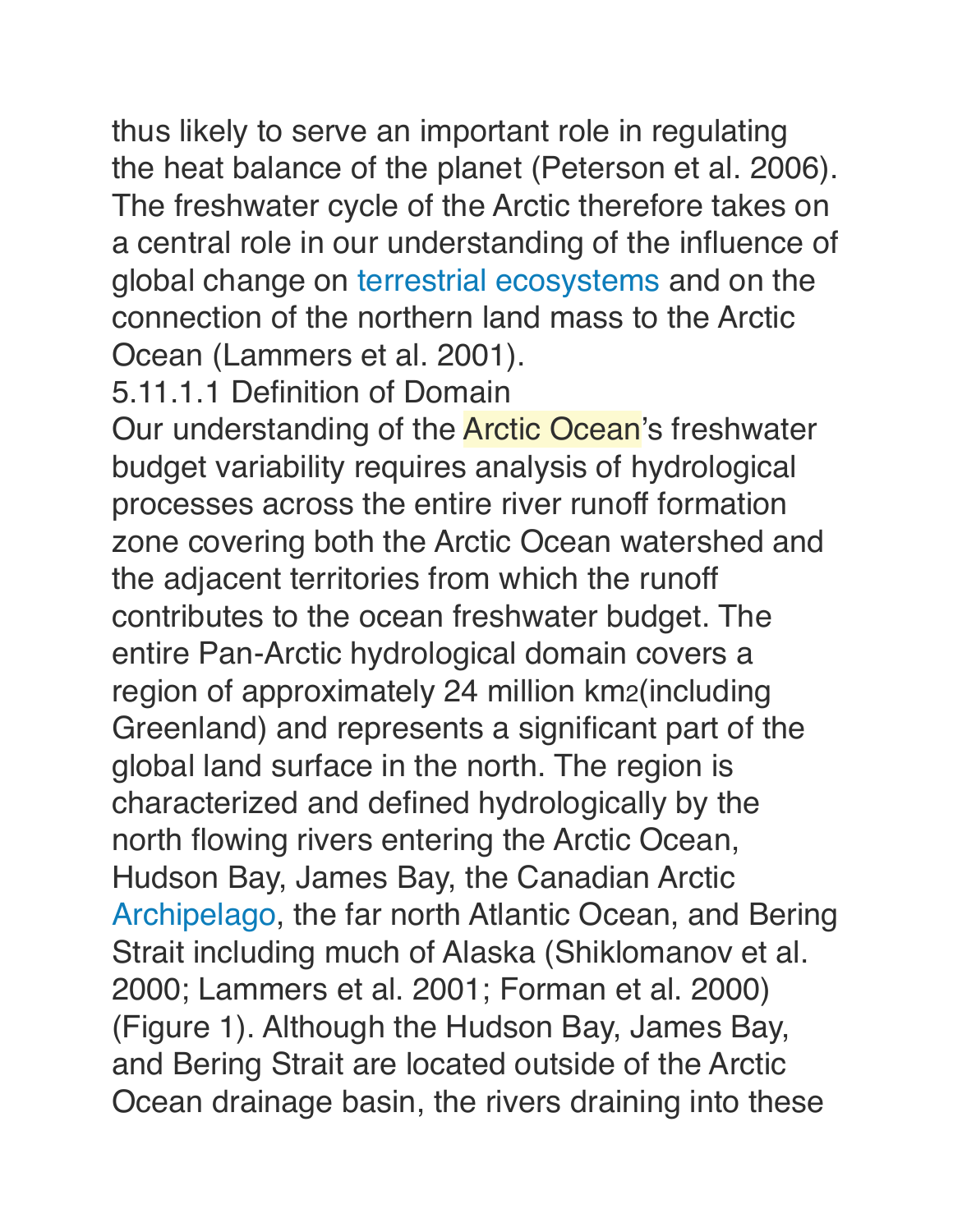water bodies supply a large amount of freshwater discharge to the Arctic Ocean via the north-flowing oceanic currents (AMAP 1998). Thus, it is important to take into account the river discharge from these drainage basins when assessing the dynamics of the river flux into the Arctic Ocean. The [headwaters](https://www.sciencedirect.com/topics/earth-and-planetary-sciences/headwater) of the large Arctic rivers such as Nelson, Ob, and Yenisey drainage basins extend halfway to the [equator](https://www.sciencedirect.com/topics/earth-and-planetary-sciences/equator) to a latitude of 45°N. Thus, a significant part of the Pan-Arctic hydrological domain is located in [temperate climate](https://www.sciencedirect.com/topics/earth-and-planetary-sciences/temperate-climate) zones and is covered not only by [tundra,](https://www.sciencedirect.com/topics/social-sciences/tundra) but also by boreal–taiga forest and grassland.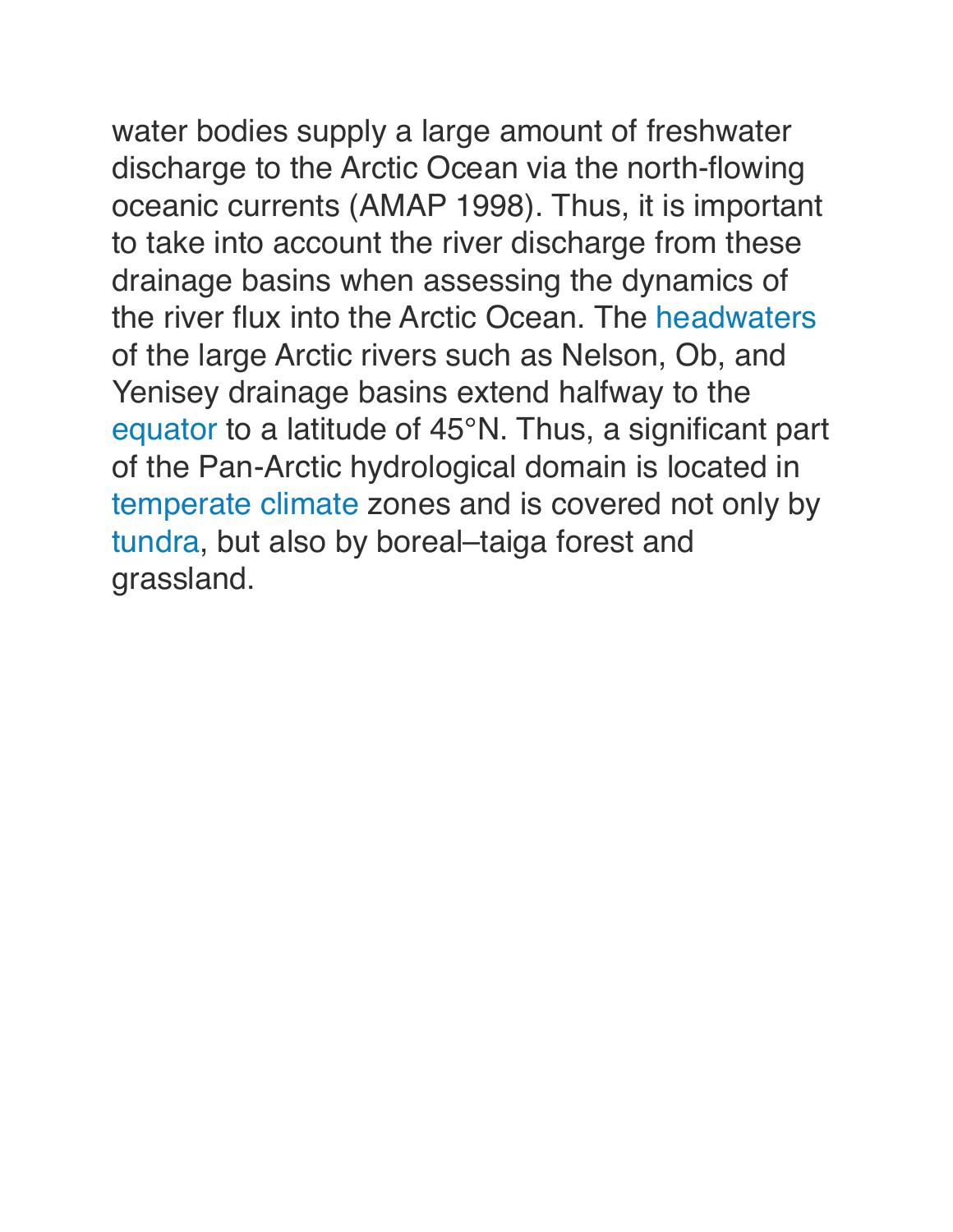

#### [Sign in to download full-size image](https://www.sciencedirect.com/user/login?returnURL=https%3A%2F%2Fwww.sciencedirect.com%2Ftopics%2Fsocial-sciences%2Farctic-ocean)

Figure 1. Major northern rivers (dark blue lines) and seas (red outlines) of North America and Eurasia. Background coloring shows elevation and bathymetry relative to sea level. Forman, S. L., W. Maslowski, J. T. Andrews, D. R. Lubinski, M. Steele, J. Zhang, R. Lammers, and B. Peterson, 2000: Researchers explore arctic freshwater's role in ocean circulation. *EOS Trans. Am. Geophys. Union*, **81**, 169–174.

=====================================================================

CHROMOSOMAL PATTERNS IN POPULATIONS OF THE BLACK FLY SIMULIUM FIBRINFLATUM TWINN (DIPTERA: SIMULIIDAE) A Thesis Presented to the Graduate School of Clemson University In Partial Fulfillment of the Requirements for the Degree Master of Science Entomology by Kyle Parks August 2012 Accepted by: Dr. Peter Adler, Committee Chair Dr. John Morse Dr. John McCreadie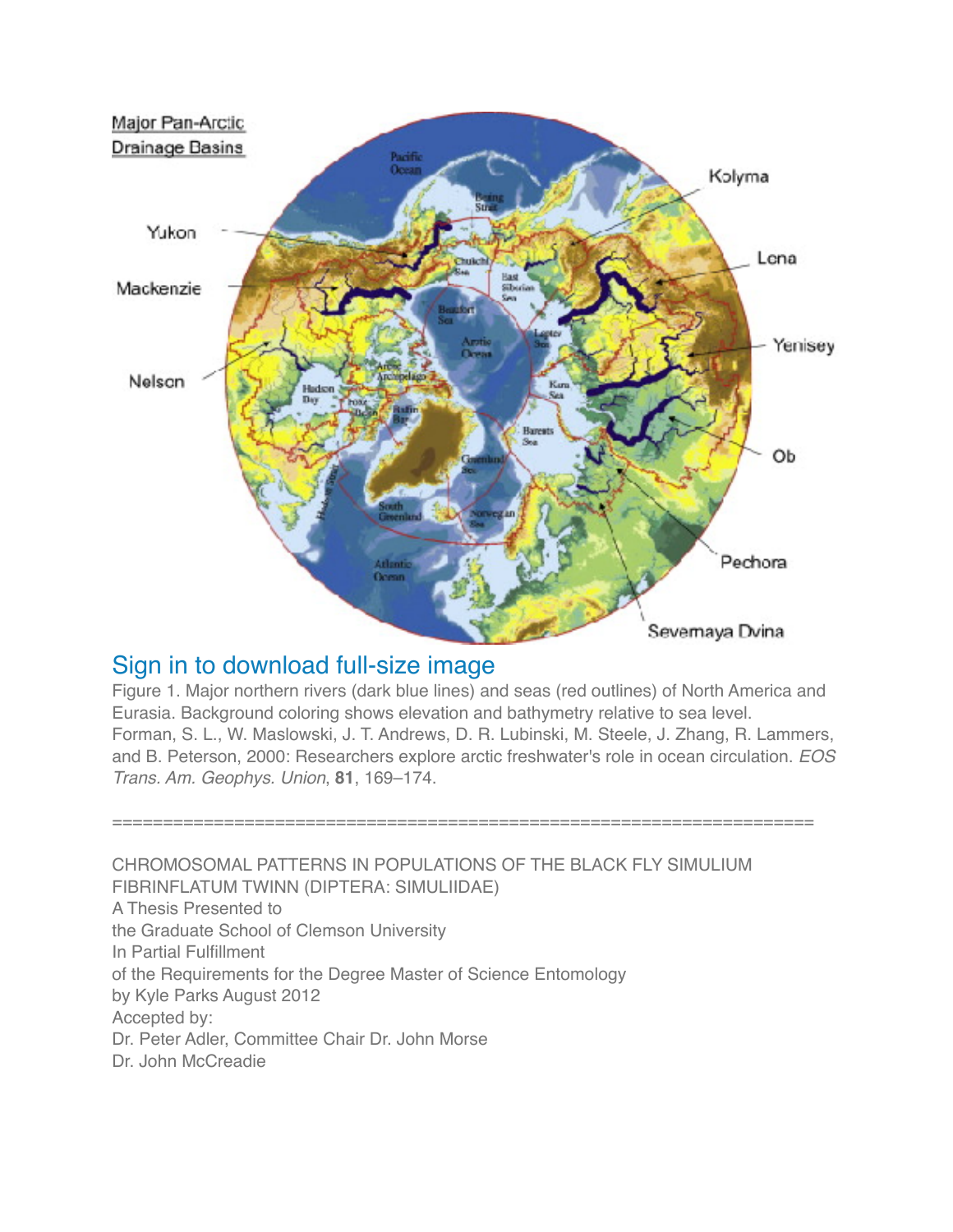Despite notoriety as pests, black flies have important ecological functions where they are abundant. Black fly larvae are major contributors to carbon retention in streams and rivers where they play a crucial role in converting floating organic particles into fecal pellets that are dense enough to sink (Wotton et al. 1998). Rather than flowing away, those organic particles then accumulate on the bed and banks of the stream and can fertilize vegetation (Malmqvist et al. 2001, Wotton et al. 1998). The black flies themselves are also important food items. Both larvae and adults are preyed on by birds, fish, and numerous invertebrates. Around 70 species of fish are known predators of black fly larvae (Davies 1981). Plecoptera, Trichoptera, Odonata, and Diptera larvae prey on black fly larvae (Malmqvist et al. 2004), and at least one adult black fly has been found in the larval cell of one species of sphecid wasp (Krombein 1960). Furthermore, the

4

adults of many black fly species are nectar-feeders and contribute to the pollination of flowering plants (Malmqvist et al. 2004).

=========================================================

Malmqvist B, Wotton RS, Zhang Y (2001) Suspension feeders transform massive amounts of seston in large northern rivers. Oikos 92:35–43

# **Suspension feeders transform massive amounts of seston in large northern rivers**

#### [Björn Malmqvist,](https://onlinelibrary.wiley.com/action/doSearch?ContribAuthorStored=Malmqvist%2C+Bj%C3%B6rn) [Roger S. Wotton,](https://onlinelibrary.wiley.com/action/doSearch?ContribAuthorStored=Wotton%2C+Roger+S) [Yixin Zhang](https://onlinelibrary.wiley.com/action/doSearch?ContribAuthorStored=Zhang%2C+Yixin) First published: 15 April 2003 **[https://doi.org/10.1034/j.](https://doi.org/10.1034/j.1600-0706.2001.920105.x) [1600-0706.2001.920105.x](https://doi.org/10.1034/j.1600-0706.2001.920105.x)**Citations: 64

B. Malmqvist and Y. Zhang, Dept of Ecology and Environmental Science, Umeå Univ., SE-901 87 Umeå, Sweden (bjorn.malmqvist@eg.umu.se) (present address of YZ: Dept of Forest Sciences, Univ. of British Columbia, Vancouver, BC, Canada, V6T 1Z4). – R. S. Wotton, Dept of Biology, Univ. College London, Darwin Building, Gower St., London WC1E 6BT.



# Abstract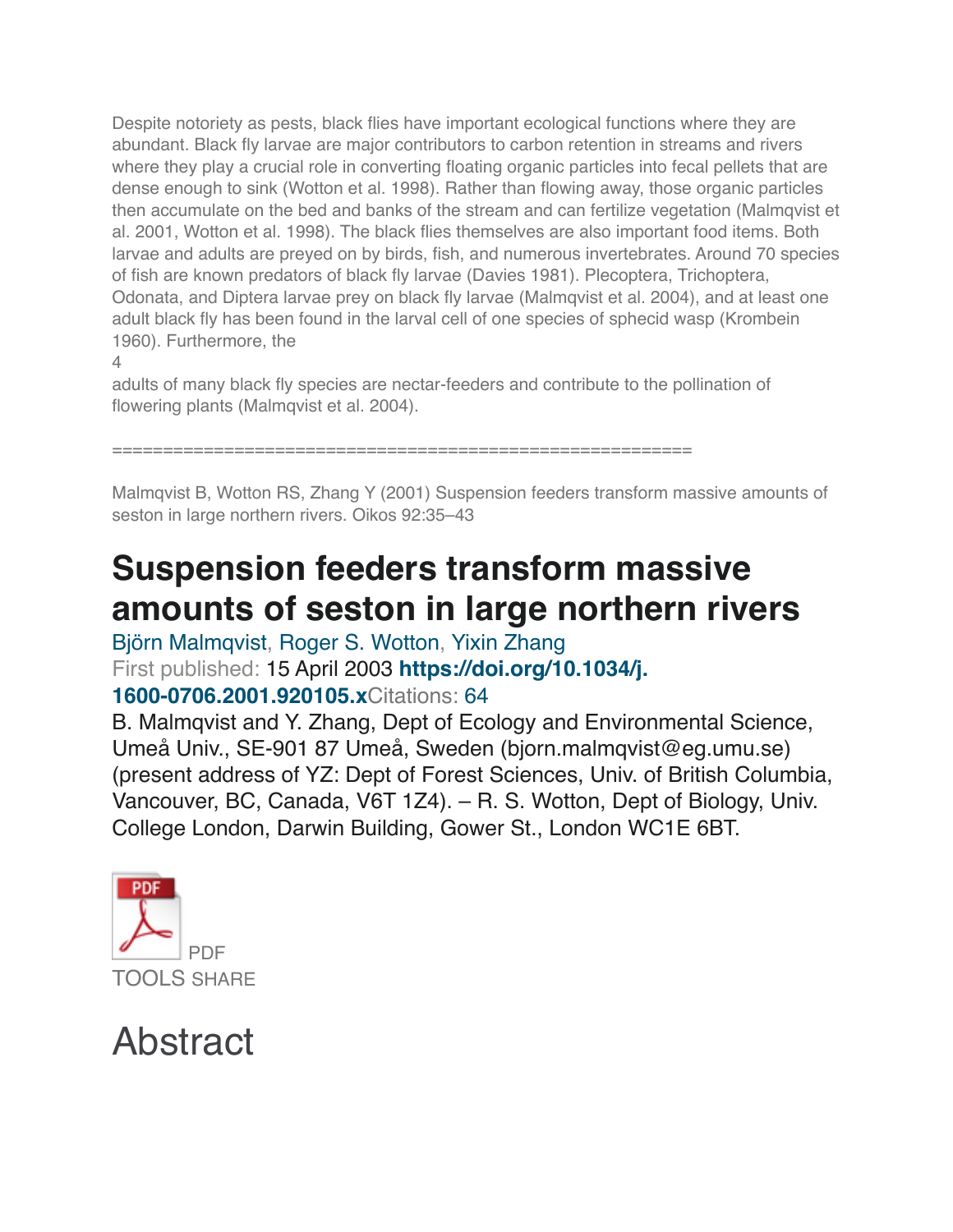The concentration and transport of faecal pellets (FPs) produced by blackfly (Diptera: Simuliidae) larvae were estimated in a large, free-flowing river in the north of Sweden during 1997–1999. FPs were abundant from May through August and FP loads in transport peaked at 429 t dry mass d−1 at a site in the lower part of the river in 1997. Daily transport at the same site, averaged over each study period (16 Jun.–18 Sep. 1997, 6 Apr.–10 Sep. 1998, and 21 Apr.–5 Aug. 1999), was estimated to be 93.7 t dry mass (3.7 t carbon), 47.5 t dry mass (1.9 t carbon and) and 69.2 t dry mass (2.7 t carbon), respectively. On a large scale, there was a downstream trend of increasing FP concentration and, during periods with greater discharge, sedimentation was reduced so that more material was exported from the river. Samples from six sites in a regulated river (into which our focal river flows) parallel to six sites in the unregulated tributary showed considerably lower FP concentrations in the regulated river, presumably because of much smaller blackfly populations as a consequence of habitat loss through damming. A survey of two other large, unregulated rivers in northern Sweden confirmed that these also carry large amounts of FPs. We conclude that the transformation of small suspended food particles into considerably larger FPs by huge populations of filter-feeding blackfly larvae is a major process in large northern rivers.

 Experimental Applications of B.t.i. for Larval Black Fly Control: Persistence and Downstream Carry, Efficacy, Impact on Nontarget Invertebrates and Fish Feeding by

==============================================

K. Elizabeth Gibbs Francis C. Brautigam Constance S. Stubbs Larry M. Zibilske

MAINE AGRICULTURAL EXPERIMENT STATION UNIVERSITY OF MAINE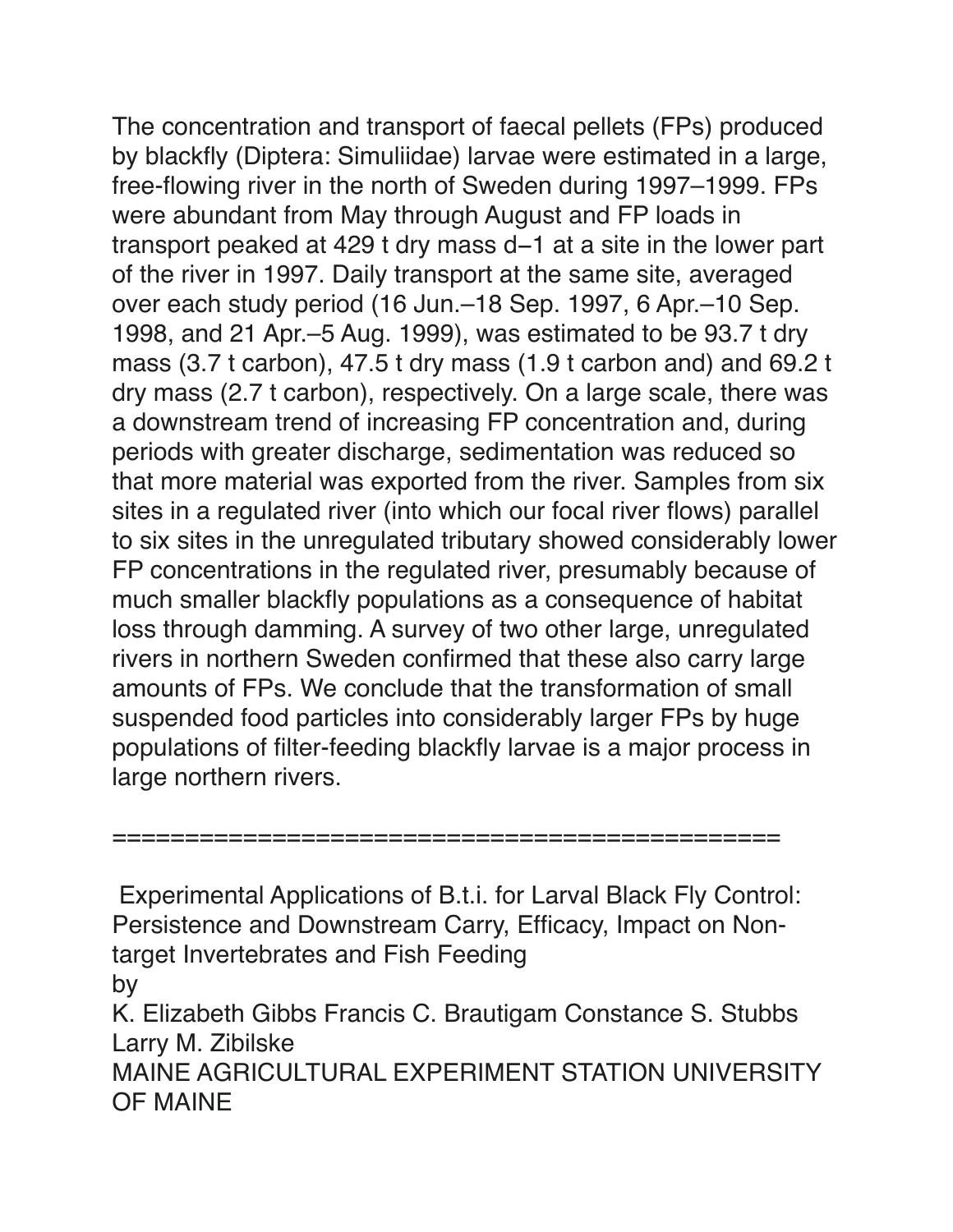Technical Bulletin 123 October 1986 ISSN 0734-9556

Experimental Applicatons of B.t.i.

for Larval Black Fly Control:

Persistence and Downstream Carry, Efficacy, Impact on Nontarget Invertebrates and Fish Feeding

by

1

K. Elizabeth Gibbs Francis C. Brautigam

Constance S. Stubbs

4

'Associate Professor, Department of Entomology

 $\mathcal{P}$ 

Larrv M. Zibilske

Present Address: Department of Inland Fisheries and Wildlife, Gray, .Maine 04039 'Present Address: Graduate Student, Department of Botany and Plant Pathology ^Associate Professor, Department of Plant and Soil Sciences

2 J

## ACKNOWLEDGEMENTS

The authors acknowledge with thanks the contributions of the following: K.R. Hardy and I.N. McDaniel for black fly identification, Abbott Laboratories for supplying the B.t.i., B.F. Molloy, W.C.Johnson and J. Wolf for assistance in the field and laboratory and D. Doel and J.P. Gibbs for assistance in report preparation. Sugarloaf Mountain Corporation and the Maine Agricultural Experiment Station provided funds to carry out the project.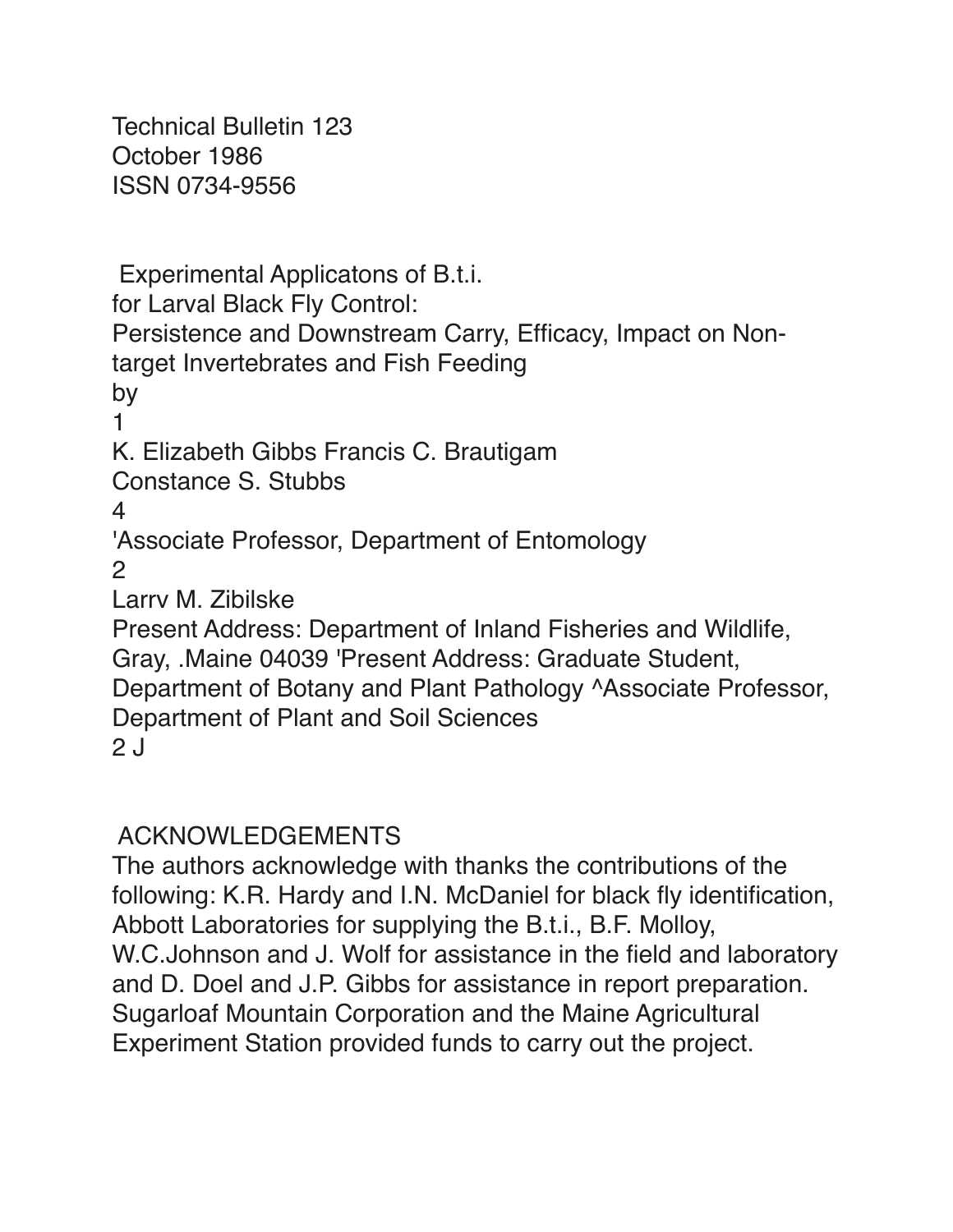TABLE OF CONTENTS **Introduction** Study Area Methods and Materials B.t.i. and application procedures Fate and persistence of B. t.i. Impact on Invertebrates Impact on Fish Feeding 1 2 2 . . 2 2 . . 3 4 Results .. 5 Fate and persistence of B.t.i. Impact on black fly larvae . . Impact on non-target invertebrates . . . . 5 5 6 6 . . 7 S 10 17

Impact on fish feeding Discussion Literature Cited Figures

Tables ..

. . . . . .

 Maine Agricultural Experiment Station Technical Bulletin 123 1 INTRODUCTION

Biting and s\\ arming black flies can cause serious discomfort to humans in Maine. In spite of this problem, the advisability and means of reducing their numbers remain controversial. Control is generally aimed at the larvae in streams. Environmentalists are concerned with the persistence of control materials in streams used as drinking water and for recreation, and that control agents aimed at black fly larvae will affect non-target forms in the stream. Historically, these concerns have made serious consideration of black fly control measures in Maine unacceptable. The most promising control agent available at present is the

biological insecticide Bacillus thuringiensis var. israe/iensis de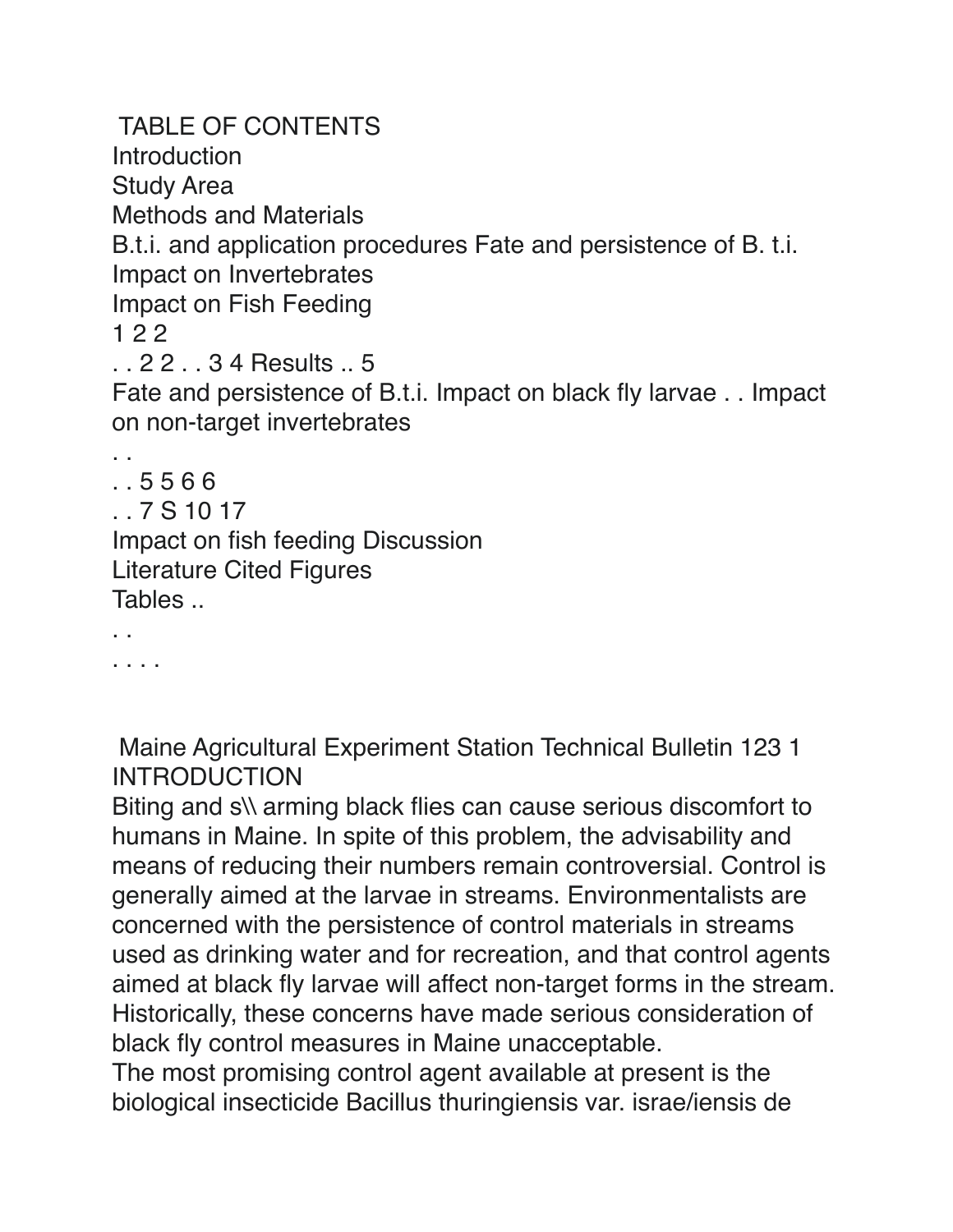Barjac (B.t.i.). This material and its use in the field have been reviewed (3, 4 and 6). It is a spore forming bacterium which, at sporulation, produces crystals of toxic protein which are lethal to larvae of mosquitoes and black flies when ingested. B.t.i. does not normally cause infectious disease which spreads from insect to insect through transmission of spores. The insecticidal crystalline toxin acts as a stomach poison and has no contact effect. The crystal is a protoxin which is broken down in the midgut of susceptible larvae into toxic sub-components. This conversion seems to occur only in mosquitoes, black flies and some related Diptera and so to account for the host specificity of the material. Laboratory and field studies have shown that a wide range of nontarget organisms occurring with black flies and mosquitoes are not susceptible to B.t.i. or are susceptible only at dosages greatly in excess of those used in control opera- tions. Only Diptera closely related to black flies such as some Chironomidae and Blepharoceridae (1,3 and 4) have been shown to be susceptible. Increased drift in Ephemeroptera and Trichoptera was shown in one study (5), but other reports showed no effect on these insects.

Various factors may influence the insecticidal activity against black fly lar- vae. Laboratorv studies have demonstrated the effects of temperature, larval age, species of black fly, concentration of inoculum and formulation on insecticidal activitv (4). Additional factors, such as stream discharge and profile (especially depth-to-width ratio), turbidity, turbulence, density of aquatic vegetation and filter feeding organisms, dilution of B.t.i. and duration of treatment may influence larvicidal activity under field conditions.

In the summer of 1985 a field experiment was conducted in the Sugarloaf area of Maine on the use of B.t.i. to reduce the numbers of black fly larvae in the Carrabassett River and a tributary stream. The objectives were to determine the rate of application necessary to produce an acceptable reduction in black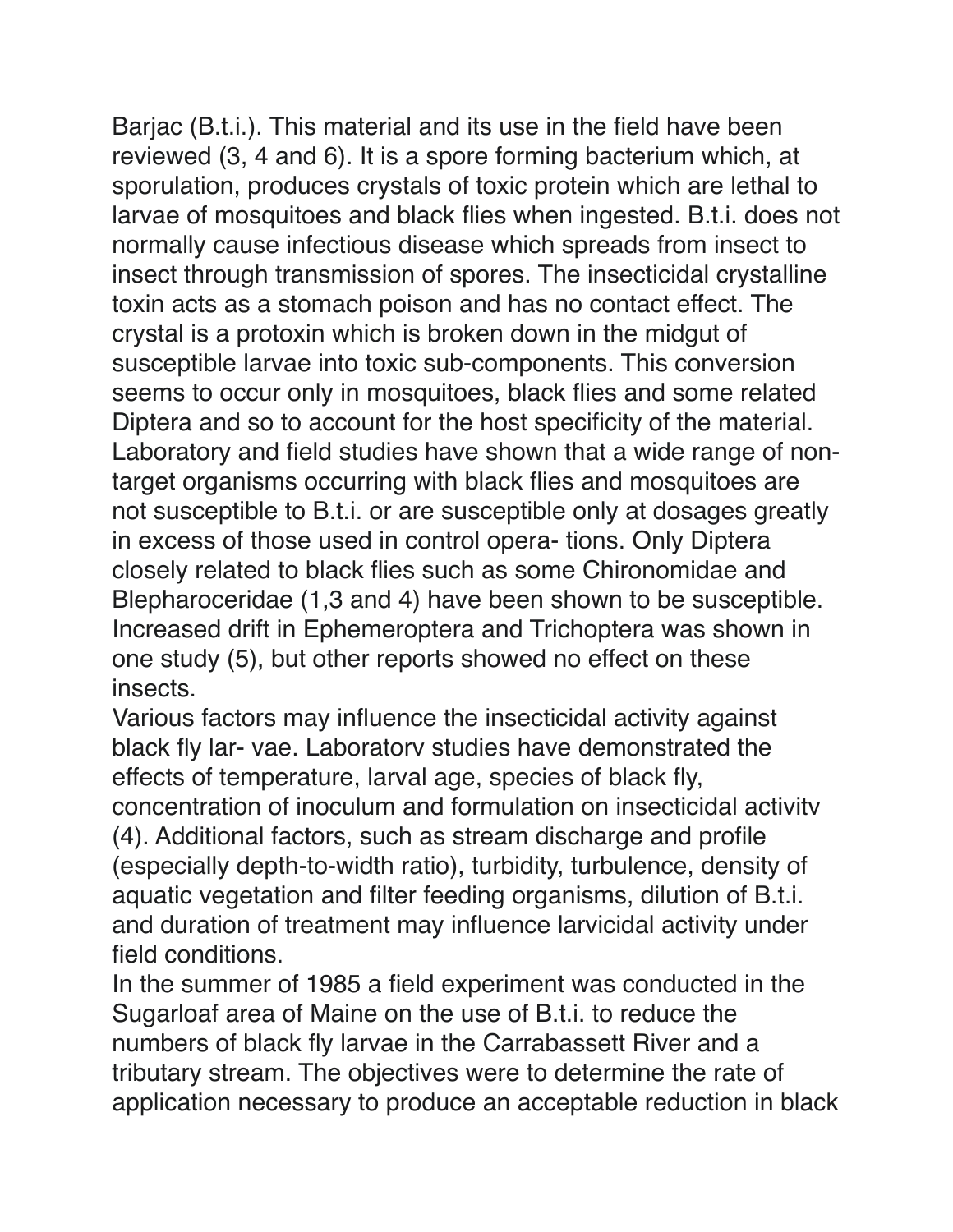fly larvae, to study the fate and persistence of B.t.i. in a stream following application, to determine the impact of B.t.i. on the abundance and drift of non-target stream insects and on the feeding success and diet composition of fishes in the treated streams.

 Maine Agricultural Experiment Station Technical Bulletin 123 STUDY AREA

The study area was the Carrabassett River in the area of the golf course at Sugarloaf, Maine and a tributary here designated as No Name Stream which flows east under Rte. 27 at Bigelow before joining the Carrabassett. The application site on the Carrabassett River was near the upstream boundary of the golf course just above the upper bridge. The stretch of the river above the application site is referred to as the control area and that below as the treated area. Sampling stations were established at intervals downstream from the application site. The same procedure was followed on No Name Stream.

The black fly fauna of the study area was surveyed in 1984 (K. E. Gibbs and K. R. Hardy, unpublished report to the Sugarloaf Mountain Corpora- tion). Black fly larvae were abundant in the Carrabasset River and No Name Stream, and the species causing the greatest human nuisance by biting and swarming were Prosimulium fontanum Sy me and Davies, P. mixtum Sy me and Davies, Simulium venustum Say, S. corbis Twinn, S. parnassum Malloch, S. tuberosum (Lundstr.) and Stegoptema mutata (Malloch).

METHODS AND MATERIALS

B.t.t. and Application Procedures

The formulation of B.t.t. used was the aqueous suspension, **Yectobac®** 

(AS)-14 manufactured by Abbott Laboratories. Four experimental appli- cations were made during the summer as shown in Table 1.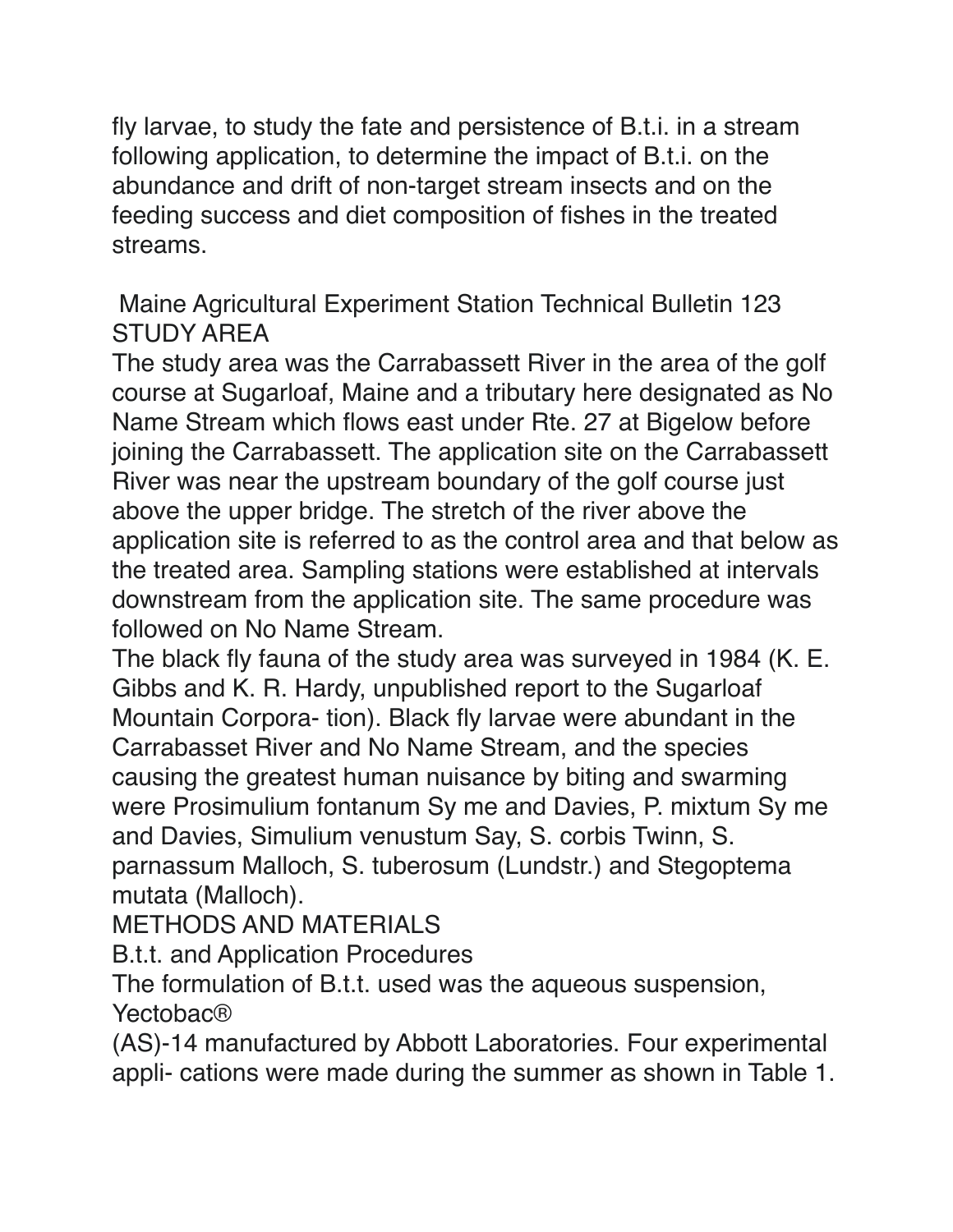Application was by direct metered introduction into the stream and fol- lowed the method of D. P. Molloy, New York Museum and Science Service, New York State Education Department, Albany, New York, 12230 (personal communication).

Fate and Persistence ofB. t. i.

It should be noted that, though spores/ml of water may not be directly and consistently related to toxicity, their use in discussing movement of treat- ment suspensions is valid. The intent of this study was to examine the distribution of B.t.i. spores as a reference to the distribution of the spore crystals. This experimental application was made on August 5 when the 3

discharge of the river was 0.15m /sec. Rhodamine-B dye was used to determine

the time taken for transportation of material from the application site to the sampling stations. B.t.t. was applied at the rate of 10 ppm for 5 min, 2 min after the dye was applied. The concentration of spores passing through sampling stations at 150 m, 750 m and 1250 m was monitored starting at 2 min after the dye reached each station. Water samples were taken at 3 min intervals for 30 min and then at 5 min intervals for the next 30 min.

 M;une Agricultural 1-Aperiment Station Technical Bulletin 123 3 Concentrations of B.t.i. spores in water at the sampling sites were deter- mined following the method of Frommer (2). Pre- and posttreatment water samples were collected in 1.25 ml containers by submerging the containers midstream at a medium water depth for each time-distance. Water samples were kept refrigerated until processed in the laboratory. On the day plate counts w ere prepared, a 10 ml aliquot of each sample was removed from the water bottle after the bottle was shaken vigorously bv hand. Each 10 ml aliquot was heat shocked in a water bath for 30 min at  $6()°C$ (prior to preparation of the dilutions to be plated). Samples were heat shocked to eliminate background vegetative stage bacterial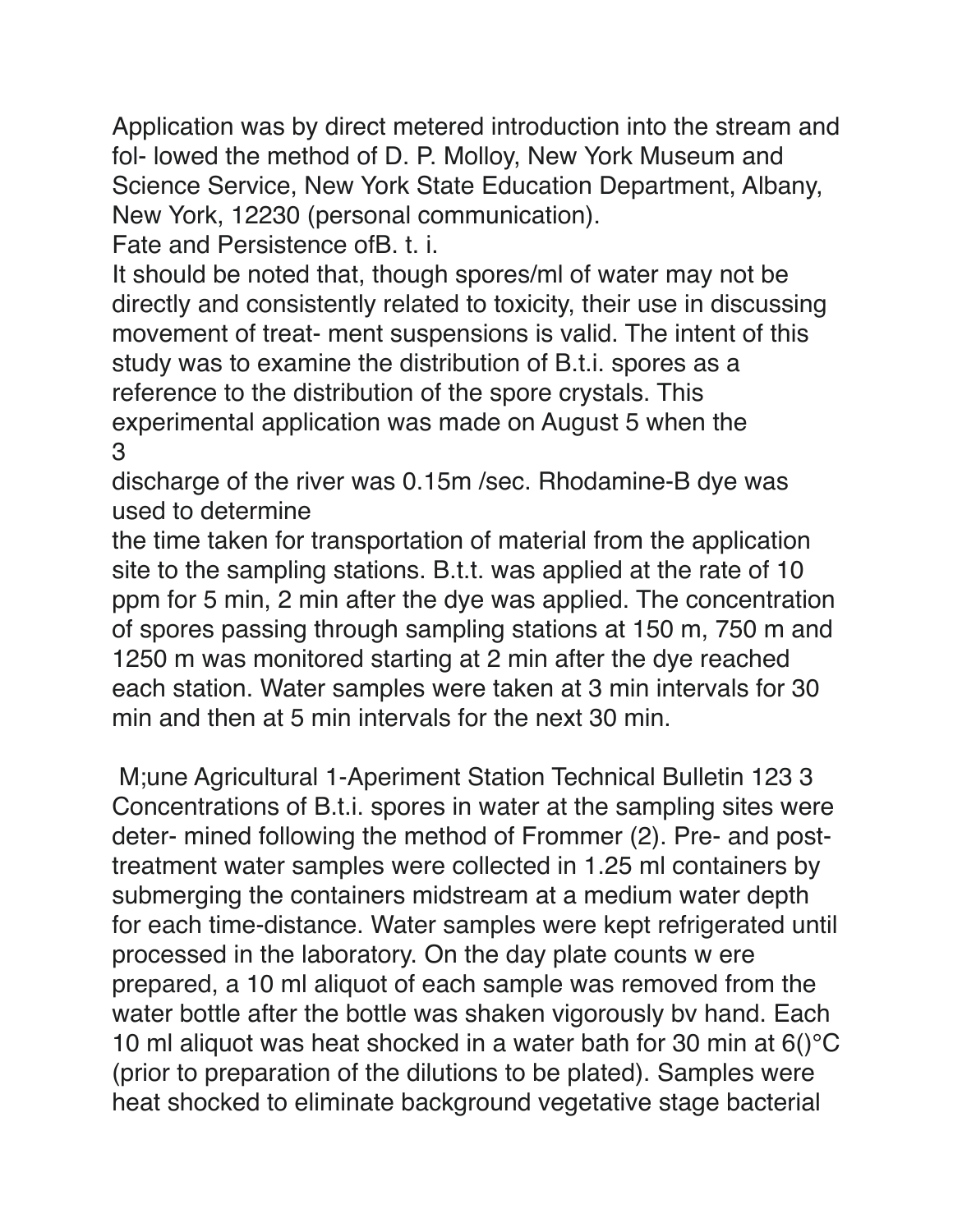and fungal contaminants. Sterile distilled water blanks were used to prepare serial dilutions of the samples. Initiallv, tenfold dilutionsw ere used but later fivefold dilutions were used. Dilutions were prepared using Corning plastic disposable pipettes, then thoroughly mixed with a Vortex mixer. One ml of each dilution to be plated was added to a 10(1 x 15 ml petri dish and slowly swirled to spread the

B

spores. Approximately 1 5 ml of molten Difco

added to each plate. Agar was maintained liquid throughout the procedure. Solidified agar plates were incubated for 15-17 h at room temperature.

The number of colonies resulting was counted using a Fisher colonv counter. The dilutions selected to determine the concentration (i.e., the number of colonv forming units per ml) were represented bv the plates containing between 30 and 300 colonv forming units. Three plate replications were prepared for estimating mean spores/ml for each time and distance. Impact on Invertebrates

The impact of B.t.i. applications on black fly larvae attached to the subs-

trate and in the drift, and on non-target invertebrates in the substrate and in the drift, was measured.

Percent Mortality ofBlack Fly Larvae. Percent mortality of black fly larvae was calculated bv counting the numbers of living and dead larvae on natural rock substrates at downstream treated and upstream control sampling stations following B. t. i. application.

Attempts to use artificial substrates in the form of plastic streamers were abandoned as the streamers were only lightly and irregularly colonized. Counts were made 2-6 h, and on one occasion 24 h, after application. Living and dead larvae were identified to species.

Drift. Duplicate 15 min drift samples were taken in the control area and in the treated area 225 m below the application site in the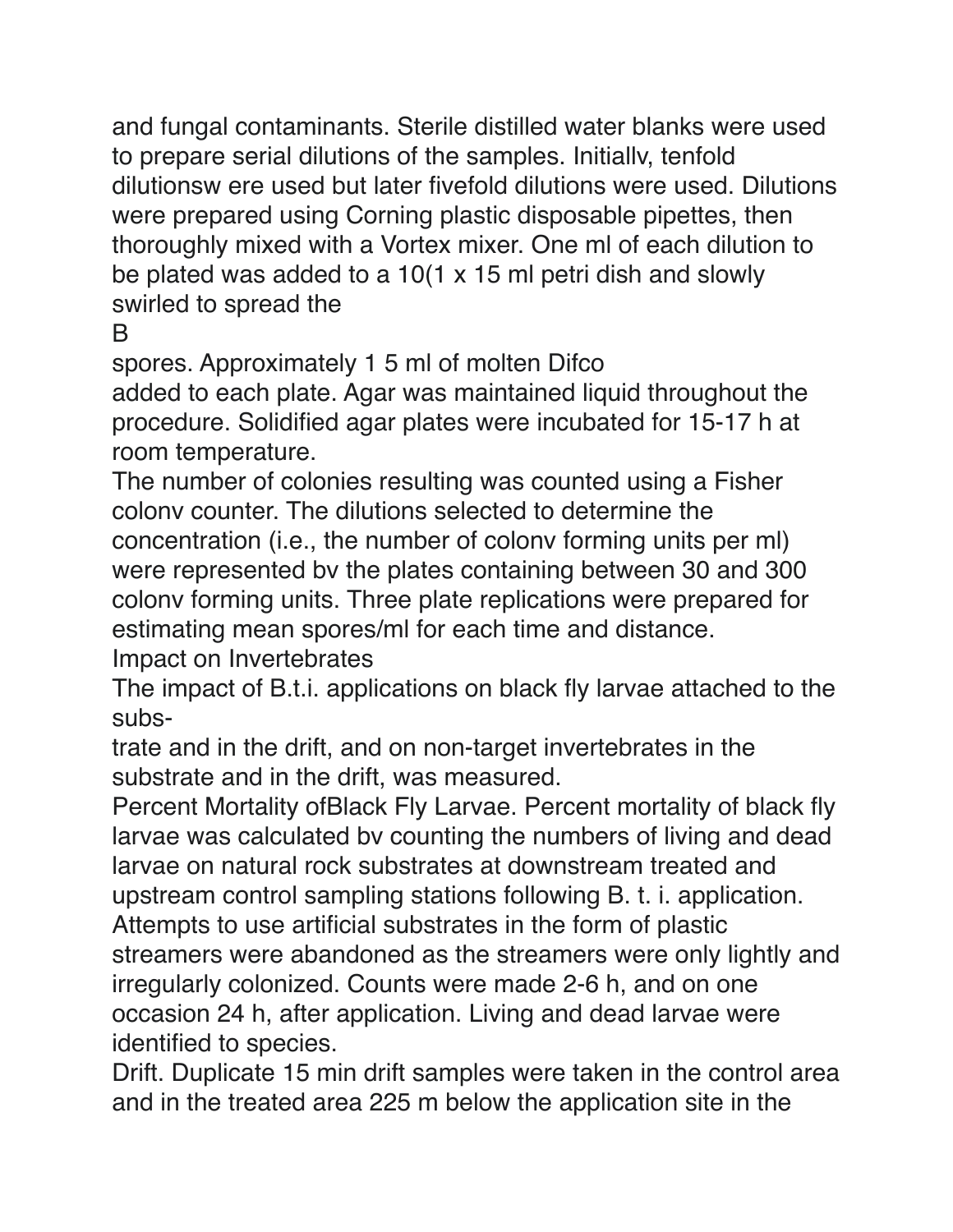Carrabassett River dur- ing the June 17 and July 1 1 treatments. Similar procedures were followed for the July 11 application in No Name Stream except that the nets in the treated area were 50 m below the treatment site. The nets used were 16 cm high, 34 cm wide and 1 m long, with a mesh aperture of 350 jim. All material in the

tryptose blood agar base was

 + Maine Agricultural Kvperiment Station Technical Bulletin 123 drift was immediately preserved in 95% ethyl alcohol. The volume of water

passing through the net during the sampling period was determined by

2 measuring the flow rate (m/s) and the area of the net submerged (m ). The

numbers of organisms drifting were calculated in numbers per unit volume

3

of water (n/m ) in order to reduce the variability caused by variable flow.

The final numbers presented represent means of the duplicate samples or, in a few cases where one was lost, onlv one sample. Substrate Samples. To determine if applications of B.t.i. caused changes in the standing stock (numbers) of non-target macroinvertebrates (mainly aquatic insects) in the stream bottom, artificial substrates were placed in the stream bottom three weeks before the sampling date to allow time for colonization. The substrates consisted of "rock bags' or plastic mesh bags (grocery store fruit bags) filled with 2 kg of rocks having a maximum diameter of 5-6 cm. Five of these bags were removed from the control and treated areas of the stream pre- and post-treatment with reference to the June 17 and the July 11 applications to the Carrabassett Riser and No Name Stream, respectively. The organisms were washed from the rocks and those retained by a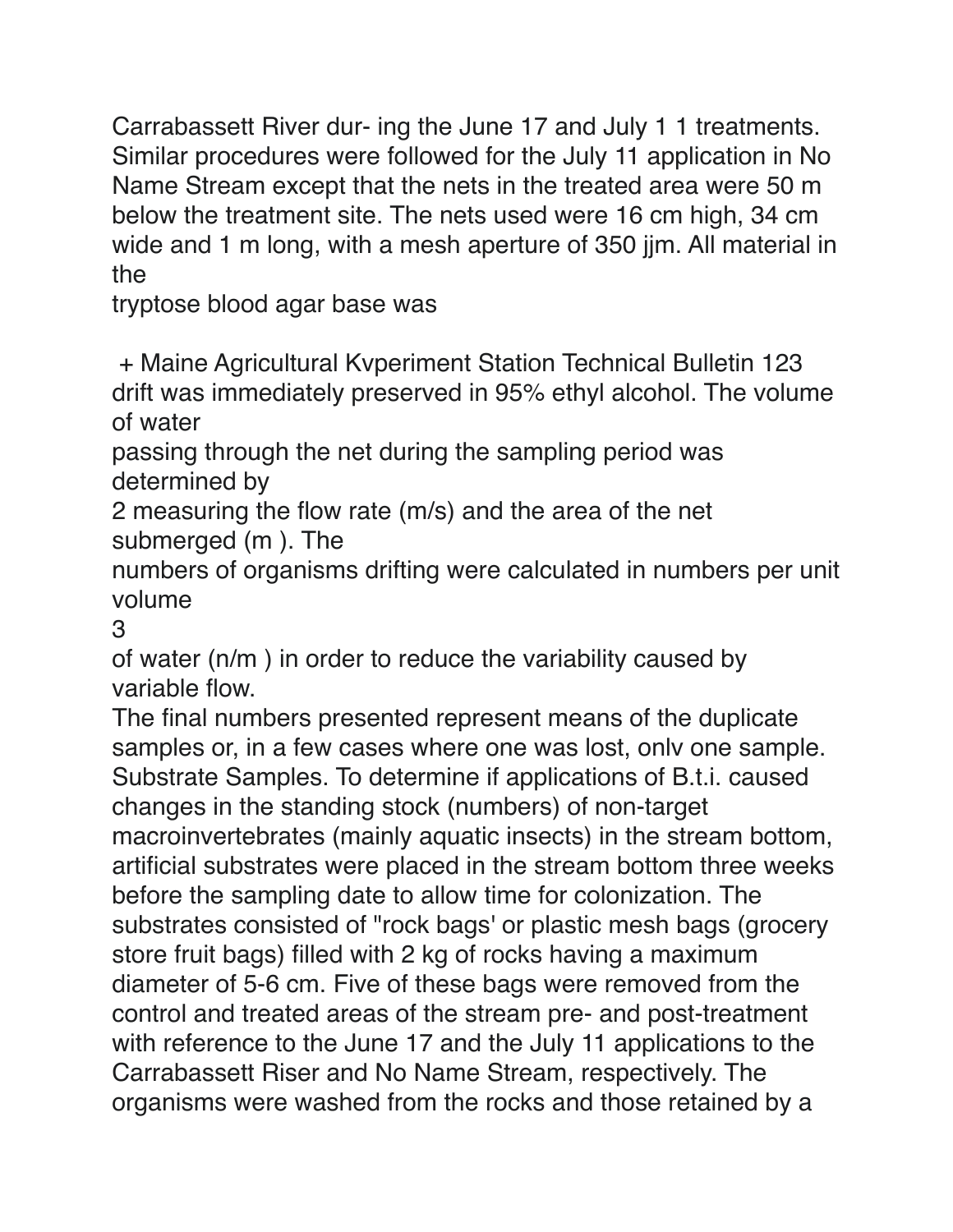#40 sieve were preserved in 8()'\, ethyl alcohol and returned to the laboratory for sorting and identification.

Impact on Fish Feeding

Only brook trout (Sa/ve/inusfiintinalis (Mitchill)) and slimy sculpins (Cot-

tus cognatus Richardson) were common in reaches of the Carrabassett River and No Name Stream included in the study. Thus, onlv these two species were collected for analysis. Fish Sampling and Gut Content Analysis. Fish were sampled from control and treated areas, pre- and posttreatment, from the Carrabassett River with reference to the June 17 application and from No Name Stream with reference to the July 1 1 application. Fish were collected bv electro-shock- ing, and an attempt was made to obtain 10 fish of each species from each area on each date. All fish were immediately preserved in 80% ethyl alcohol, and the larger fish were slit along the abdomen to allow penetration of the preservative. In the laboratory, weight and total length of the fish were determined and the fish stomach and intestine were removed. The volume of the gut contents was determined by volumetric displacement in the barrel of either a 1 or 3 ml syringe. The gut content was then placed on a grid under 10.x magnification and separated into the following cate- gories: Simuliidae (black fly) larvae, Blepharoceridae larvae, other Diptera (mainly Chironomidae) larvae, Diptera pupae, Ephemeroptera (mayfly) nymphs, Plecoptera (stonefly) nymphs, Trichoptera (caddisfly) larvae, terrestrials (insects and spiders which had fallen into or onto the water

 Maine Agricultural Experiment Station Technical Bulletin 123 5 from the terrestrial environment), miscellaneous (unidentified material including organic and inorganic material such as leaves and sand ingested incidentlv u ith the food material). Black fly larvae are distinctive because of the well sclerotized head capsule and cephalic fans and could be easily identified. The number of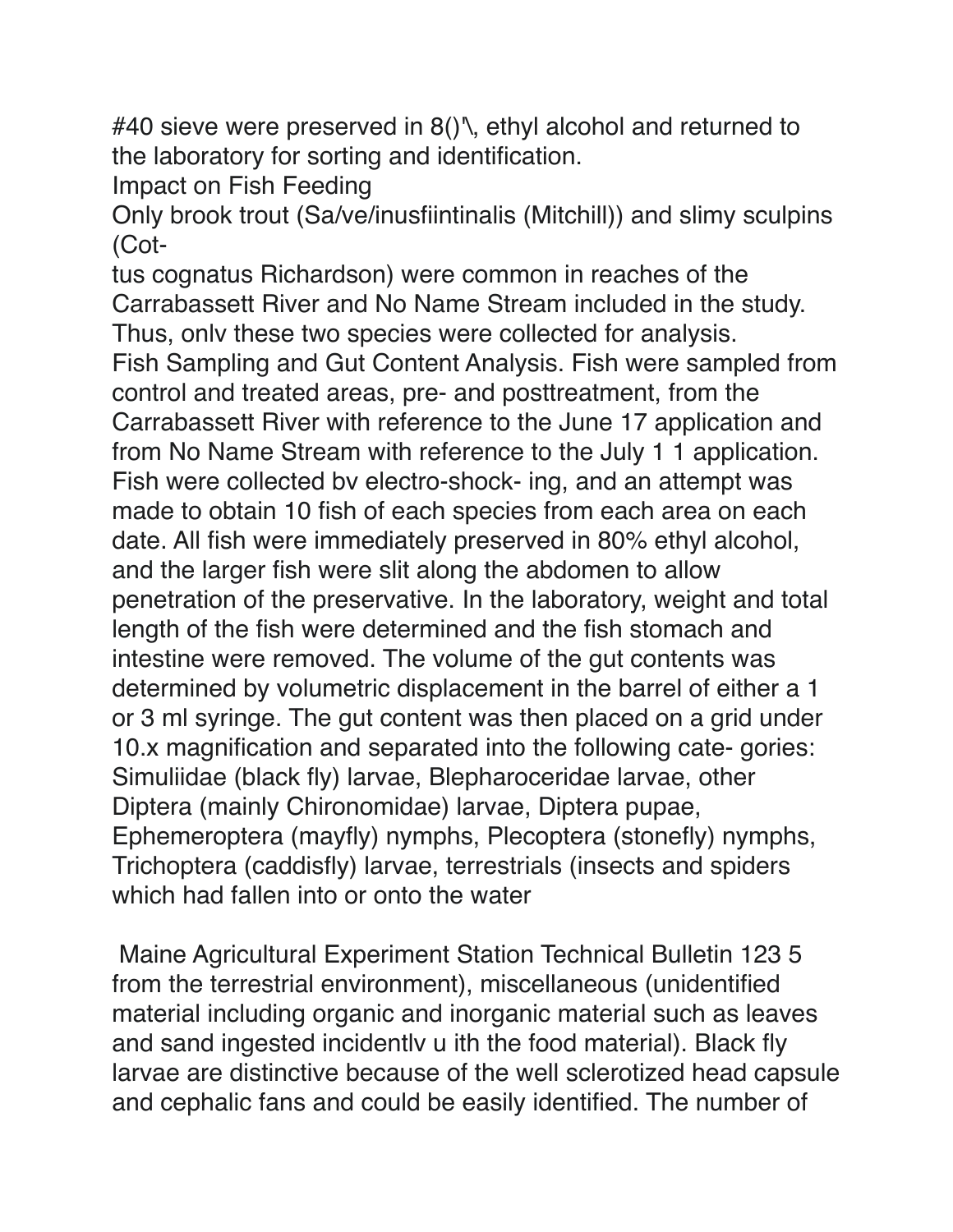black fly larvae in each gut was recorded as was the number of fish in the sample containing black fly larvae. The percent of the total gut content represented by black fly larvae was determined by counting the number of squares of the grid covered by black fly larvae divided by the total number of squares covered by all the material present. The number of fish in which thev occurred and the percent of total gut content were determined for the other food categories.

RESUL TS

Fate and Persistence o/B.t.i.

Pretreatment background spore counts were at insignificant levels in

stream water and thus did not interfere with the analysis of samples collected post-treatment. The dve reached 150 m in S min, 750 m in 41 min and 1250 m in 1 h and 33 min. Water sampling was initiated 2 min later. The distribution of spores as thev moved through the down stream collecting stations is shown in Fig. 1. Results at the three sites differ in time to peak concentration, peak concentration attained, concentration spread in relation to the 5 min application time and rates of ascent and descent of spore concentrations following the initiation and termination of application. At the 150 m site the time to peak concentration was 6 min, at 750 m 15 min, and at 1250 m 15 min (the only time at which a spore count over the minimum level of detection was recorded). At 150 m the peak concentration was 10,025 spores/ml, at 750 m 2,340 spores/ml and at 1250 m 780 spores/ml. Spore counts above 30 spores/ ml were obtained for 18 min at 150 m, for 29 min at 750 m but onlv at one time at 1250 m. The time to maximun count at 150 m was 9 min, at 750 m IS min, and at 1250, 15 min.

Impact on Black I'ly Larcae

Mortality of black flv larvae achieved in the three treatments in the Carra- bassett River is shown in Tables 2, 3, 4 and in No Name Stream in Table 5. In the June treatment in theCarrabassett River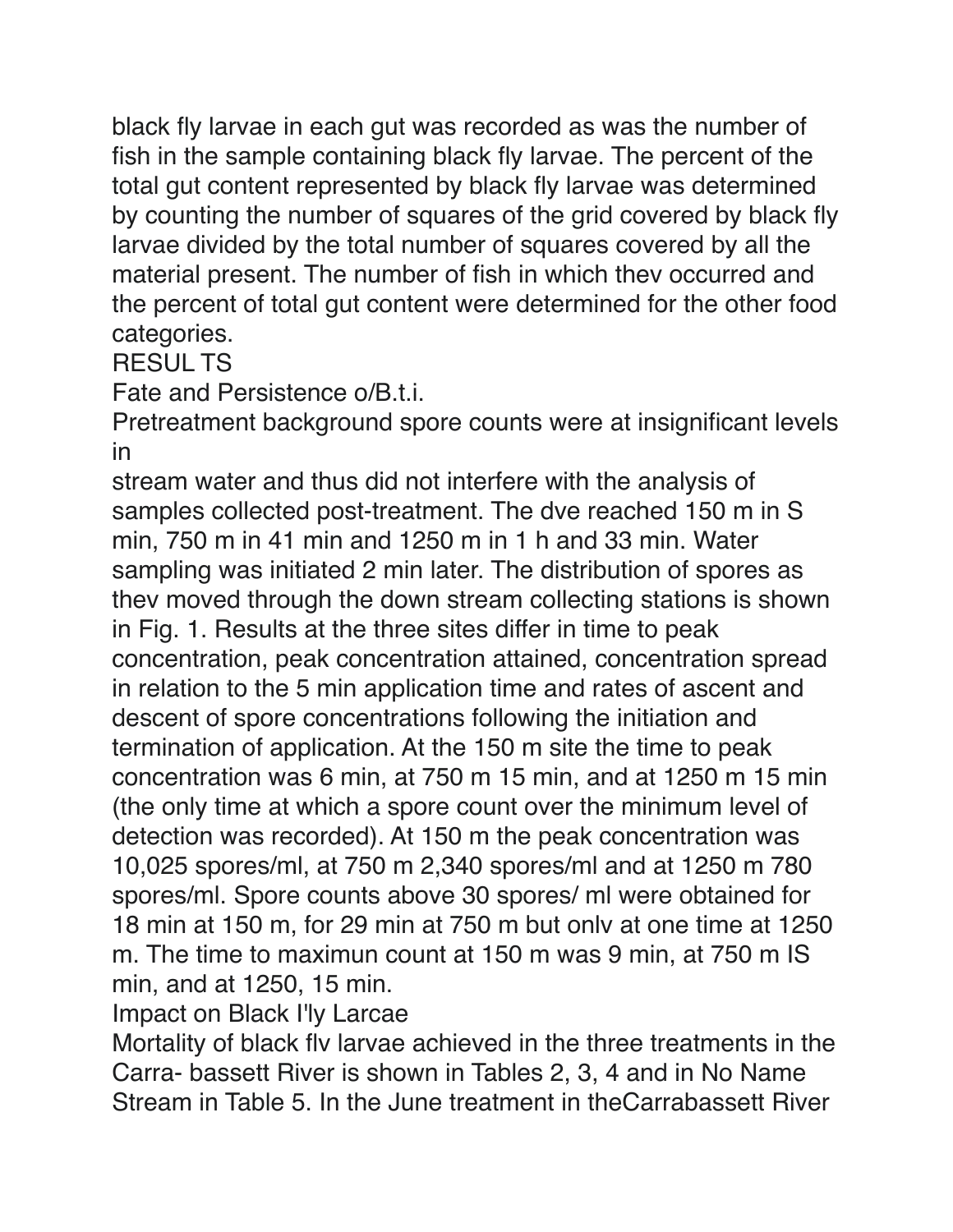of 10 ppm for 1 min, a maximum mortality of 6S% was attained 300 m below the application site (Table 2). In the July treatment at 10 ppm for 5 min, however, 98 - 100\> mortality was attained up to 450 m below the application site (Table 3). Results from the August application at the same rate showed a similar trend with a 100"o mor- tality at 150 m and 85.6% mortality at 750 m (Table 4). In No Name Stream

 Maine Agricultural Experiment Station Technical Bulletin 123 93.5 - 100% mortality was achieved atl0ppmfor5 minupto 150 m below the application site (Table 5).

In the Carrabassett River, both the June 17 and July 1 1 applications of B.t.i. resulted in an immediate and substantial (8 and 20X respectively) increase in drift of black fly larvae (Fig. 2 and 3). Drift increased within 2 h of the B.t.i. application and had returned to pretreatment levels by the follow- ing morning. The most prevalent species in both June and July were S. tuberosum, S. cori/s and S. venustum (Fig. 4 and 5). Larvae in the drift in the treated area immediately following treatment were dead and many showed signs of tissue breakdown. Black fly larvae were rare in the drift in No Name Stream both before and after the B. t.1. application. No data are presented for this stream. Impact on non-target invertebrates

There was no evidence of a decrease in numbers of any of the taxa encoun- tered in the substrates which could be attributed to the B.t.i. applications (Tables 6, 7, and 8). Increases or decreases in numbers in the treated areas which are paralleled by increases or decreases in the control areas must be attributed to factors such as recruitment or adult emergence rather than the B.t.i. application.

Taxa other than black fly larvae frequently encountered in the drift were Ephemeroptera, Chironomidae, Blepharoceridae and Acarina. There was no evidence of increased drift of any of these organisms following B.t.i. applications in the Carrabassett (Fig. 2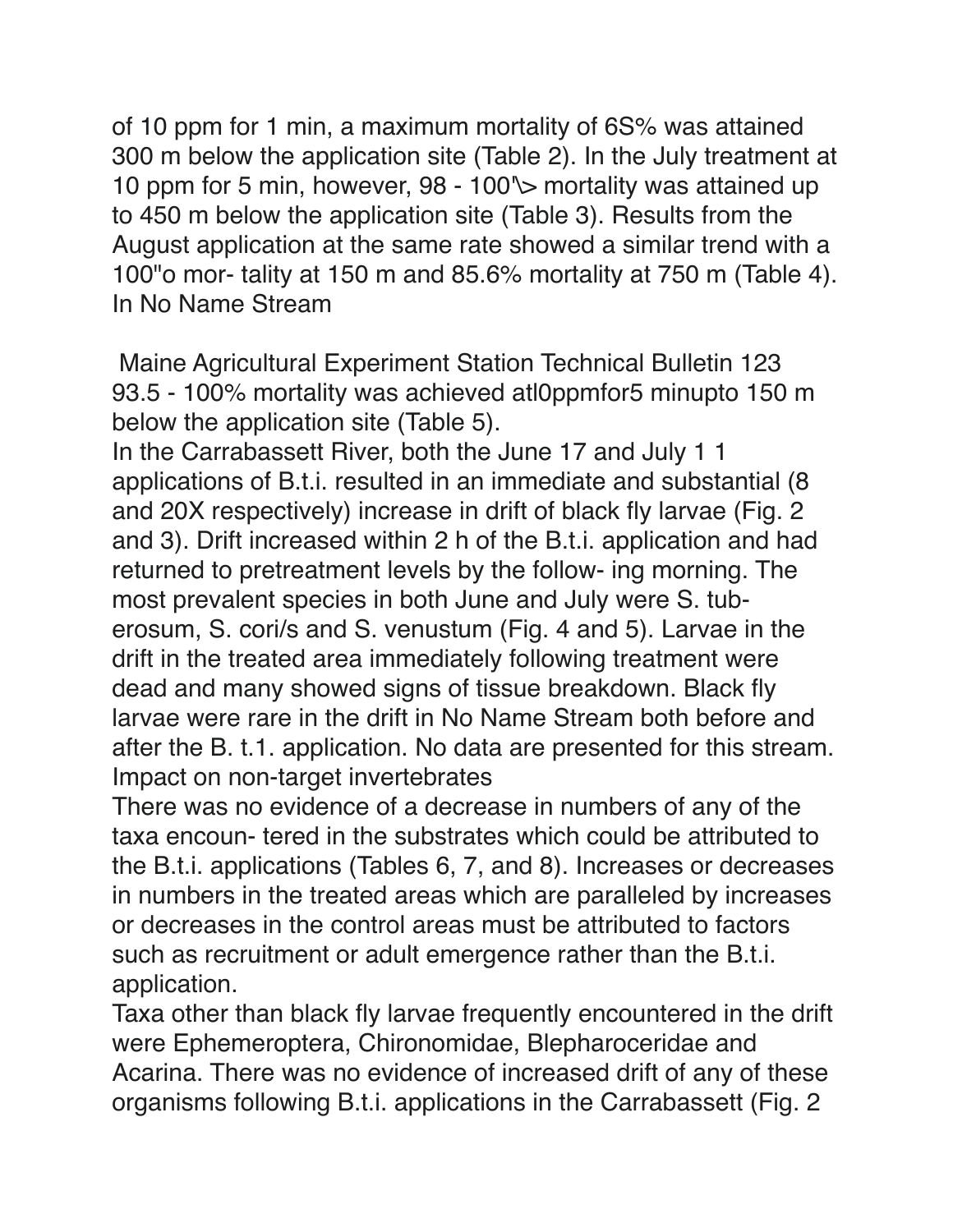and 3). Organisms were rare in the drift in No Name Stream both before and after the B.t.i. application. No data are presented for this stream.

Impact on Fish Feeding

Analysis of the gut contents of slimy sculpins in No Name Stream and the Carrabassett River is shown in Tables 9 and 10. In No Name Stream (Table 9), out of 32 fish examined, only one black fly larva was found. Of a total of 39 fish collected in the Carrabassett River (Table 10), only five contained black fly larvae, and these contained only one black fly larva each. The mean percent of the total diet represented by black fly larvae ranged from 0-1.7%. Sculpins appeared to rely heavily on aquatic insects other than black fly larvae. In the Carrabassett River, mayflies, and in No Name Stream, chiro- nomid larvae, were especially important.

Analyses of gut content of brook trout in No Name Stream and the Carra- bassett River are shown in Tables 11, 12, and 13. In No Name Stream (Table 11) four of the 33 fish sampled contained one black fly larva each. There were two size classes of brook trout in the Carrabassett River: fry about 3 cm long and adult fish about 7 cm and longer. These two groups were examined separately. In the fry, (Table 12) six out of 12 fish contained black fly larvae, and

 $(1)$ 

 Maine Agricultural Experiment Station Technical Bulletin 123 the mean number per fish on sampling dates ranged from (1-3.3. Feeding on black fly larvae in the control area appeared to be heavier than in the treated area. In the larger fish, (Table 13) 1 1 out of 2S fish contained black fly larvae, and the mean number per sample ranged from 0-1.1. There was a slight increase in numbers of black fly larvae ingested between pre- and posttreatment dates in both the control and treated areas, and it was not possible to attribute any change to the B.t.i. treatment. Trout in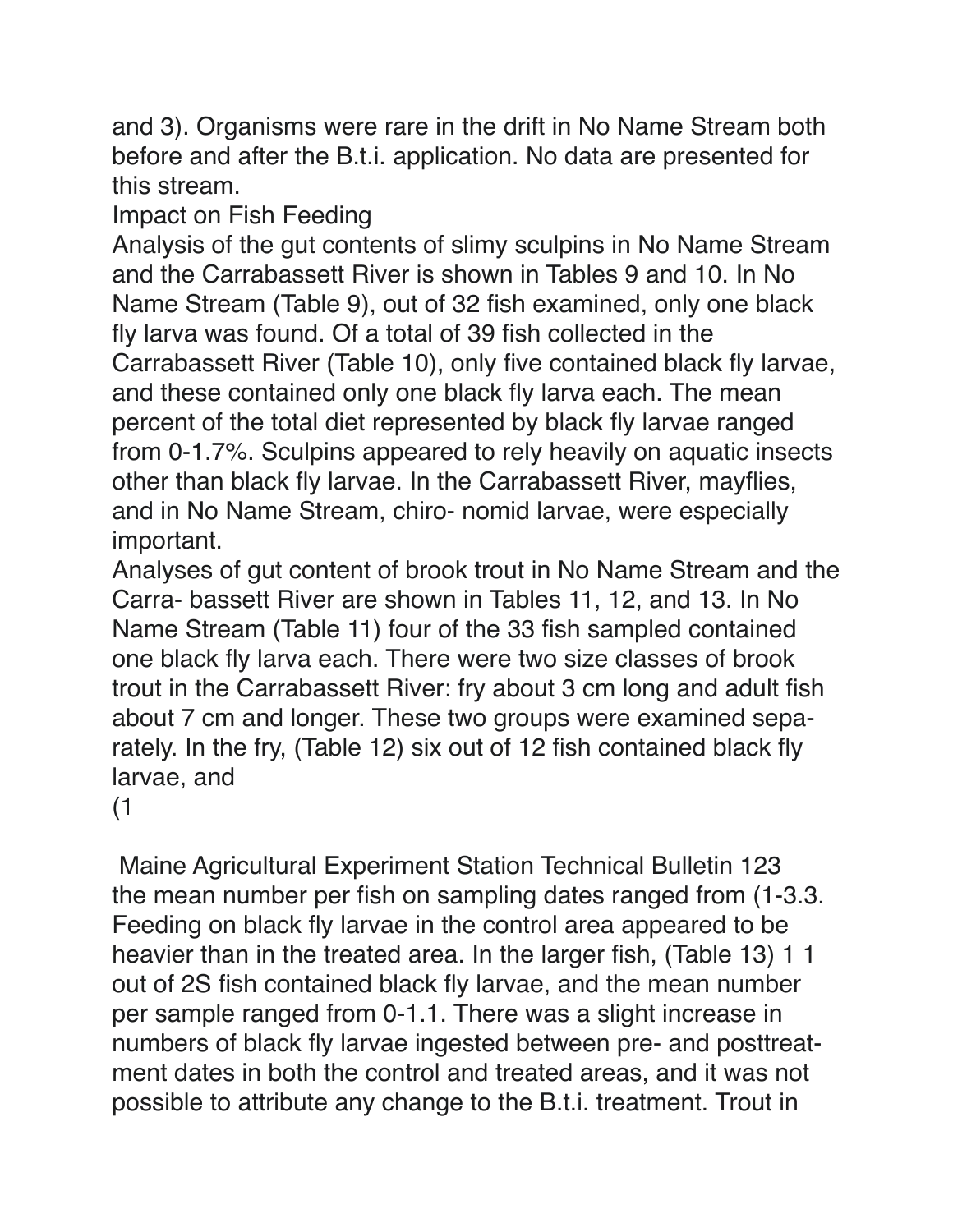both the Carrabassett and Xo Name Stream fed extensively on terrestrial insects that had fallen into or onto the water. These terrestrial insects were abundant in the drift samples. Data on the length and weight of fishes collected in the Carrabassett River and No Name Stream are included in Appendices ii and iii. Brook trout fry were abundant in the Carrabassett River but not in No Name Stream. The brook trout in both the Carrabassett River and No Name Stream were relatively small fish.

#### **DISCUSSION**

In the Carrabassett River, B.t.i. proceeded down stream in the form of an initiallv high concentration, short duration slug which became progressivelv lower in concentration and longer in duration as the slug progressed down stream. Presumablv spores were sedimented to the substrate, adsorbed to larger particles in the water column (large amounts of particulate organic matter were present in the drift), or caught in eddies. In any case, spores had almost disappeared from the water column 1250 m downstream from the application site.

S. tuberosum, S. cordis and S. venustum were the dominant species of black flies present in the Carrabassett River in June and July in 1985. Ninety percent mortality of black fly larvae is considered a satisfactory level of control (D. P. Molloy, personal communication). This level of control was not attained at any distance below the application site at the rate of 10 ppm for 1 min in the Carrabassett River. B.t.i. at the rate of 10 ppm for 5 min produced a satisfactory level of control for approximately 500 m below the application site in the Carrabassett River. Maximum mortality was attained within 2-4 h and did not increase at 24 h. Control in No Name Stream at the same application rate was less efficient, with satisfactory control extending onlv 150 m below the application site. This can be accounted for by the lower discharge in No Name Stream and the presence of pools; portions of the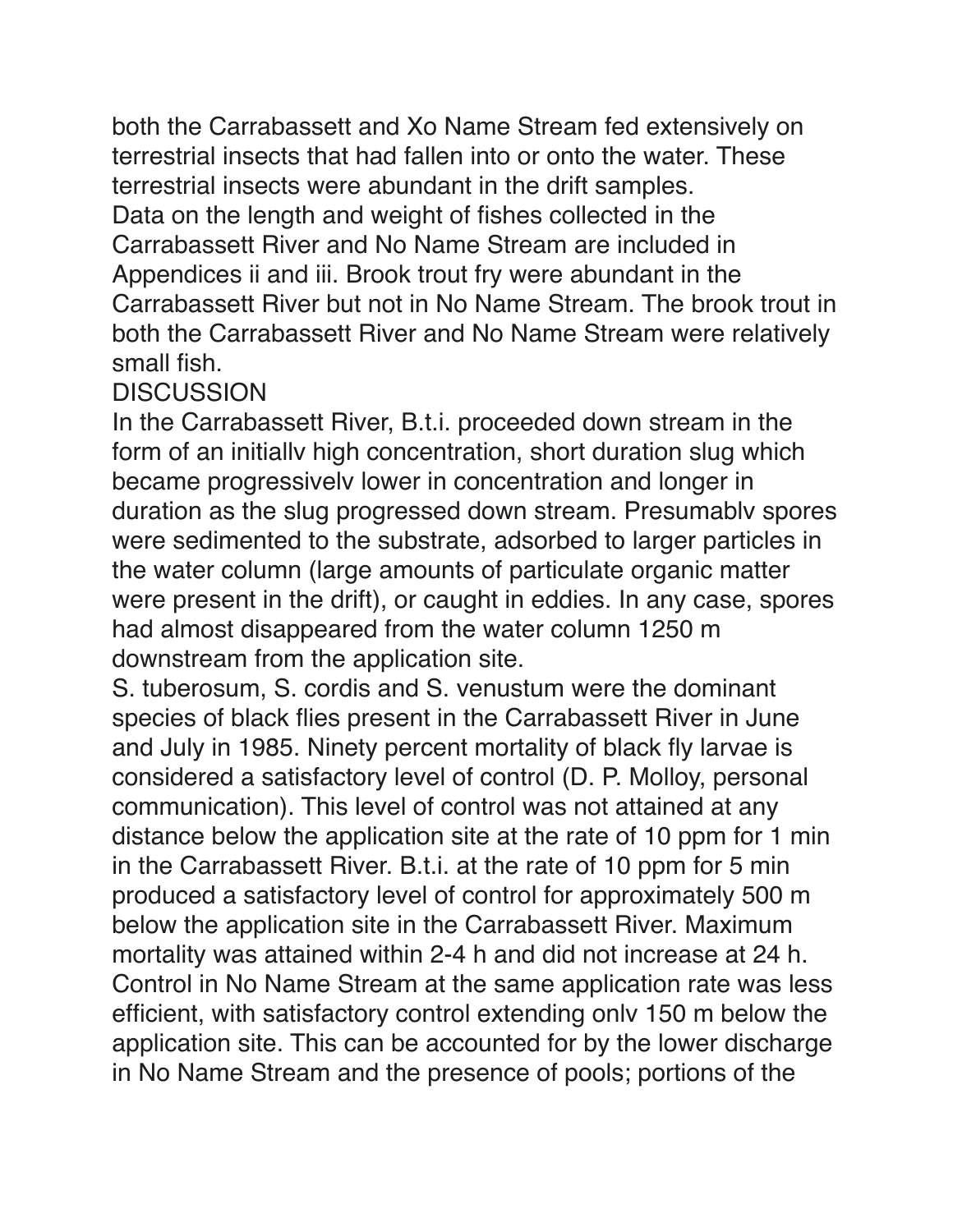stream where flow is negligible and where the B. 1.1. may drop out of the water column.

Rapid action of the B.t.i. is shown by the immediate and substantial increased drift of black flv larvae following application and by high mortality

s

Maine Agricultural Experiment Station Technical Bulletin 12^ of larvae on the substrate within as little as 2 h. Large numbers of black fly larvae drifting were not considered in the living and dead counts. Thus the percent mortality in the treated areas of the Carrabassett River was probably higher than was recorded. There was no evidence of impact on non-target organisms in either the substrate or in increased drift. Increased drift had previously been reported for Trichoptera and Kphemeroptera (5) at an application rate which was the same as the maximum used in this study. The application rate in the studv which reported the increased rate of drift in

1

Blepharoceridae (1) was much higher 5.28 g(LS)" than that used in this

studv.

Slimy sculpins rarely fed on black fly larvae in either No Name Stream or

the Carrabassett River either before or after B. t.i. treatment. Similarly, adult brook trout rarelv fed on black fly larvae in either stream before or after B.t.i. treatment. However, up to 25% of the diet of small brook trout fry in the Carrabassett River was comprised of black fly larvae. Although these data do not indicate a change in numbers of black fly larvae ingested due to the B. t.i. treatment in this experiment this group of fish appears to be more dependent on these larvae than do other fish in the study area. Anv further evaluations of non-target effects of B.t.i. applications should focus on these small fish.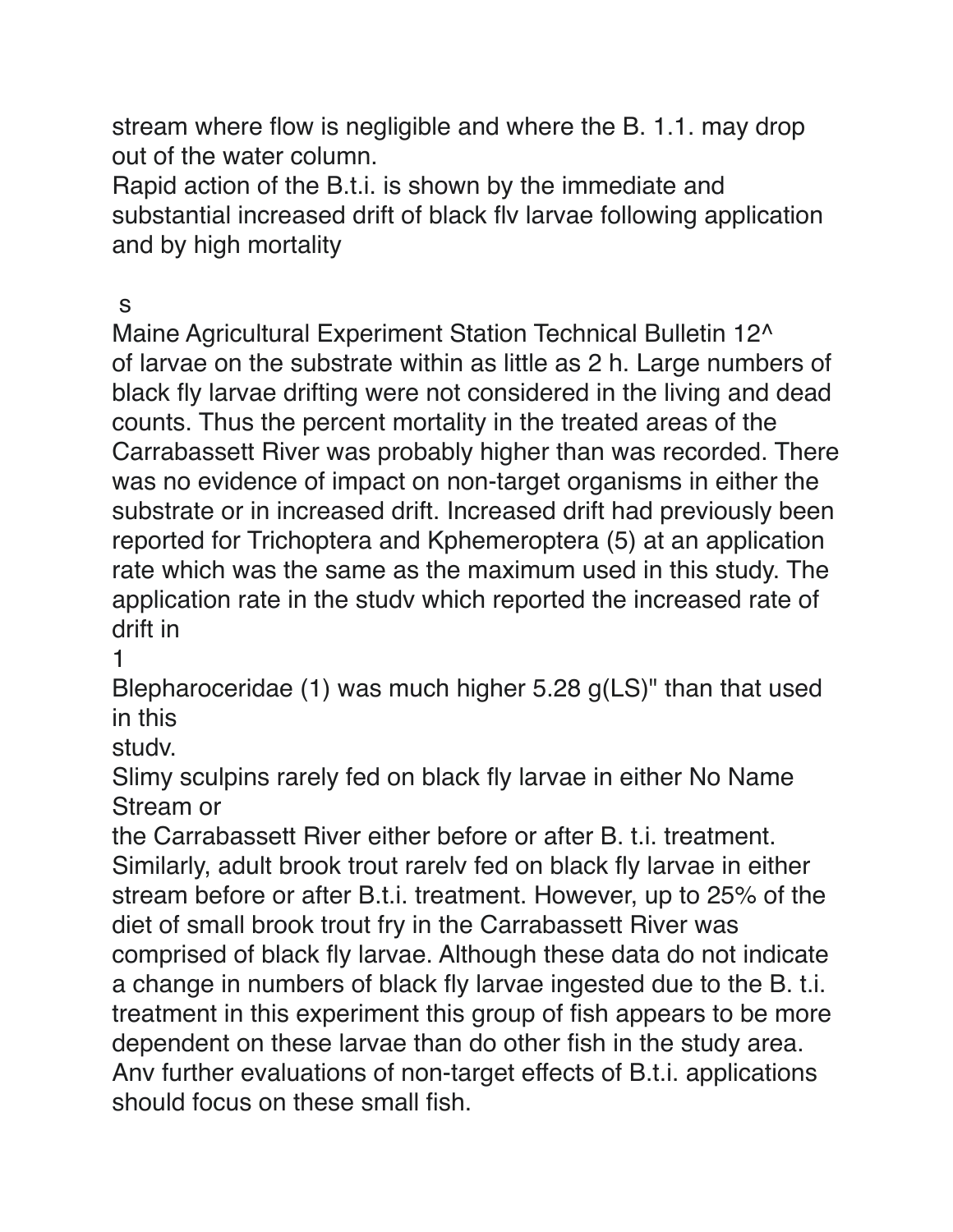#### LITERATURE CITED

1. Back, C , J. Boisvert, J. O. EaCoursiere and G. Charpentier. 1985. High- dosage treatment of a Quebec stream with Bacillus thuringiensis serovar, israelensis: efficacy against black fly larvae (Diptera: Simu/iidae) and impact on non-target insects. Can. Entomol. 117:1523-1534.

2. Frommer. R. L., S. C. Hembree, J. H. Nelson, M. P. Remington and P. H. Gibbs. 1981. The distribution of Bacillus thuringiensis var. israelensis in flowing water with no extensive aquatic vegetative growth. Mosquito News 41:331-338.

3. Gaugler, R. and J. R. Finnev. 1982. A Review of Bacillus thuringiensis var. israelensis serotype 14 as a biological control agent of black flies (Simuliidae): 1-17. /// D. Molloy (Fd.), Biological control of black flies (Diptera: Simuliidae) with Bacillus thuringiensis (Serotype 14): A review with recommendations for laboratory and field protocol. Misc. Publ. Entomol. Soc. Am.  $12(4):1-3()$ .

4. Eacey, I., and A. H. Undeen. 1986. Microbial control of black flies and mosquitoes. Ann. Rev. Entomol. 31:265-296.

5. Pistrang, I,. A. and J. F. Burger. 1984. Effect of Bacillus thuringiensis var. israelensis on a genetically-defined population of black flies (Diptera: Simuliidae) and associated insects in a montane New Hampshire stream. Can. Entomol. 116:975-981.

 Maine Agricultural Experiment Station Technical Bulletin 123 9 6. Undeen, A. H. and L. A. Lacey. 1982. Field procedures for the evaluation of Bacillus thuringiensis var. israe/ensis(Serotype 14) against black flies (Simuliidae) and non target organisms in streams: 25-30). In D. Molloy (Eld.), Biological control of black flies (Diptera: Simuliidae) with Bacillus thuringiensis (Serotype 14): A review with recommendations for laboratory- and field protocol. Misc. Fubl. Entomol. Soc. Am. 12(4): 1-30.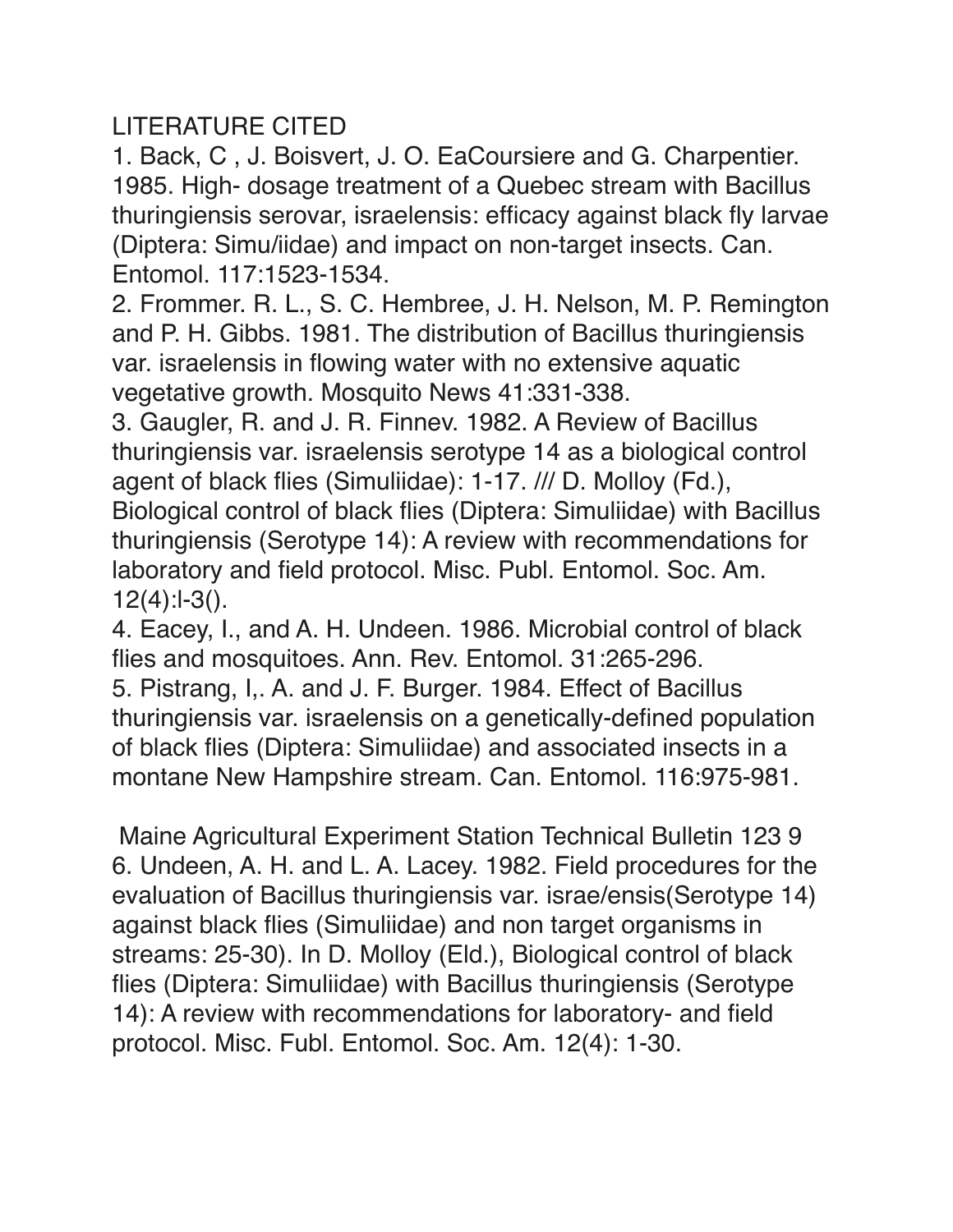Fig. 1. The distribution of spores at 150 m, 750 m and 1250 m below the B.t.i. treatment site.

10 Maine Agricultural Experiment Station Technical Bulletin 123

 Maine Agricultural Experiment Station Technical Bulletin 123 11 Fig. 2. Simuliidae and Chironomidae (Diptera) drifting in treated and control areas of the Carrabassett River following the June 17 treatment with B.t.i.

#### 12

Maine Agricultural Experiment Station Technical Bulletin 12.1 Fig. 3. Simuliidae, Blepharoceridae and Chironomidae (Diptera) drifting in treated and control areas of the Carrabassett River following the July 1 1 treatment with B.t.i

 Fig. 4. Percent composition of species of black flv larvae drifting in the control (C) and treated (T) areas of the Carrabassett River before and after the June 17 application of B.t.i.  $t =$  Simulium tuberosum,  $c =$  Simulium cordis,  $v =$  Simulium venustum,  $u =$ unknown.

Maine Agricultural Experiment Station Technical Bulletin 123 13

 Fig. 5. Percent composition of species of black fly larvae drifting in the control (C) and treated (T) areas of the Carrabassett River before and after the July 1 1application of B.t.i.  $t =$  Simulium tuberosum,  $c =$  Simulium corbis,  $v =$  S/muhuiu veuustum,  $u =$ unknown.

14 Maine Agricultural Experiment Station Technical Bulletin 123

 Maine Agricultural Kxperiment Station Technical Bulletin 123 15 Fig. 6. Acarina and Heptageniidae, Baetidae and Ephemerellidae (Ephem- eroptera) drifting in treated and control areas of the Carrabassett River following the June 17 treatment with B.t.i.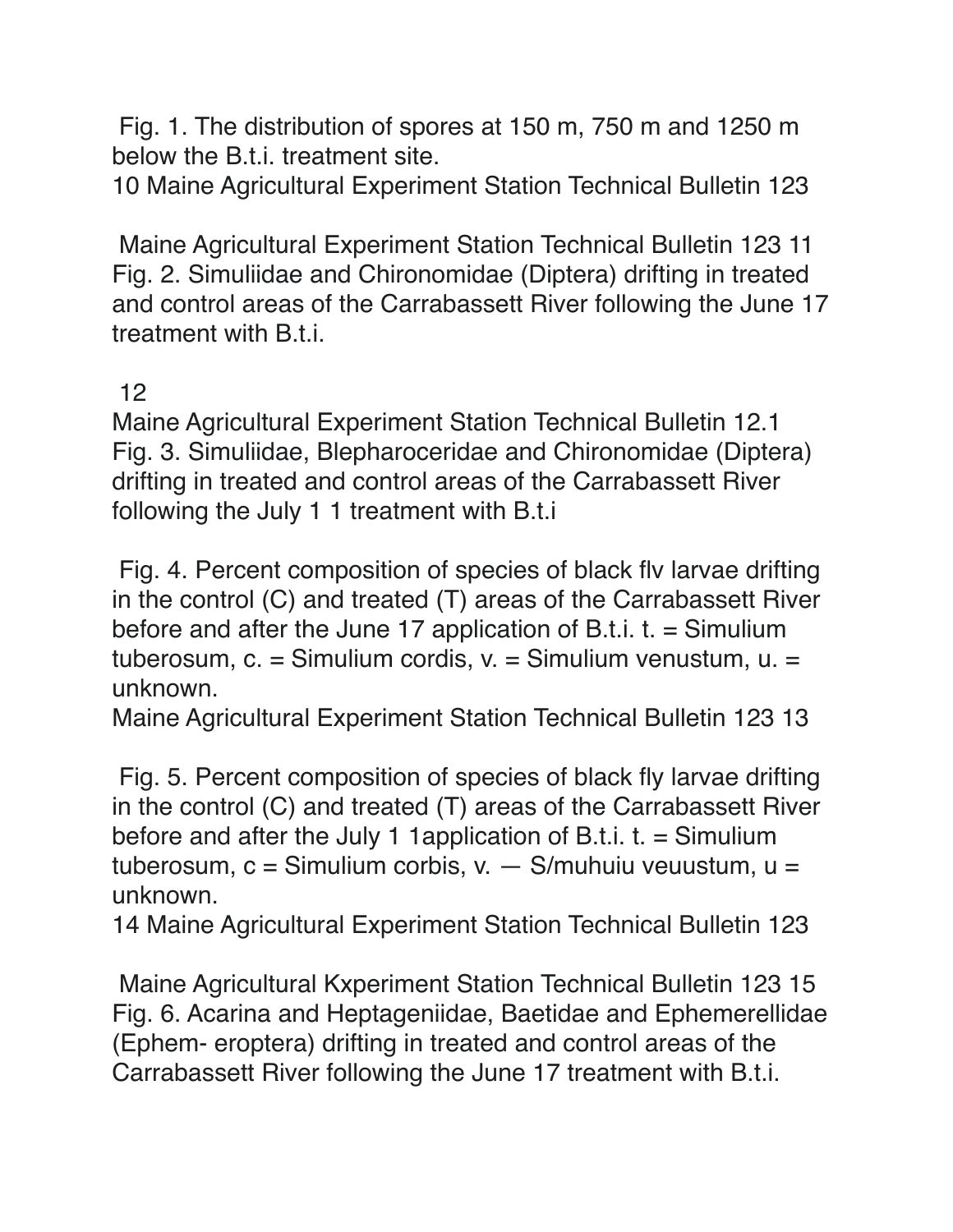16 Maine Agricultural Experiment Station Technical Bulletin 123 Fig. 7. Heptageniidae, Baetidae and Ephemerellidae (Ephemeroptera) drifting in treated and control areas of the Carrabassett River following the July 11 application of B.t.i.

```
Maine Agricultural Experiment Station Technical Bulletin 123 17
Table 1. Experimental applications of VectobacK to the
Carrabassett River and No Name Stream during 1985.
Date
(1/177117, 11S5Stream
Carrabassett R. Carrabassett R. No Name St. Carrabassett R.
Applic ation
Rate Duration
(ppni) (min)
111 1 III 5 HI 5 10 5
Discharge
(m-Vs)II.15d 11.205 II.(127 0.154
Water
Te mperaturc (^{\circ}C)<U 12.19.6
Table 2. Mortality of black fly larvae in the Carrabassett River
following K
treatment with Vectobac (AS)-14 at 10 ppm for 1 min on June 17,
1985. D = dead; A = alive5. tu•berosum emistum S. corbis Tota 1 " • ;
Site DADADADAMortality
\mathbf 111 7d II 95 0 511m 11 II 1 II 27 34 59 35 52.7
Control (I 12 0 Treated
1511m 44 II II 50um 51 7 II 4illm 211 17 II Millm 5 29 II "511m II
13 II
```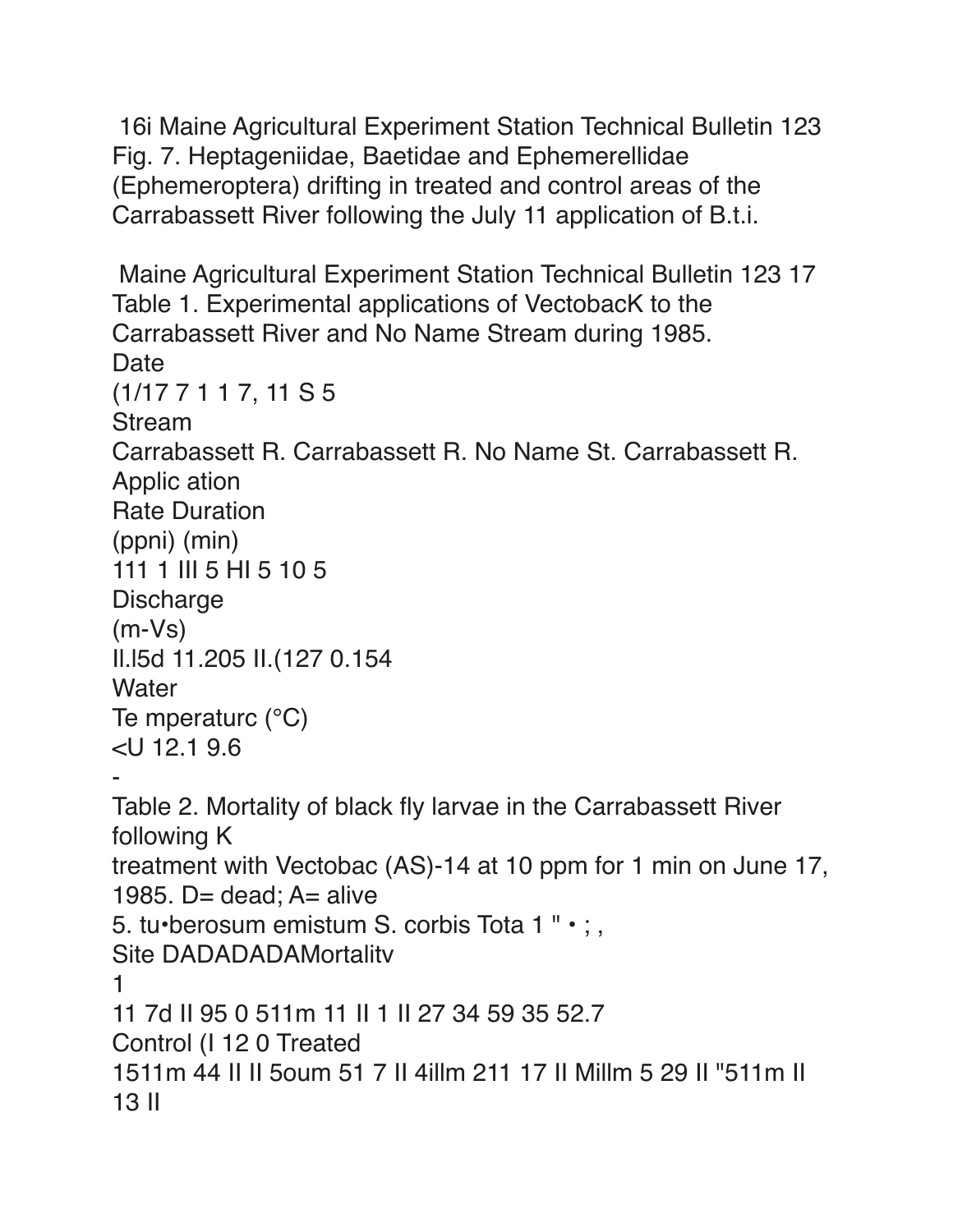$II 6 35 51 35 (>)().() II 5 211 59 27 68$ 1 4') 21 67 23 1 0 17 23 47 31  $II II 210$   $NI$ 50m\*54 2 0 (1 - v 93 106 95 52.7 "after 24 h Table 3. Mortality of black fly larvae in the Carrabassett River following R treatment with Vectobac (AS)-14 at 10 ppm for 5 min on July 11, 1985. D=dead;  $A$  -alive S.tuberosum S. Yifiustum s.corbis Tota1" • :. **Site DADADADAMortality**  $0 \parallel (1 \ 0 \ -) \rightarrow 0$ 07015(1198.7 ->">-) 0 50m141i"J **Control 0 Treated** 150m549 T 12 50(1m 19 II 1) 450m107 1 K Millm 55 57 1 750in 41 T1 1 99. (i (1 100 II 58 (1 599 II II 0 19 1) ^(1179  $(134457111T47$  $(1(1)$  | 11 15 45 90(1m 11 n II 1050m II 25 II 1 (1 II 0 24 (1 99.4 81 41.3 24 00

18 Maine Agricultural Experiment Station Technical Bulletin 123 Table 4. Mortality of black fly larvae in the Carrabassett River following K treatment with Vectobac (AS)-H at 10 ppm for 5 min on August 5, 1985. D=dead;  $A =$  alive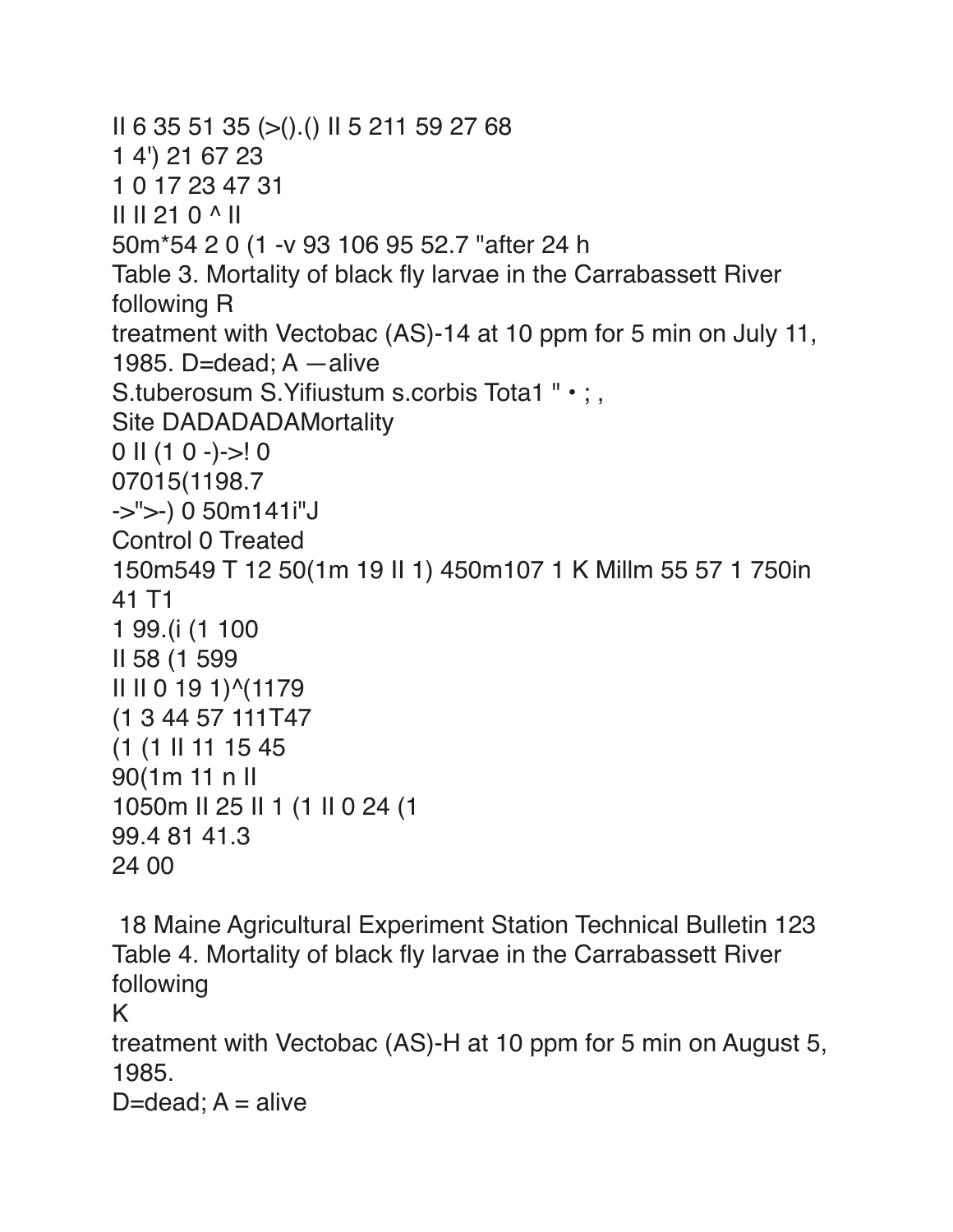```
S. tuberosum S. venustum s.corbis Total % Site
DADADADAMurtality
150m S3 0 10 0 5 0 98 0 100 750m143 24 (1 0 l) 0 143 24 85.6
1250 m 65 117 1) 0 ll ll 117 35.1
Table 5. Mortality of black fly larvae in the Carrabassett River
following R
treatment with Vectobac (AS)-14 at 10 ppm for 5 min on July 11,
1985 D=dead; A=alive
S. tu berosum S. v viustum 5. corbis Total % Site D A D A D A D A
Mortality
Control 0 Treated
6 (1 59
0411 II
167 II
II.i
i.
II IS III II 14 II VIII 211
II 0 0 65 0
II II 58 II 100
2 II 89 1 98 8 II u 29 3 93.5
019 || 100
II II2(14 S3
II II 211 33 3/./ II II 0 25 II
|| || || || 28 ||1620
14m50<sub>m</sub>100 \text{ m}150<sub>m</sub>200 m
250<sub>m</sub>
i00m II 6 350m II S
```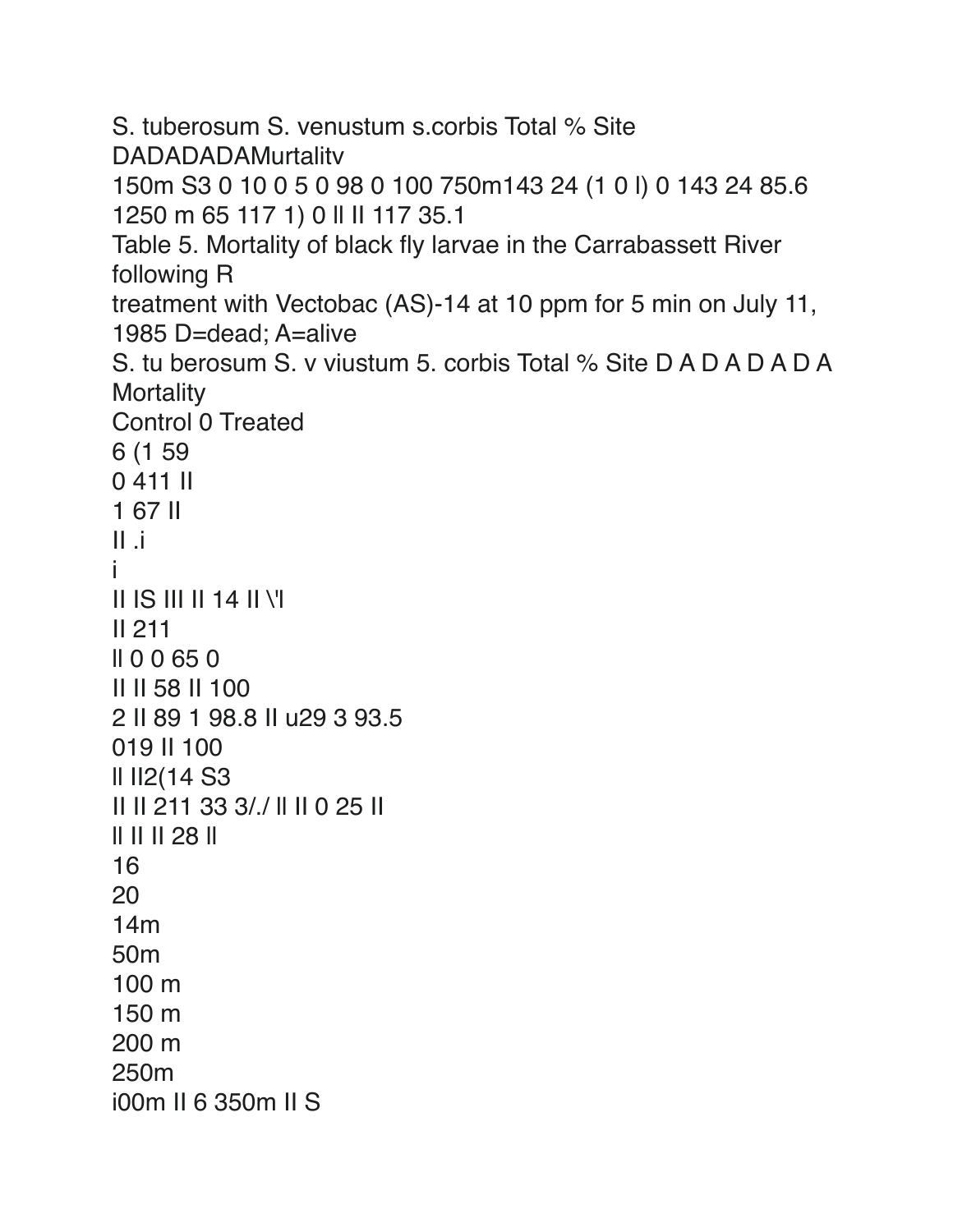```
29 ll
16 II
i
4 6 33
```
 Maine Agricultural Experiment Station Technical Bulletin 123 19 Table 6. Mean numbers of macroinvertebrates in samples from control and treated areas of the Carrabassett River before and after the June 17 treatment with B.t.i. **Control** Pretreat Post-treat 6/14 6/IK m 23.4 4 20. N i 3.Q 0.3 1.6 6 2.5 **Diptera** Blepharoceridae Athericidae 0.7 **Treated** Pretreat Post-treat 6/14 6/18 15.3 49.2 7.1 25.0 1.7 7.3 1.3 2.5 0.3 2.3 0 0.5 0.3 l.S 12 59.7 3.3 9."! 110.3 4.3 46.7 12.5 1.3 '.() 0.3 2.0 Date Taxa Ephemeroptera Ephemerellidae Heptageniidae Siphlonuridae Plecoptera Perlodidae Trichoptera Lepidostomidae Chironomidae Simuliidae S. venustum S. corbis S. tuberosum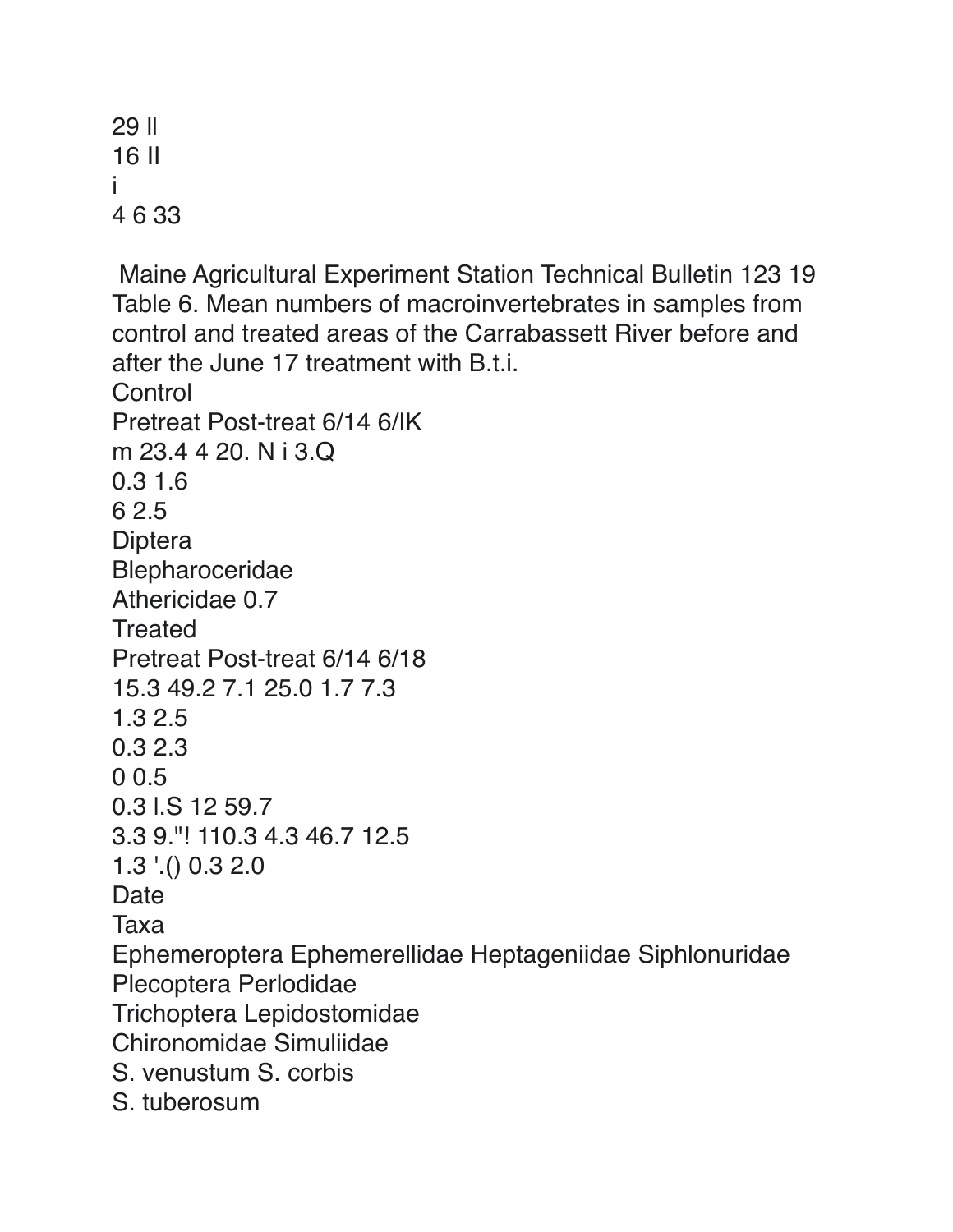```
Coleoptera Elmidae
Acarina
240.3 (.2.3 's \sim S0.325.5
4.X 3.5 5.0
3. S1.51.30.41.3
```
20 Maine Agricultural Experiment Station Technical Bulletin 123 Table 7. Mean numbers of macroinvertebrates in samples from control and treated areas of the Carrabassett River before and after the July 11 treatment with H.t.i. Date Таха Kphemeroptera Kphemerellidae Kphemeridae Heptagemidae Siphlonuridae Plecoptera Period idae Trichoptera l.epidostomidae Diptera Athericidae Chironomidae Simuliidae S. venustum S. corbis S. tuberosum Coleoptera Klmidae Acarina Conti · < > Treated **Pretreat Post-treat Pretrc; it Post-treat** 7/10 7/15 7/10 7/15 0.8 2.8 7 7.8 II 3.5 (1 2.4 19 2141 10.5 20.4 20 13.(1 20.5 3.0  $i(> 5 15.5 17.3 8.8)$ 1.3 3.3 1.5 1.0 4 4 3.3 3 500.7 289.5 1S7.25 108.25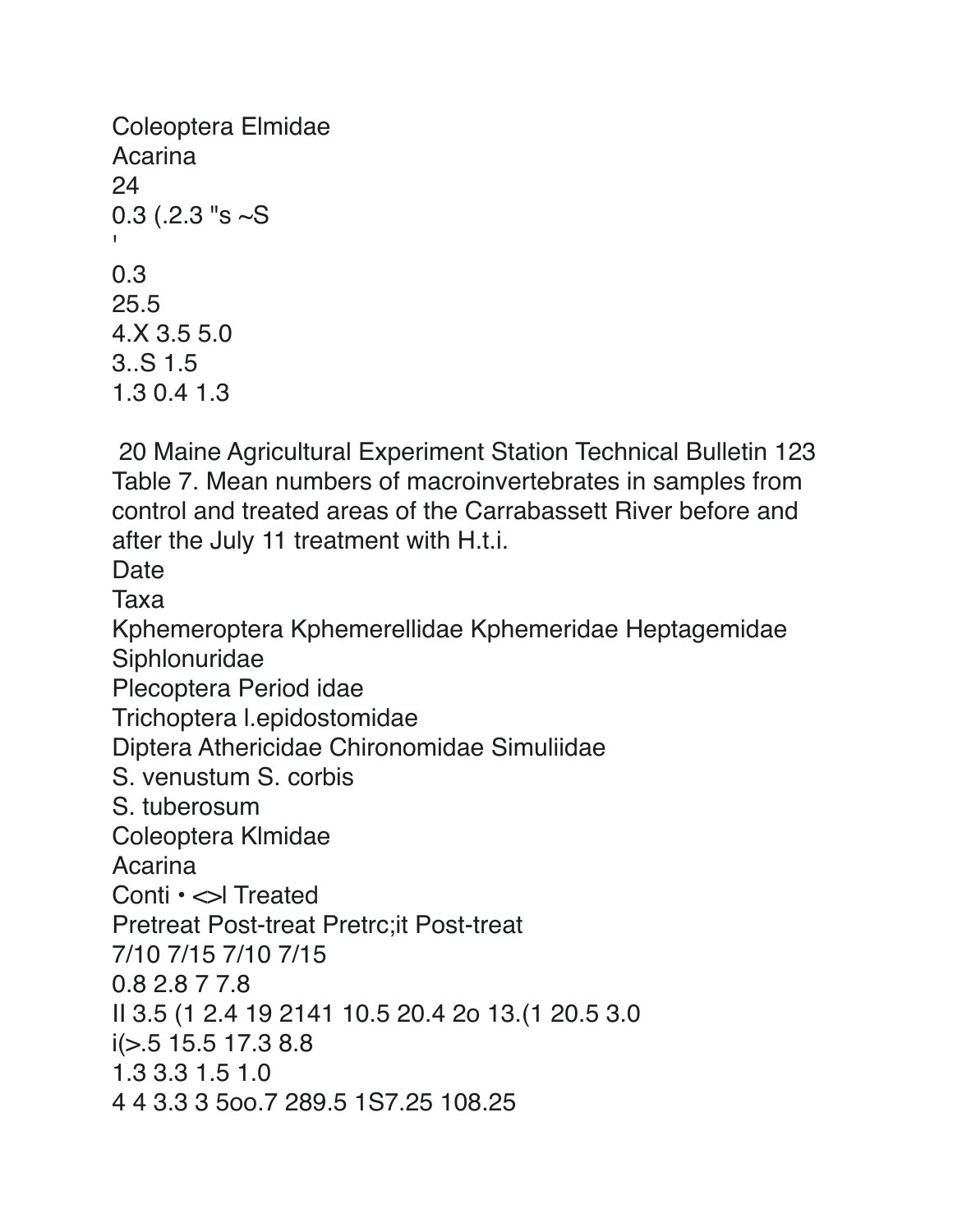2.25 2.S 2.5 3.0 (1 0 II II 3.8 >3 8.8 >.3 9.3 (1.3 3.6 7.5 1.8 2.5 1.2

 Maine Agricultural Experiment Station Technical Bulletin 123 21 Table 8. Mean numbers of macroinvertebrates in samples from control and treated areas of the No Name Stream before and after the July 11 treatment with B.t.i. Pretreat Date 7/11 Ta\a Post-treat Pretreat Post-treat 7/15 7/11 7/15 **Ephemeroptera** Ephemerellidae 0.3 1.5 Heptageniidae 1.0 Siphlonuridae 4.3 **Plecoptera** Perlodidae 37.7 **Trichoptera** Lepidostomidae 3.3 **Diptera** Athericidae 7.7 1 1 0 0 1.7 1.5 23.5 27 1 5 6 0.3 1 3.5 6.0 2.5 Chironomidae Simuliidae 5. venustum S. corbis S. tuberosum Coleoptera Elmidae Acarina 306.5 237.0 0.3 0 1) 1) 0 II 1 0.5 3.3 3.5 305.0 153.0

0.3 0.5 (1 II 1) II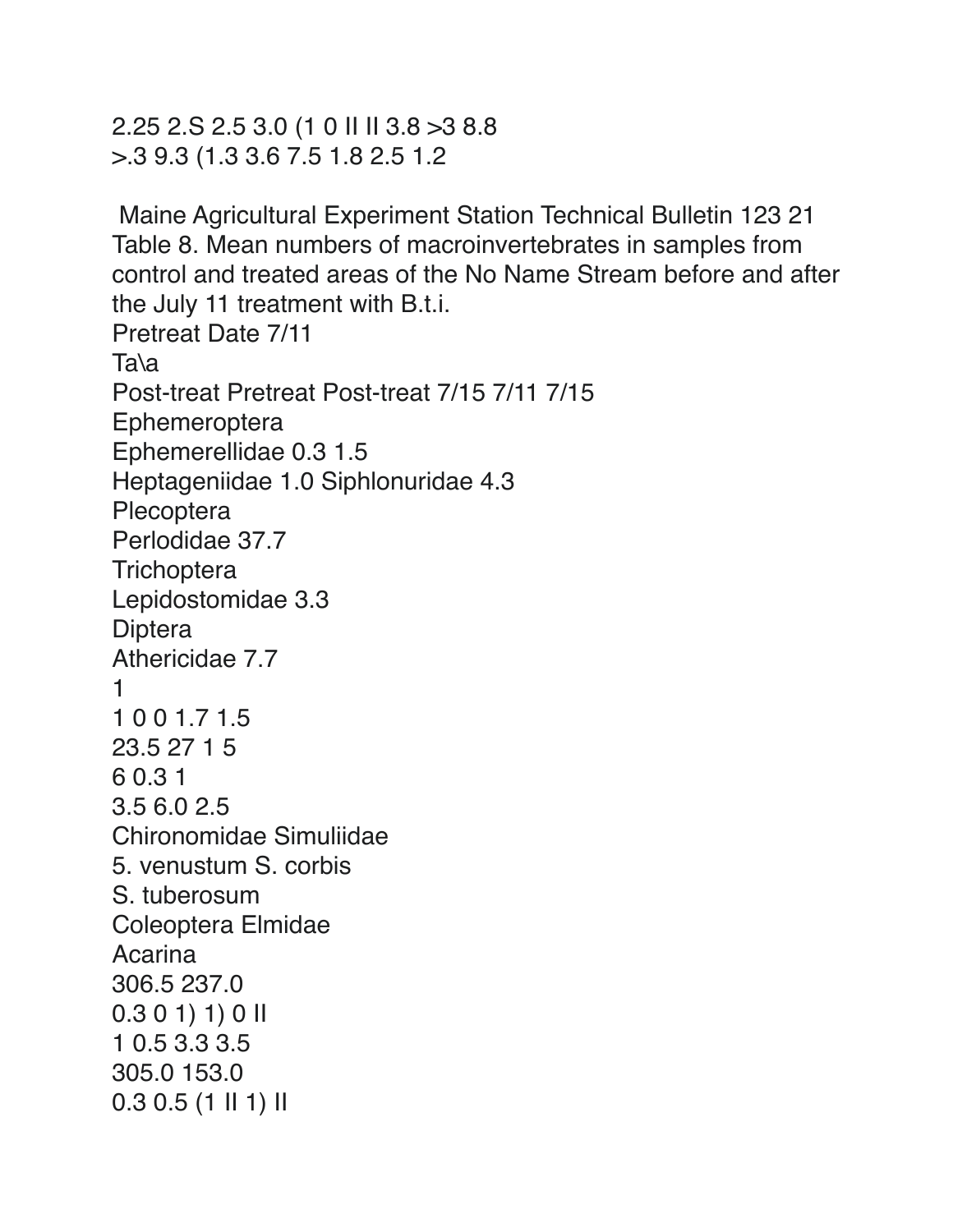3.3 U 5.3 1.5 Cont rol Treat ed

Table 9. Diet of slimy sculpins Cottits commitus in No Name Stream before and after treatment with 10 ppm of B.t.i. for ( 5 minonjuly 11, 1 1 S5.  $P/T =$  number of fish in which a food category is present/total number of fish in the sample:  $xn = mean$ number of organisms per fish;  $x''u$  = mean percent of food category in the gut content; Sim.  $=$  Simuliidae larvae; Bleph.  $=$ Blepharoceridae larvae; C). Diptera = other Diptera larvae; Diptera F. = Diptera pupae; Kphem. = Ephemeroptera nymphs; Plec. = Flecoptera nymphs; Tric. = Trichoptera larvae; Terr. = terrestrial invertebrates; Misc. = miscellaneous unidentified material.

```
Sim. Bleph. O. I)i ptcrd itera P. Date P/T \n \ " i P/T x", P/T \"<i I'/T
Fph em. PI ec. Trie. Terr. Misc. 1VT \"u P/T \"n P/T \", P/T \" I \"V
Pretreatment
```

```
Control 7/y 11/1(1 (1 ll 11/1(1 (1 7/1(1 14.1 ll ll ://ll 0.0 2/1(1 vl
5/1U ".(' 1 '1(1 11.7 dd.3)
Treated 7/9 n\ll; [1 Post-treatment
Control 7/15 I/Ki II.1 Treated 7/15 W 11
\mathbf{H}11.7||
11 /')
0/1(1 1 1 / i)(1)(1(1V >5/H12/37.32.12.111/5
```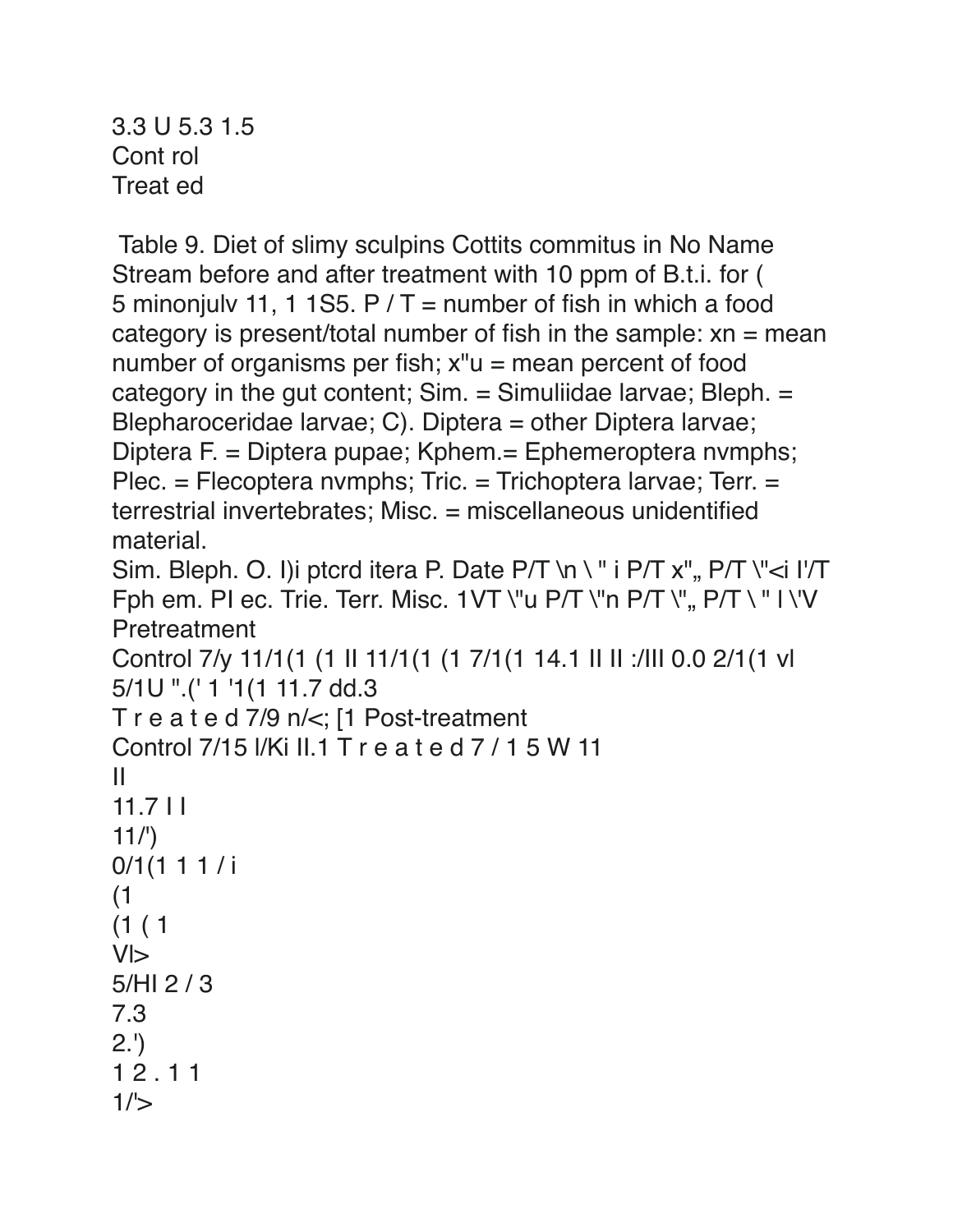```
11/1(1 1/;
(1.4)117.1i)/'2/1(111/5\mathbf{H}5.4 | |
1/"
1 i)/ )11/II...1|||(1/1)5'' > 2 / 3
(1)2/) 1 2 (1
1/4 1.4
I/g 11.7 h / 3 11
74.0
"4.057.522 Maine Agricultural Experiment Station Technical Bulletin 123
```

```
Table 10. Diet ot slimy sculpi us (Cu/fiu i-of i/, i///) in the C'; u
I ; ih; isstt 1 River before and after treatment with 10 ppm (
of H t.i. tor 1 min on ) une 17, I'<N5. Conventions as in Table >.
Sim Ulcph. (). D ptel ; i Dipt era P. I'.pl Kill. Plee. 'Iru. 1err.
Misc. \vee"' < i
Treated <a>/ls (I'KI II 1) 2 1.9 |/||| 0.4 0 11 1(1/1(1 5S.I 1/10 1.7 1/10
3.1 || || 54.7
Post-treatment
Control 0'20 1/9 11.2 .0 5/9 2.5 0/9 0.0 2/') 11.4 7/9 11.7 2/9 3.2
4/9 5.0 II II 71.7 Treated 0/19 ; III 11.5 1.7 2/10 2.1 5/1(1 5.0 II 11
0/111 17.0 0 0 3/1(1 4.9 1/1(1 .IIS 09.0
```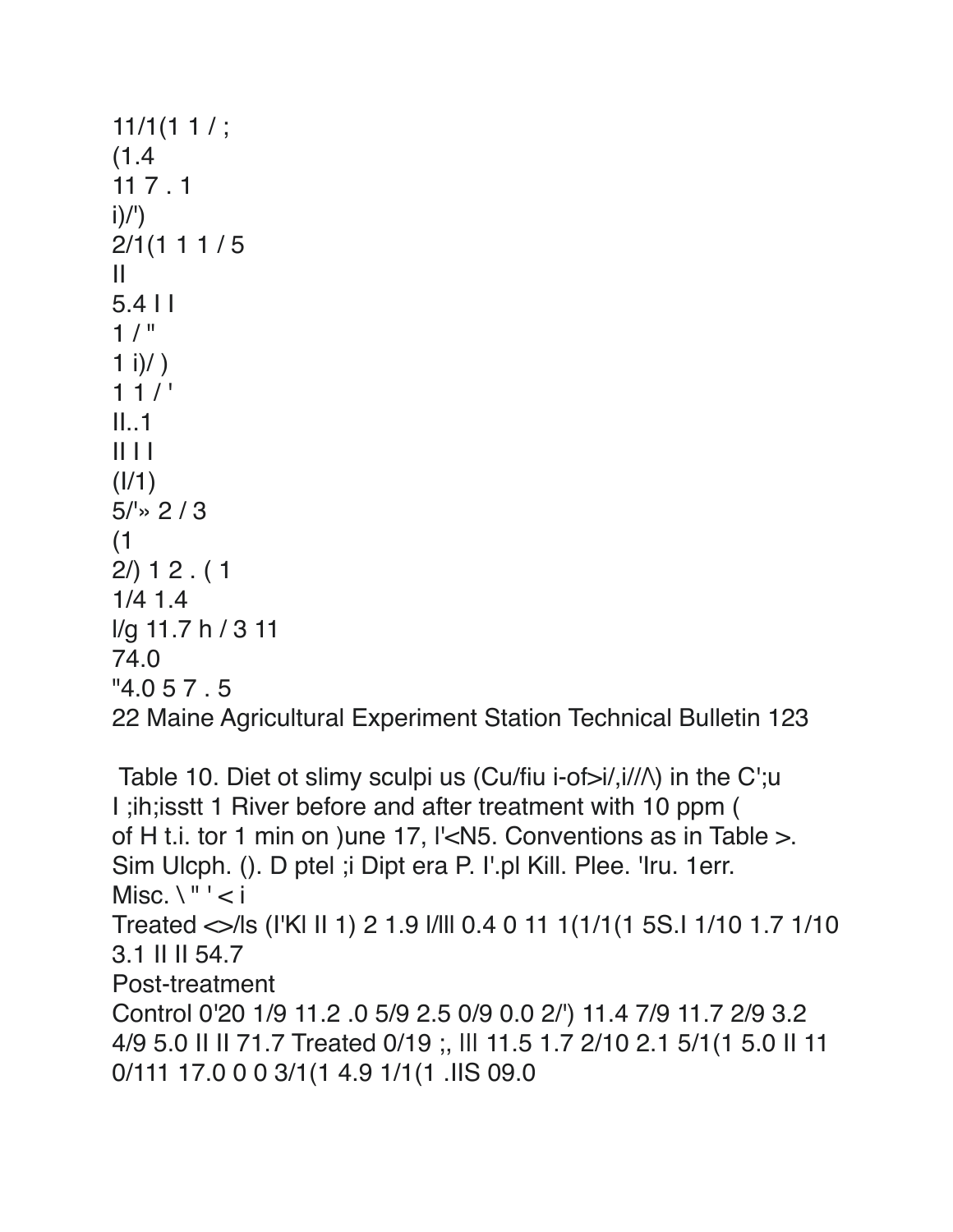DatePT>v11\\P'Tx",,P'T\\P/T\''nP/T\"dP/Tx'  $\langle P/T \rangle$ "..  $P/T$ Control 0/15 |/lt) 0.1 (1.1 5/10 5.1 4/10 1.7 1/10 1.(1 o/lO 2o.s | | |  $5/1(1 \times 11.3 \text{ ol.o})$ Pretreatnient Table 11. Diet of adult brook trout [Salvelinus fontinalis] in NoName Stream before and after treatment with 10 ppm i ofB.t.i. for5minonJuly 11.I'W.VConventions asinTable). Sim. Bleph. O. D iptera I), stera P. Eph em. Date I'/T \n \ " n P/T x", P/T P/T P/T \"<i Pretreatmcnt Control 7/9 2/9 11.2 11.5 11/<sup>'</sup>) (1 5/9 2.5 5/9 5.() 4/9 •> - Treated 7/9 2/') 11.2 II. 1 11/9 II 5/9 1.9 1/9 (1.2 2/9 2.4 Post-treatment Control 7/15 11/III II II 11/1(1 ii 5/1(1 11.9 1/1(1 II.ti 5/1(1 II.S Treated 7/15(1/5 II II H/5 II 5/5 4.5 5/5 0.7 2/5 9.5 P lee. Trie. Terr. Misc. P'T \".j P/T x'\> P'T \",, \"< 4/9 2.S r./9 12.U S/9 lo.4 00.5 2/9 II.() 5/9 5.2 S/9 27.S 05.7 11/1(1 (1 I'lll 1.9 10/11110.9 S4.S H/5 I) 5/5 0.7 4/5 12.5 05.1 Maine Agricultural Experiment Station Technical Bulletin 123 2 5

Table 12. Diet of brook trout fry (Sa/vc/inus fontinalis) in the Carrabassett River before and after treatment with HI ppm of B.t.i. for 1 min on June 17, 1^85. Conventions as in table 9. Sim. Bleph. O 1) I[itera .itera P. Kfihem. P lee. Trie. Terr. Misc. Date I'T \n \"< IVT P/T IVT IVT \">> P/T \" n P/T \"n P/T x" «i \" o Pretrcatment Control d/15 2/5 1.3 25.3 II II 5/5 11.5 0/5 II 5/3 21. II (1 II 1) II 2/5 15.1 27.4 Treated <>/1 5 0/3 II (I II II 5/5 III.S 11/ i II 2/i 5.3 1 1.4 1 1.4 1/3 5.S 71.S Post-treatment Control 0/10 2/3 3.3 7.5 l.(, 2/3 (111.3 5/i 5.S 11/3 ll 3 7.5 3/5 10.2 (.5.5 Treated 0/14 2/3 l.i 5.(1 (1 ll 2/5 is.: II II 1/5 12.1 1/5 (..1 1/3 1 3/5 11.1 45.2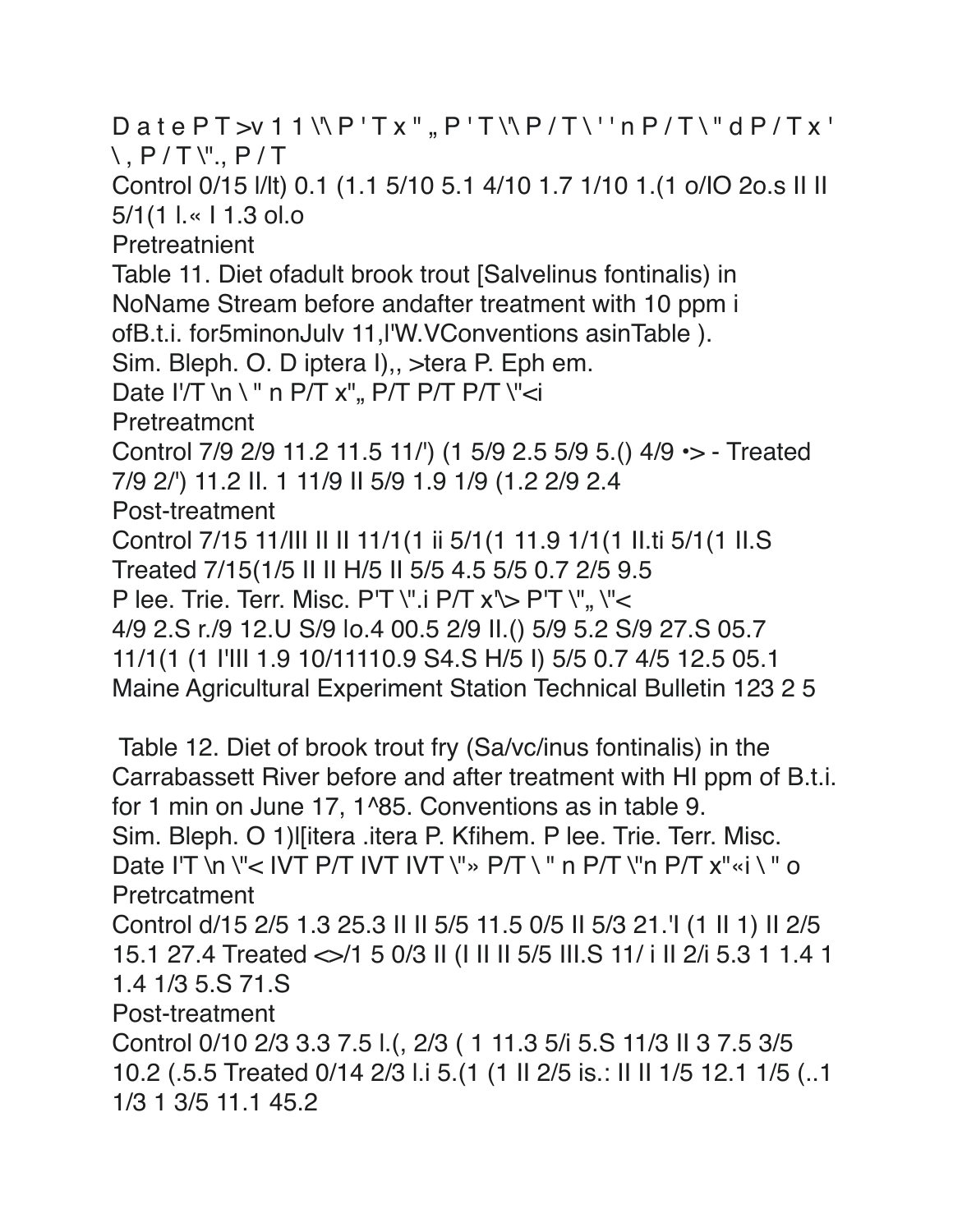Table 13. Diet of adult brook trout (Salve/inns fontinalis) in the Carrabassett River before and after treatment with L 10 ppm with B.t.i. for 1 min on June 17, 1985. Conventions as in Table). Sim. Bl eph. O. I) iplera Di Pt era P. E ph em. P lee. Dale  $P/T \in P/T$  PT  $P/T$   $P/T \in P/T$   $\vee$   $\vdots$   $P/T \in P/T$ Trie, P/T v'V 3/7 0.0 4/7 2.1 5/7 4.5 4/7 3.4 1err. Misc. P/T \"n \".  $0/7$  25.S (.1.1 7/7 2 0 .5 (>2.S 0/7 III.O 54.S 0/7 21.5 57.4 Prc(rea(mcn( Control (./15 0 II II 1/7 0.7 Treated (./1 5 2/7 0.7 0.2 2/7 II.S Pos(-treatment Control (./!' 4/7 I.I 2.5 3/7 1.4 Treated 6/10 5/7 I.II I.II 3/7 (1.0 II 11 2/7 3/7 0.7 3/7 3/7 3.7 (16/7 ?.5 3/7 0.3 2/7 1.2 1/7 II.S 0.4 4/7 d.5 5/7 2.1 11 7/7 20 S 2/7 1.2 1.0 0/7 10.5 2/7 0.5 24 Maine Agricultural Experiment Station Technical Bulletin 123 **Location Treated** Control **Species** Brook trout (fry) Brook trout (juvenile) Slum sculpin Number Date of Ki-Ji Weight  $(q) \setminus Range$ 

 $.25$   $.25$   $.4$   $.4$ 

Maine Agricultural Experiment Station Technical Bulletin 123 25 Appendix i. Length and weight of fishes collected in the **Carrabassett River.**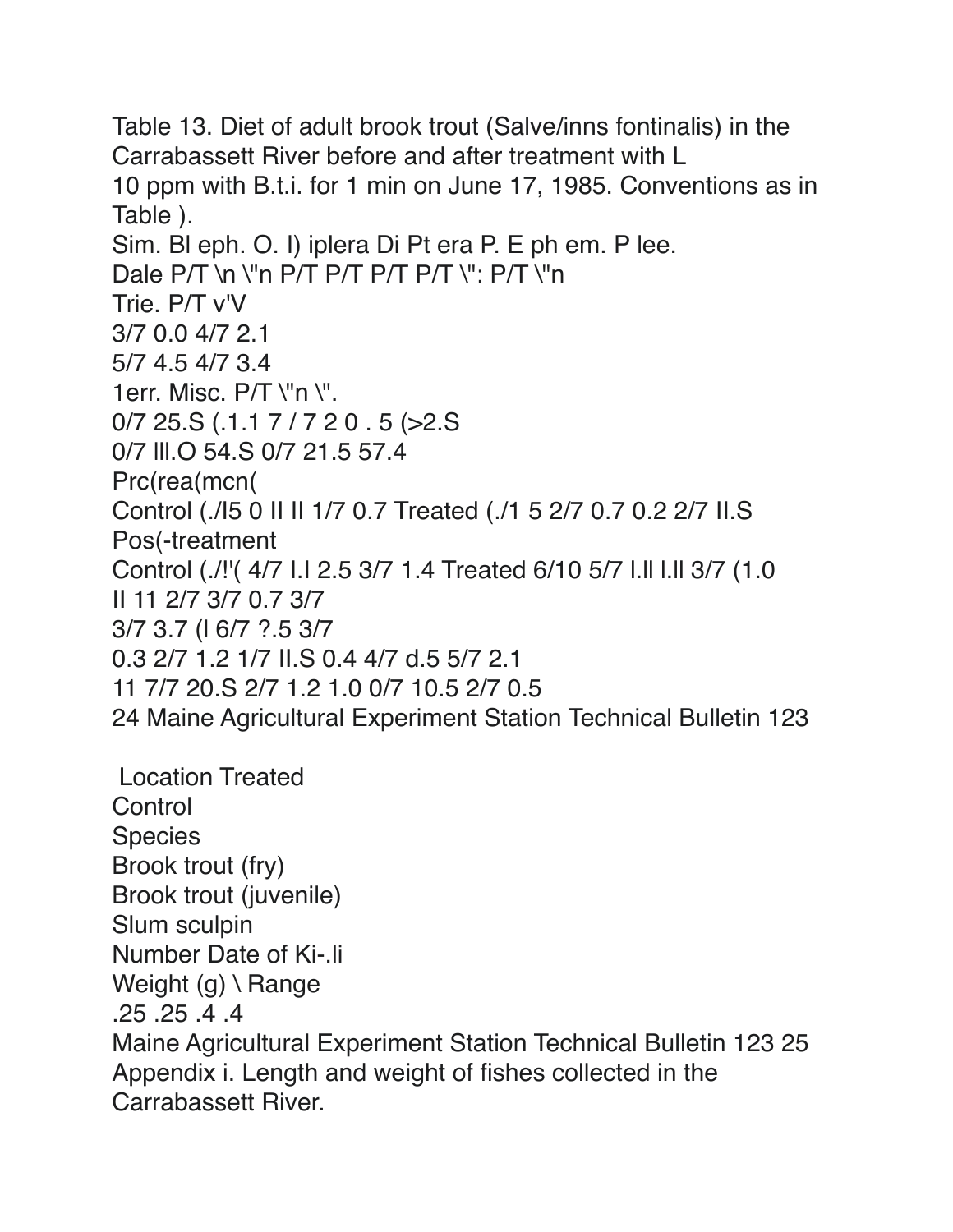1 ength (cm) \ Range 3 3 ()/19 ^ 3.3 3.5 6/15 3 6/15 (i/19  $(>\!15)$ 6/15 7 6/19 7 6/13 II) 6/19 10 (1/19 b/13 7 9.7 " s.l Id 6.0 1(1 5.9 7.0-13.5 d.S-9.5 3.3-7.9 4.5-7.8 11.4 6.7 2.8 2.6 U-24.4 4.5-8.5 (..7-5.5 1.1-5.6 3 ^ (fry) ()/19,3.53.5 A.4 Brook trout 3 1 1.2 8.4-19.0 9.9 7.7-14.2 d.4 3.8-8.1 5.S 4.2-7.7 .25 19.3 5.9-17.5 1 1.4 4.5-29.6 V .1 0.5-5.2 2.6 1 0-5.6 Brook trout (juvenile) Slum sculpin Appendix ii. Length and weight of fishes collected in No Name Stream. Location Treated **Control** Species Brook trout Slimv sculpin